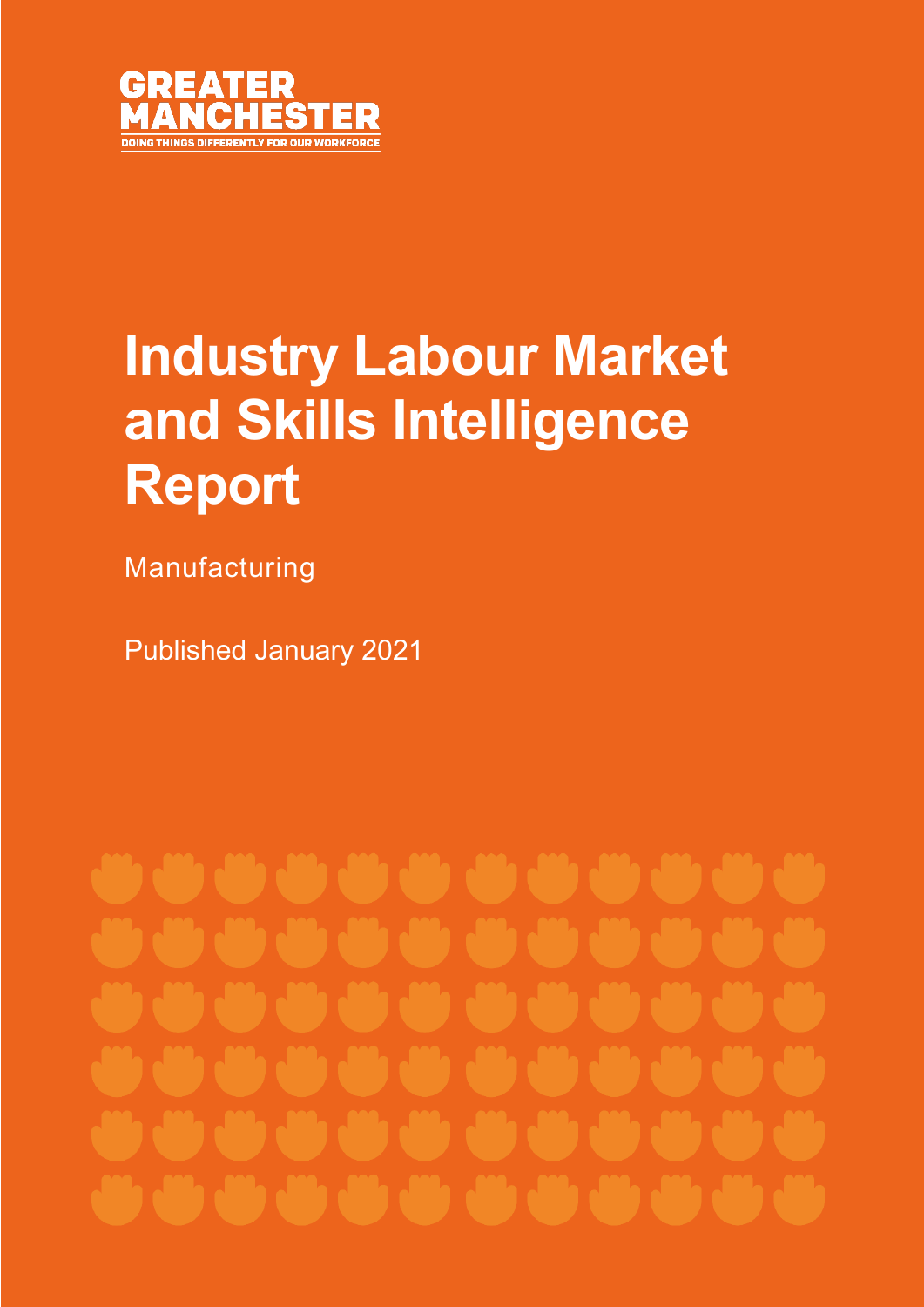## **PURPOSE OF REPORT**

This report provides an employer led and current understanding of skills and talent needs required across our Manufacturing business landscape in Greater Manchest er (GM). The intelligence has been gathered from conversations with a large variety of sources including existing employer networks and sector bodies, Universities, MIDAS, the Growth Company, Local Authorities, and national manufacturing and engineering skills facilitating organisations. GMCA would like to thank everyone involved in the development of this report for their time and insights.

The report is intended for a large variety of stakeholders to support in understandin g the skills and talent needs within our regional manufacturing industry. Recommendations made will not necessarily lead to GMCA led work and skills activity. They are intended to help summarise and support stakeholders to understand where their actions may fill gaps and support talent development for the industry. Advanced Manufacturing is identified as one of the 4 key sectors for Greater Manchester in the [Local Industrial Strategy](https://www.greatermanchester-ca.gov.uk/media/2132/gm-local-industrial-strategy-web.pdf) (published June 2019). This report supports and feeds in to wider GMCA policy and strategy including:

- Greater Manchester Strategy
- Greater Manchester Local Industrial Strategy
- Greater Manchester COVID Recovery
- Greater Manchester Work and Skills Strategy

GMCA will coordinate wider dissemination and translation of this intelligence for different audiences in GM. Additionally, GMCA will look across devolved powers in the work and skills team and wider authority to see where objectives, projects, and activity can better align based on this intelligence. The overall vision for this work is to be a key contributor in developing a fully aligned labour market response in GM where there is credible, current, employer led and shared understanding of the jobs, talent, and competencies employers need across our Local Industrial Strategy (LIS) frontier and foundation sectors.

The report sets out an overview of the intelligence available relating to the skills required to meet our Manufacturing Sector requirements across Greater Manchester. The objectives of this intelligence are as follows:

- Provide a better understanding of the progression pathways to roles within the Manufacturing sector in GM.
- Identify which occupations need to be prioritised.
- Better inform and implement existing skills provision for the benefit of GM residents and Manufacturing employers.
- Identify opportunities for the skills system to increase the available pathways for new entrants and upskilled/reskilled workers into priority occupations needed.
- Understand the future trends within the Manufacturing sector in particular, how these trends will impact the existing workforce and future skills needs.
- Understand the impacts of COVID19 and Brexit on the skills-base within the sector, including challenges and opportunities.

GM residents need to be able to understand the occupations and progression pathways as well as the technical skills and wider competencies and attributes required in different areas of the industry and at different levels. There is the need for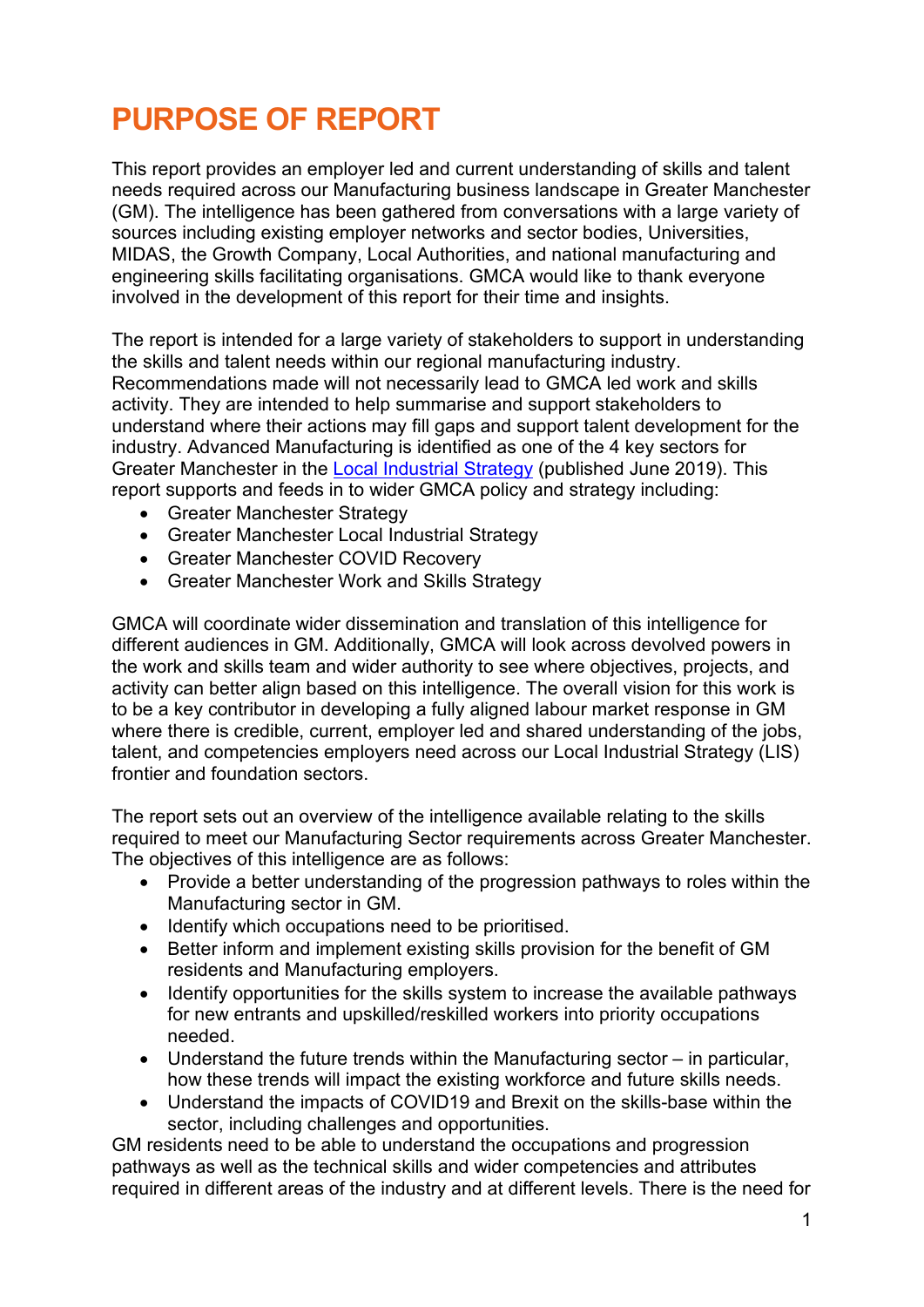key stakeholders working with different groups to be able to translate these key skills and labour market messages for the following groups:

- Young people
- Influencers teachers, parents, careers advisors and work coaches
- People looking to switch careers or looking for work
- Skills providers of all types
- Employers
- Individuals wanting to progress in work

This intelligence was gathered in late 2020 and is accurate as of the release date of this report. The report is intended as an initial platform of intelligence and research, which will be built on and updated by GMCA. Upcoming developments in the COVID-19 pandemic and the UK's withdrawal from the EU will continue to shift the economy. These shifts, in addition to new technological developments evolving at a rapid pace will have large and long-lasting impacts on the Manufacturing sector. GMCA understands the need to regularly update this intelligence accordingly. Plans are laid out towards the end of the report for further intelligence gathering and research – these will be formalised in an action plan in early 2021.

#### **EXECUTIVE SUMMARY**

With the sector identified as a key industrial sector for both the UK-wide and GM economy, support for Manufacturing is of increasing importance. This report looks primarily at how the skills challenge in Manufacturing is met within Greater Manchester, to inform and guide better responses from GMCA, local authorities, employers, providers, and other stakeholders.

Key findings from this report include:

- Manufacturing is an **important sector for GM** employing over 100,000 people. Employers in the sector are particularly important for the workforce in a few of the local authority areas – primarily Wigan, Rochdale, Bolton, and Oldham.
- Colleges, universities, and private providers deliver programmes for the sector that **generally meet the skills demand** for technical professions. There are some in the sector who would prefer to see big courses broken up so individual elements of them can be accessed for staff who don't need the full qualification.
- Apprenticeships are **well respected as an entry route** for young people into manufacturing – there is a long-standing tradition of "learning on the job". However, there are many who have not yet started using the newer Apprenticeship Standards.
- There is a feeling within the sector that **manufacturing is not perceived as an exciting sector** for career progression. Employers feel like they are missing out on the top talent.
- There are skills gaps in the following areas:
	- o **Management**  Staff are often promoted into management positions and not given any formal training on the principles of good people management. As a result, management styles tend to be production-led rather than people-led.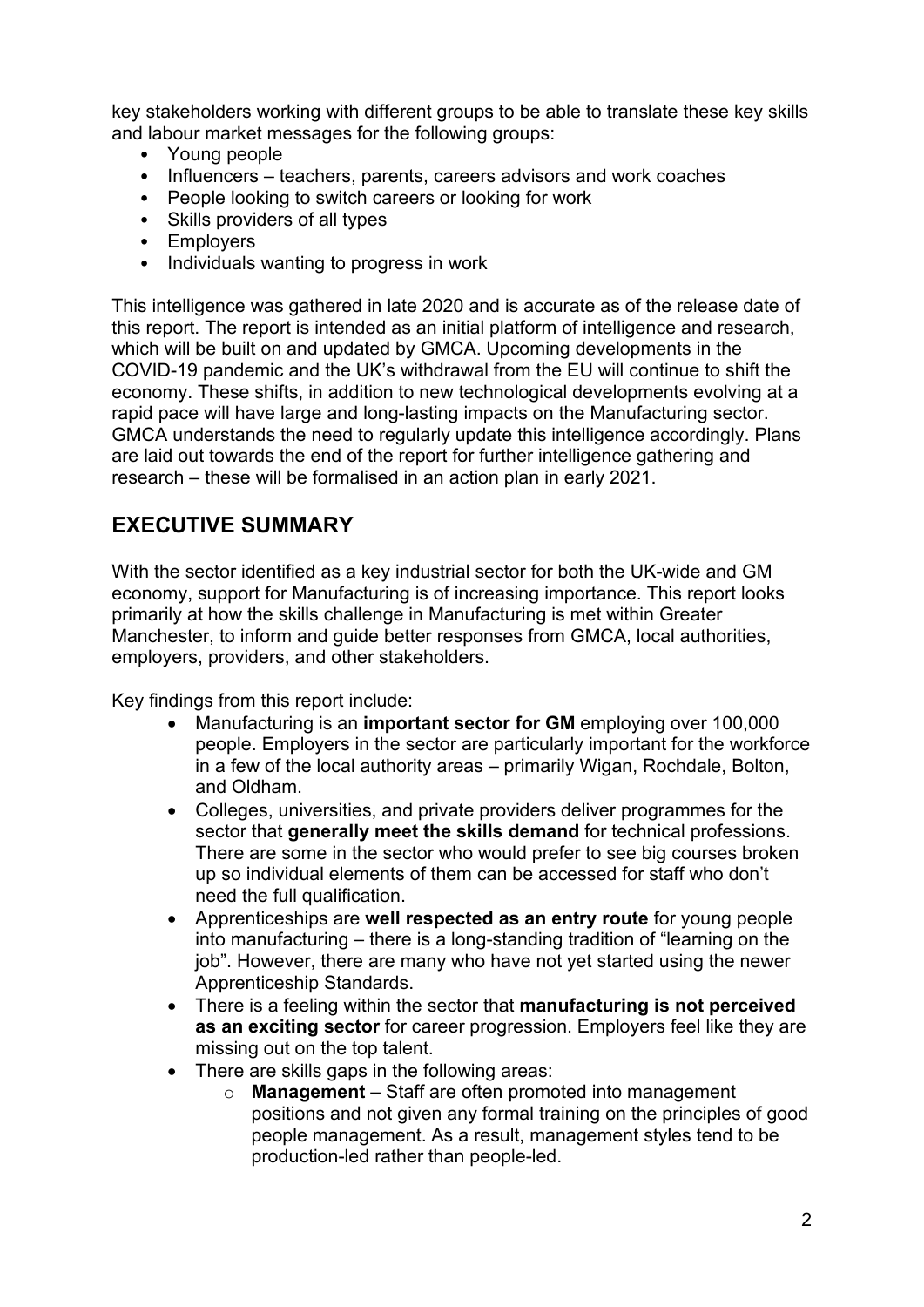- o **Specific technical areas**  Certain sectors see persistent skills gaps in roles that are new or difficult – these roles often require high-level niche skillsets. Advanced materials (because many experts are in academia) and Welding (because the roles are difficult and demanding) are good examples.
- o **Digitalisation**  While digitalisation is a trend in all industry sectors, Manufacturing is facing a system-wide shift. Trends towards "Industry 4.0" are accelerating. All businesses in the sector will be exposed to this (if not already), over the next few years. Understanding and maximising the use of the new technology requires specialist skills covering areas like data analytics, additive manufacturing, and automation.
- o **Sales and Marketing**  At SME level, there is a poor understanding of the basic principles of sales and marketing. The pandemic has impacted traditional networks and many businesses are trying to find new ways to generate orders.
- Trends in the sector point towards **increased electrification, automation, and digitalisation**. Larger employers have responded to this faster than the SME market, but the trend will touch all organisations over the next few years.
- Manufacturing has seen a **mixed impact from the COVID-19** pandemic. Some have seen orders drop and have made redundancies, but others are busier than ever and struggling to meet demand. Many have had to make allowances for social distancing guidelines.
- Despite improvement in recent years, **diversity and demographics remain challenges** for the sector – women and BAME workers in many roles are rare, and the average age of workers is above most other industries.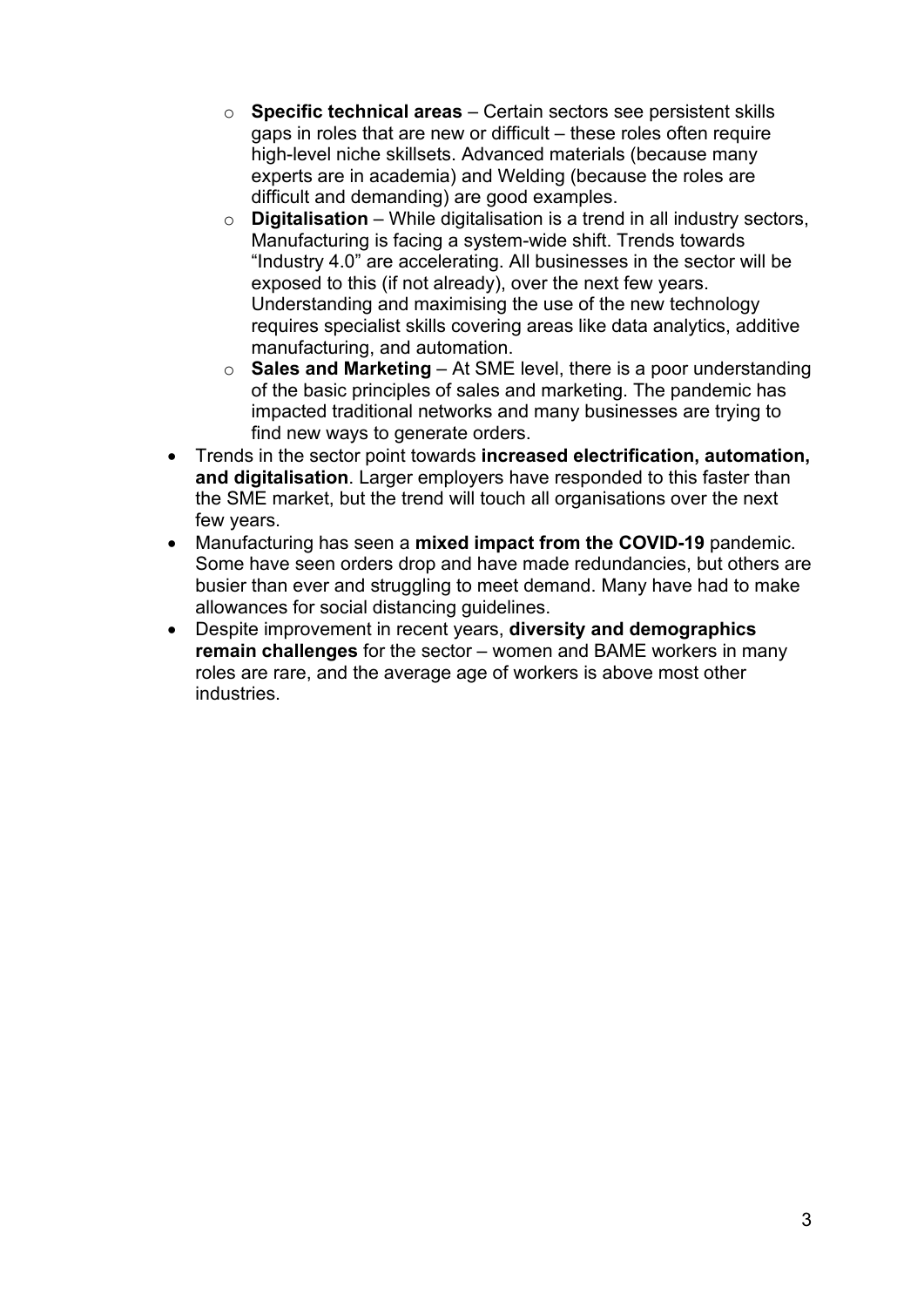#### **RECOMMENDATIONS**

Full and detailed recommendations are given at the end of this report, but a list of the core recommendations can be found below. These recommendations are not likely to be short-term fixes, and several require a long-term culture change around the sector. They act to summarise key areas of activity based on the greatest need – activity which will need input from all corners of the sector, including employers, skills providers, schools, local government, and sector bodies. A full action plan will be produced in early 2021.

Key recommendations from this report include:

- 1. Commissioning activity should take place to fill **immediate skills gaps in management, digitalisation, and sales/marketing**. Programmes meeting this need should be short (8-12 weeks), face-to-face where possible, and facilitate mixing of businesses.
- 2. Progression routes, potential future careers, and **occupation pathways should be made clearer** and linked to formal qualifications, to improve transparency for existing staff. Work with business networks to **increase number of STEM Ambassadors** across Greater Manchester
- 3. Build **better and more valuable links between local employers and schools** to dispel myths and improve reputation of the Manufacturing sector. In particular, role models from technical engineering and production backgrounds should be encouraged to engage.
- 4. Encourage **diverse hiring practices** within the GM manufacturing sector, targeting under-represented groups. Promote the sector within these groups to remove barriers and increase opportunities.
- 5. Facilitate and enhance **peer-to-peer business networks** around skills delivery. Many networks exist but have been hampered by the pandemic.
- 6. Larger programmes like degrees and apprenticeships should be **broken up so that modules can be accessed separately**.
- 7. Support employers with the **transition to digitalisation and automation** these developments are a great opportunity to turn some staff into subject matter experts within their business, improving job satisfaction and productivity.
- 8. Work to ensure that **T Levels are positioned as a leading option** with both further education colleges and employers. The relevant pathways for manufacturing will be launched in 2022 – work should be done to promote them for the SME market as well as larger employers well ahead of the launch.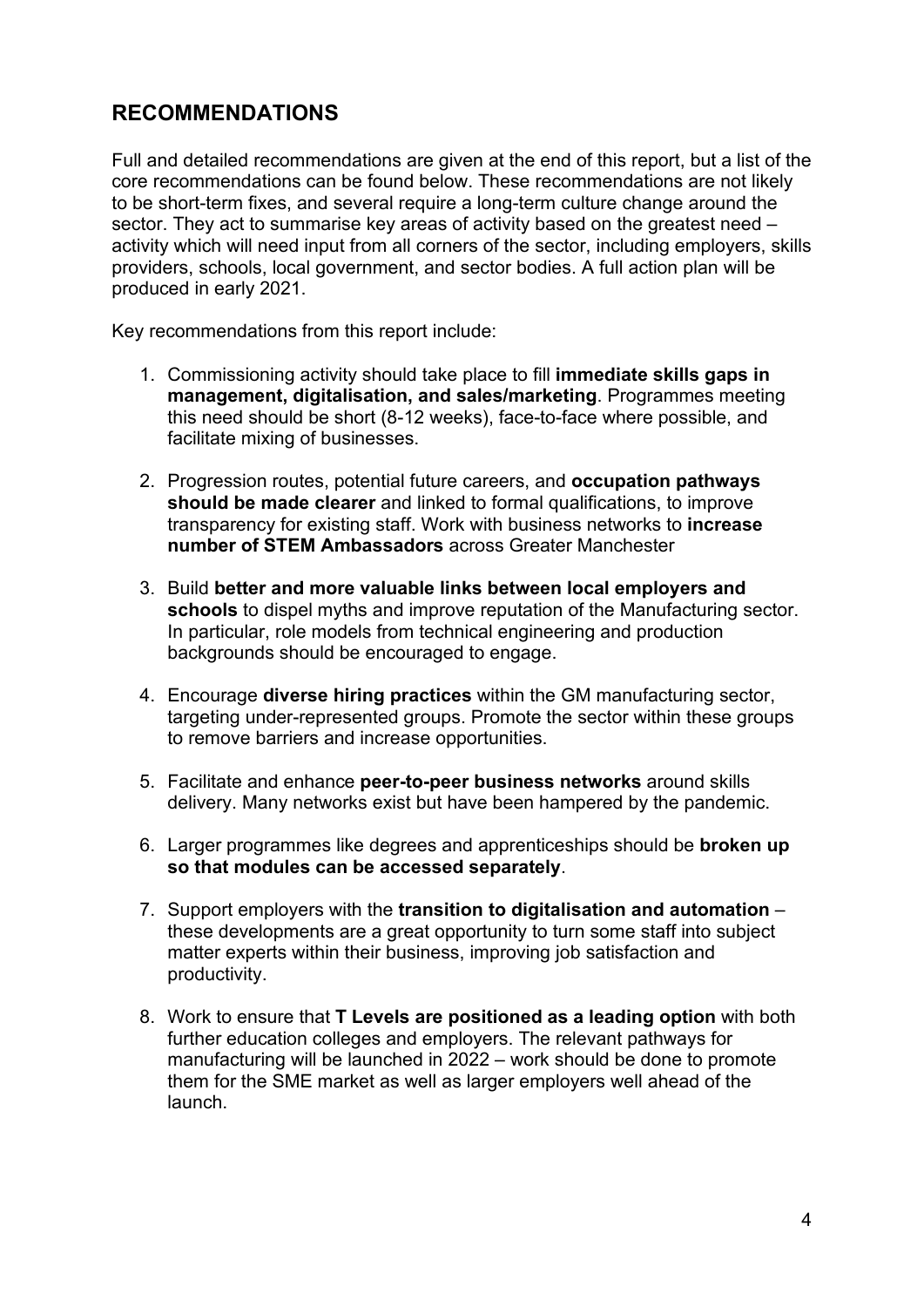### **(1) INTRODUCTION**

- (1.1) Manufacturing is an important sector for both the UK and Greater Manchester economy and has a long heritage in the region. With the advent of new technologies, production methods, and supply chain possibilities, the sector is rapidly transforming in some areas while other areas are falling behind. Part of the challenge for the sector on a nationwide basis is to improve productivity and compete on a global level. To enable this, UK national and devolved skills policy must support the sector in the most effective way possibl e.
- ([1](#page-5-0).2) According to the latest Business Count data from NOMIS<sup>1</sup>, Greater Manchester contains 6,090 Manufacturing businesses. The number has remained fairly stable over the past 10 years, only varying by 100-200 registered businesses away from the 6,058 mean. This stability indicates that the sector remains an important area of the GM economy both in terms of productivity and employment opportunities. As such, it is both a foundation and frontier sector for the region.



(1.3) According to the latest NOMIS data, the number of Manufacturing jobs within Greater Manchester is around 100,000[2](#page-5-1), representing 7.4% of the total number of jobs. This has remained reasonably stable over the past 5 years, with a mean of 10[3](#page-5-2),200 jobs. Other sources<sup>3</sup> with different definitions to the NOMIS data report approximately 116,000 jobs in manufacturing. Employing around 8-9% of the GM workforce makes it a key foundation sector for the GM economy.

<span id="page-5-0"></span><sup>&</sup>lt;sup>1</sup> GMCA Analysis of [NOMIS Data Extract](https://www.nomisweb.co.uk/sources/aps) - November 2020

<span id="page-5-1"></span><sup>2</sup> [NOMIS Report](https://www.nomisweb.co.uk/reports/lmp/comb/1853882369/report.aspx) – December 2020

<span id="page-5-2"></span><sup>3</sup> [GMCA LMSR](https://www.greatermanchester-ca.gov.uk/what-we-do/research/research-work-and-skills/labour-market-and-skills-review/) - 2019/20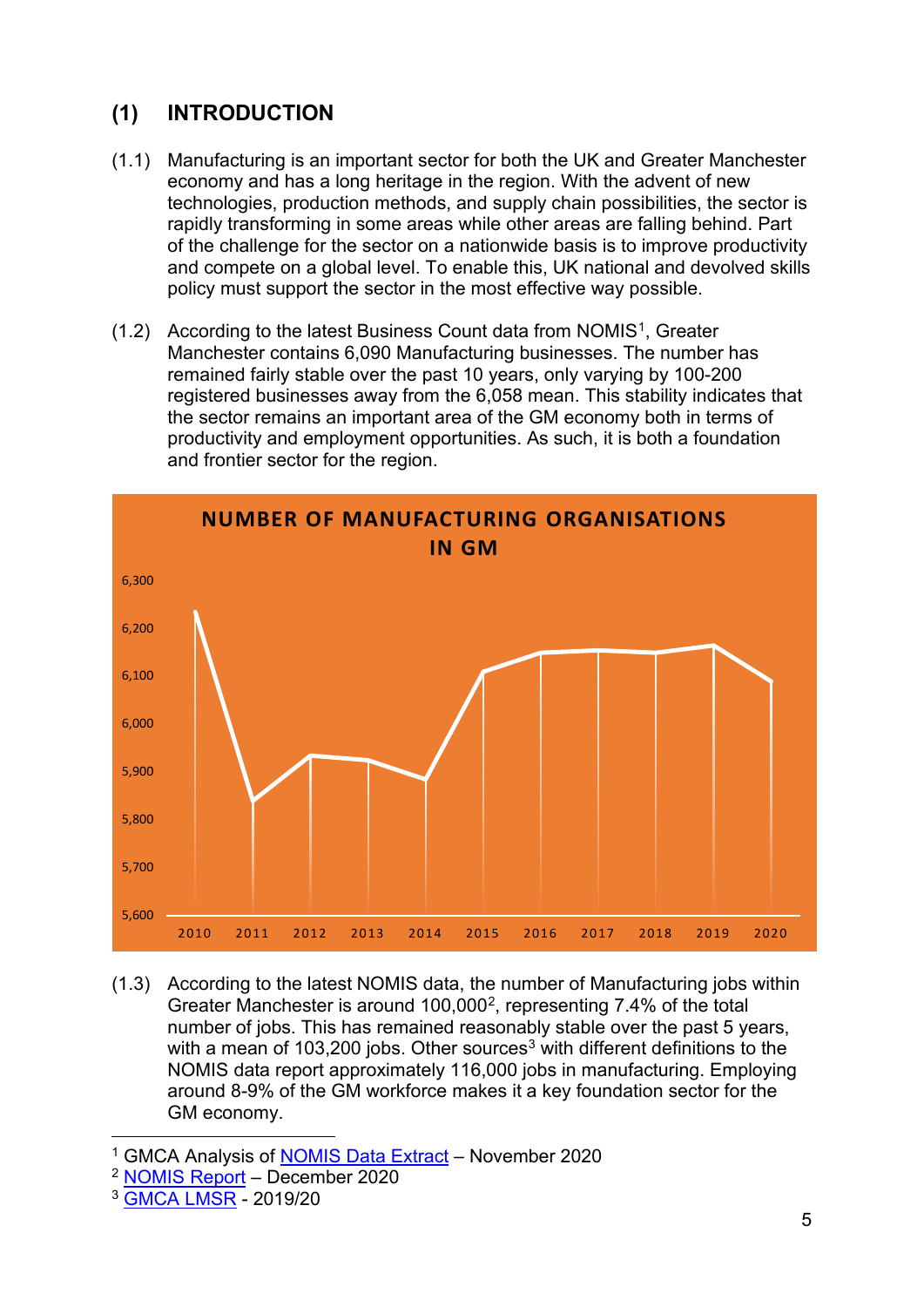## **Challenges and Opportunities**

- (1.4) The Manufacturing sector is facing various challenges on a global scale these challenges are reflected at a local level within Greater Manchester.
	- COVID-19 has had a mixed impact on the Manufacturing sector. On a positive note, sub-sectors which make essential products like milk, pasta, or toiletries, have been busier than ever as more of the population spend more time at home. GM has numerous food manufacturers in the region, many of which have seen little impact. Other sub-sectors with complex international supply chains or in sectors with reduced demand (i.e. automotive, aerospace) have seen decreased orders, high levels of furlough, and redundancies.
	- Manufacturers in more advanced economies are increasingly under pressure from competing manufacturers in the developing world. This has accelerated a shift to more efficient automated systems, digitisation, and use of innovative new technologies (i.e. additive manufacturing processes, Internet of Things (IOT) and networked production).
	- Trends towards electrification in the automotive sector are likely to cause significant disruption to the  $2^{nd}$  and  $3^{rd}$  tier supply chain as automakers shift to manufacturing electric and hybrid vehicles. There are no major automotive manufacturers in Greater Manchester, but there are a significant number of organisations supporting UK carmakers in the supply chain.
	- Trends within Construction point to a much tighter partnership with Manufacturing. Modern methods of construction (MMC) will make more use of production techniques and well-integrated supply chains than at present. For example, instead of buildings being constructed on site, there is a drive towards pre-assembly of modules at the manufacturing stage, making the process easier, cheaper, and quicker.
	- At a national level, Manufacturing has the joint highest Skills-Shortage Vacancy  $(SSV)^4$  $(SSV)^4$  density (a vacancy which attracts applicants but none with the right skills) of 36% of all vacancies in 2019 (up from 29% in 2017). This means that employers in the sector are not able to reliably attract the skills they need to fill many positions.
	- At a national level, Manufacturing has the joint lowest proportion of staff who received training in the past year at just 48%. This indicates that there is a lack of regular training and ongoing CPD/staff development.

## **Industry Context**

(1.5) As a sector, Manufacturing has a demographic tilt towards male workers occupying the majority of positions at all levels. Over the last 10 years in the UK $<sup>5</sup>$ , the average proportion of the workforce make up was 76.01% Male,</sup> 23.99% Female. This ratio is reflected within Greater Manchester and has remained fairly static over the past 10 years (as have the overall employment numbers).

<span id="page-6-0"></span><sup>4</sup> [Employer Skills Survey](https://assets.publishing.service.gov.uk/government/uploads/system/uploads/attachment_data/file/929579/Employer_skills_survey_2019.pdf) – October 2020

<span id="page-6-1"></span><sup>5</sup> NOMIS Workforce jobs by industry (SIC 2007) and sex - unadjusted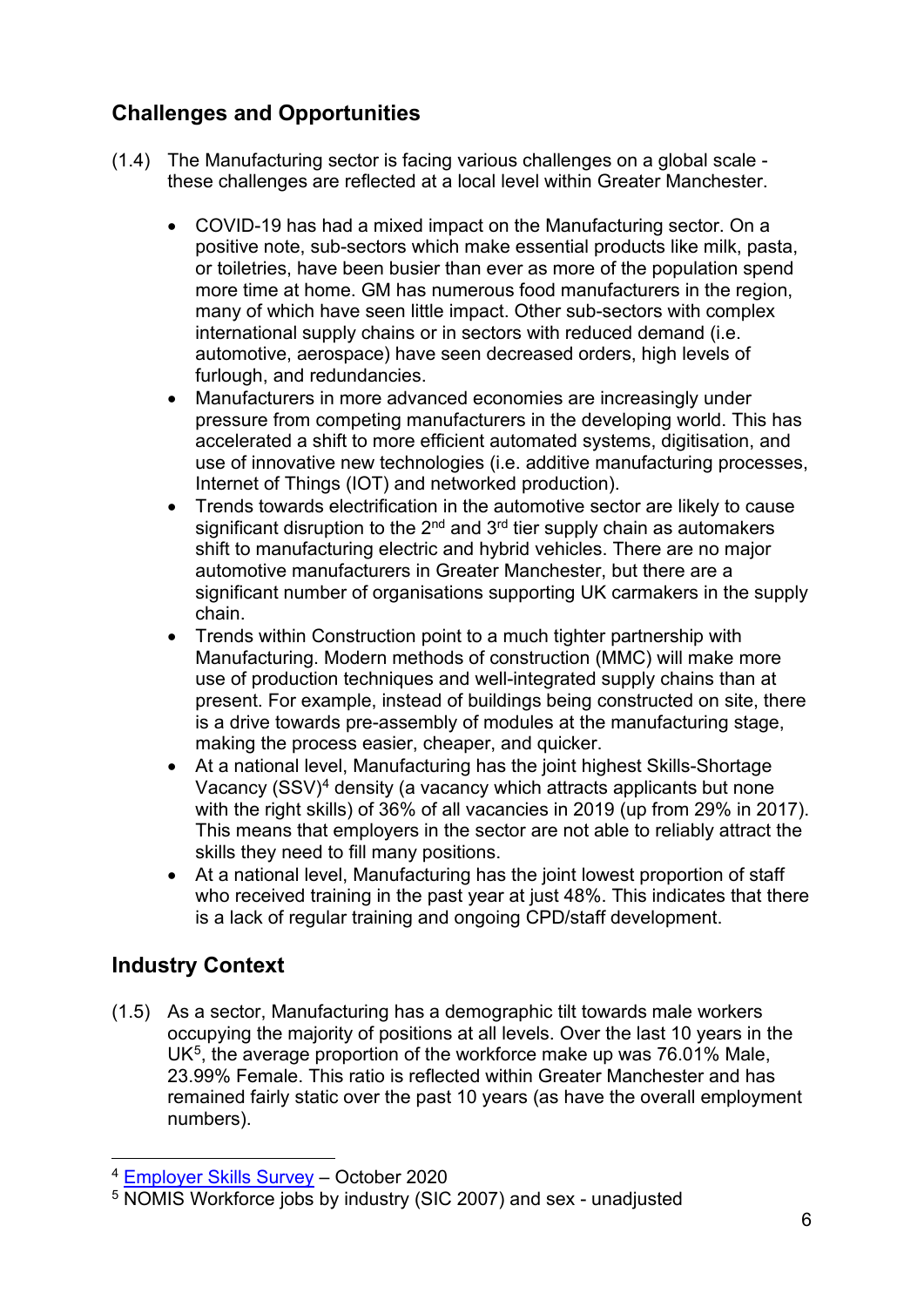

(1.6) In addition to the skew towards male workers, the Manufacturing sector is one of the top sectors for employees aged 50+. It has a "top-heavy" demographic profile $6$  as compared with other sectors such as IT or Hospitality. Some within the sector expect this to result in a worsening skills shortage at the more advanced levels as members of the older generations retire. The graphic below from the CIPD Report shows demographic profile of Manufacturing against other sectors – teal shows male workforce, orange shows female workforce.



<span id="page-7-0"></span><sup>6</sup> [CIPD Report – Benefits of an Older Workforce](https://www.cipd.co.uk/Images/megatrends-ageing-gracefully-the-opportunities-of-an-older-workforce-1_tcm18-64897.pdf) – October 2019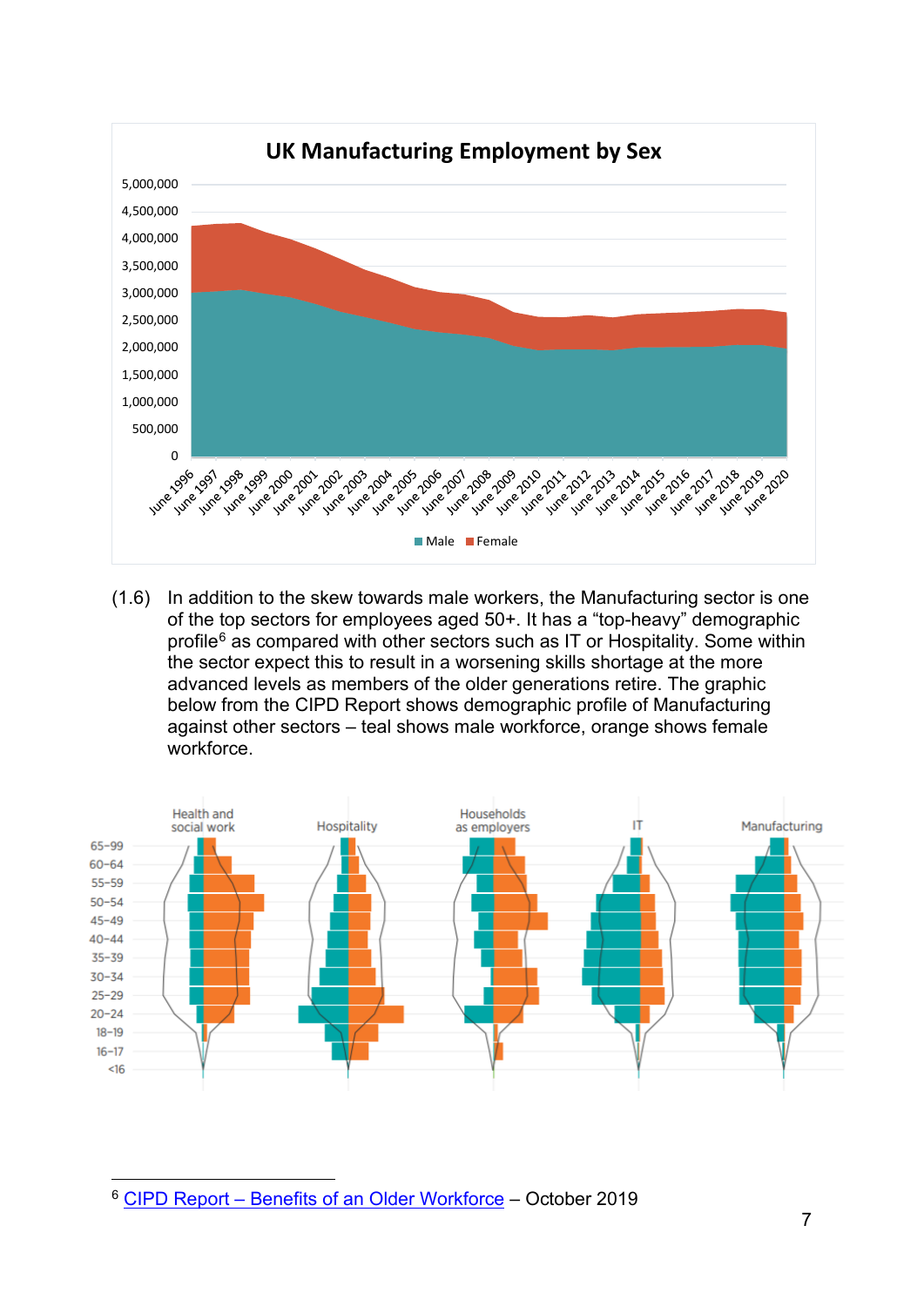(1.7) The ethnic background of the Manufacturing workforce is also skewed towards people from a white background. Data from NOMIS[7](#page-8-0) shows that the Manufacturing workforce is 95.5% White (data shown here is for the North West as a whole, GM specific data is not available). All other BAME groups are underrepresented when compared to the whole workforce across the North West. It is unclear at this stage why this is the case – more work will be

| <b>Ethnic Background</b>                               | <b>NW</b><br><b>Workforce</b> | <b>NW</b><br><b>Manufacturing</b><br><b>Workforce</b> | <b>NW</b><br><b>Differential</b> | <b>UK</b><br><b>Differential</b> |
|--------------------------------------------------------|-------------------------------|-------------------------------------------------------|----------------------------------|----------------------------------|
| White                                                  | 90.5%                         | 95.5%                                                 | 5.0                              | 3.9                              |
| Mixed/multiple ethnic group                            | 0.9%                          | 0.7%                                                  | $-0.2$                           | $-0.4$                           |
| Indian                                                 | 1.7%                          | 0.6%                                                  | $-1.1$                           | $\mathbf 0$                      |
| <b>Pakistani</b>                                       | 2.5%                          | 1.1%                                                  | $-1.4$                           | $-0.4$                           |
| <b>Bangladeshi</b>                                     | 0.6%                          | $\star$                                               | $\star$                          | $-0.4$                           |
| <b>Chinese</b>                                         | 0.4%                          | $\star$                                               | $\star$                          | $-0.3$                           |
| Any other Asian Background                             | 0.6%                          | 0.2%                                                  | $-0.4$                           | $-0.5$                           |
| <b>Black/African/Caribbean/Black</b><br><b>British</b> | 1.8%                          | 0.9%                                                  | $-0.9$                           | $-1.4$                           |
| Other ethnic group                                     | 1.0%<br>.<br>$\sim$ $\sim$    | 1.0%                                                  | 0.0                              | $-0.3$                           |

done to determine and address the cause of this discrepancy.

\*Proportion is negligible (<0.1%), so differential cannot be calculated

- (1.8) As the NOMIS data above shows, using the same calculations at the UK level returns a difference in the BAME population within manufacturing. There is still an over-representation of the white population, but it is slightly less stark at the UK level. While work needs to be done at a national level to address the disparity, more work clearly needs to be done to diversify the workforce, with particular focus on the South-Asian population in the North West. Reassuringly however, the past 10 years have seen trends at both the nationwide and north west levels towards the diversification of the workforce, with increasing numbers of the BAME population choosing to work in the sector.
- (1.9) Wider trends in Manufacturing point to an increasing use of automation, digitalisation, and new innovative manufacturing processes and techniques including 3D Printing. These areas are new to many Manufacturing organisations and will require a highly skilled workforce to implement them in the most effective way. This is often referred to as Industry 4.0 or the  $4<sup>th</sup>$ Industrial Revolution (4IR).
- (1.10) In a similar way, the increasing amount of data gathered by manufacturing processes by specialised and advanced sensors is leading to a more pressing need for data analytics in the sector. This skillset is not currently wellrepresented among the existing labour base. Good data analytics supports optimised production processes, data-driven decision making, and empowered continuous improvement teams. Given the uncertain global

<span id="page-8-0"></span><sup>&</sup>lt;sup>7</sup> GMCA Analysis of **NOMIS Data Extract** – December 2020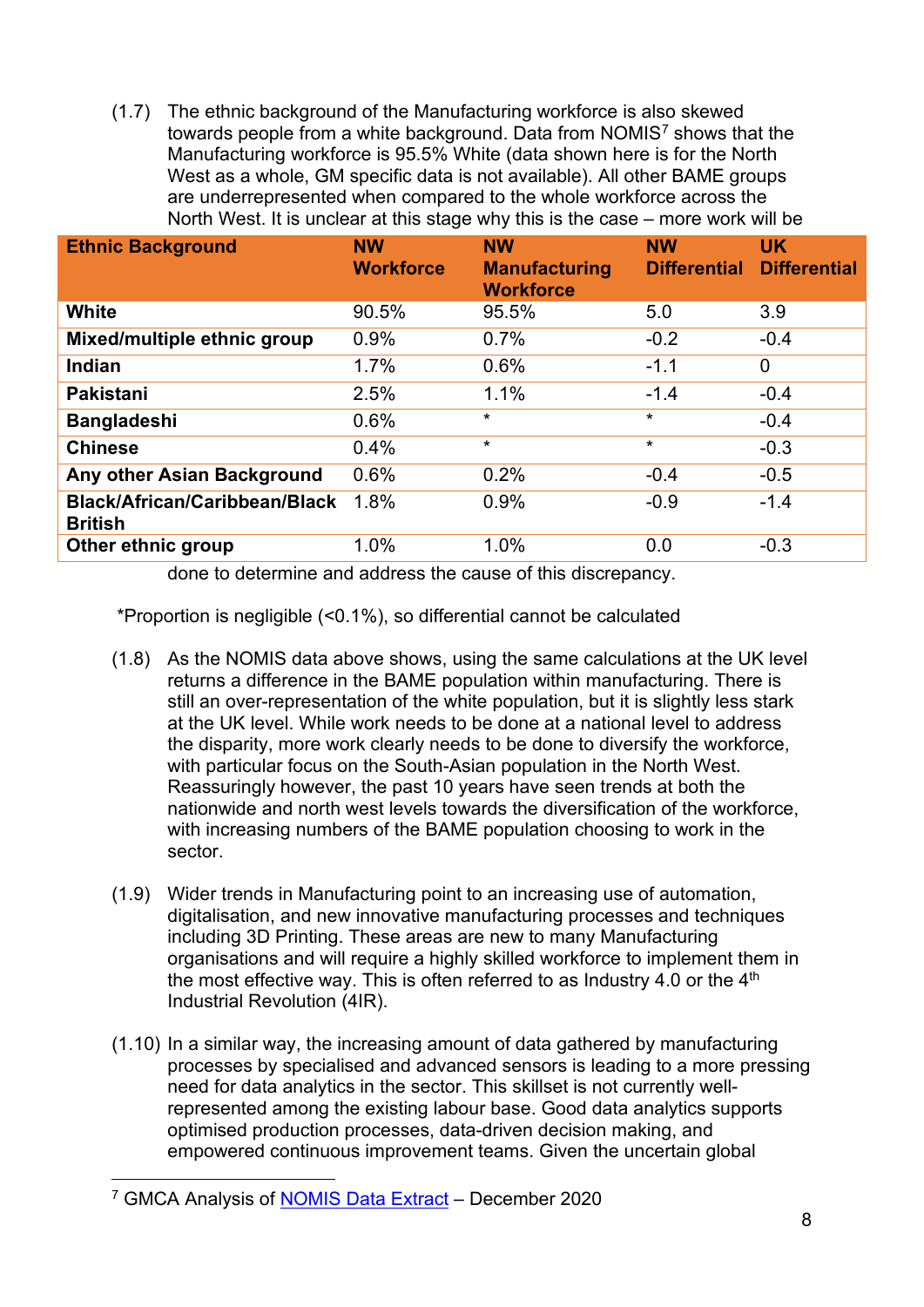landscape, development of new technology disrupting the industry, and the impact of the pandemic, many Manufacturers are in a situation where costcutting and efficiency gains are a priority. Larger organisations often have dedicated Operational Excellence or Continuous Improvement teams, but smaller firms often lack the scale to engage with these activities.

- (1.11) Industry leading organisations are already starting to use advanced digital technology in their production, including AI predictive maintenance, machine learning, and modernised Enterprise Resource Planning (ERP) systems. Some employers say that this is leading to a widening technological gap between those manufacturers which are embracing these new systems and those which still run older more manual systems.
- <span id="page-9-0"></span>(1.12) The International Federation for Robotics issue statistics measuring automation in different countries. UK Manufacturing underachieves on this and does not currently feature in the top 20 countries when it comes to robotics density $8$  (number of industrial robotic systems per employee). For the sector and for GM, this represents an opportunity to improve productivity and output. Two things need to be addressed to achieve this – the supply of automation equipment/machinery and the skills needed to maximise their use.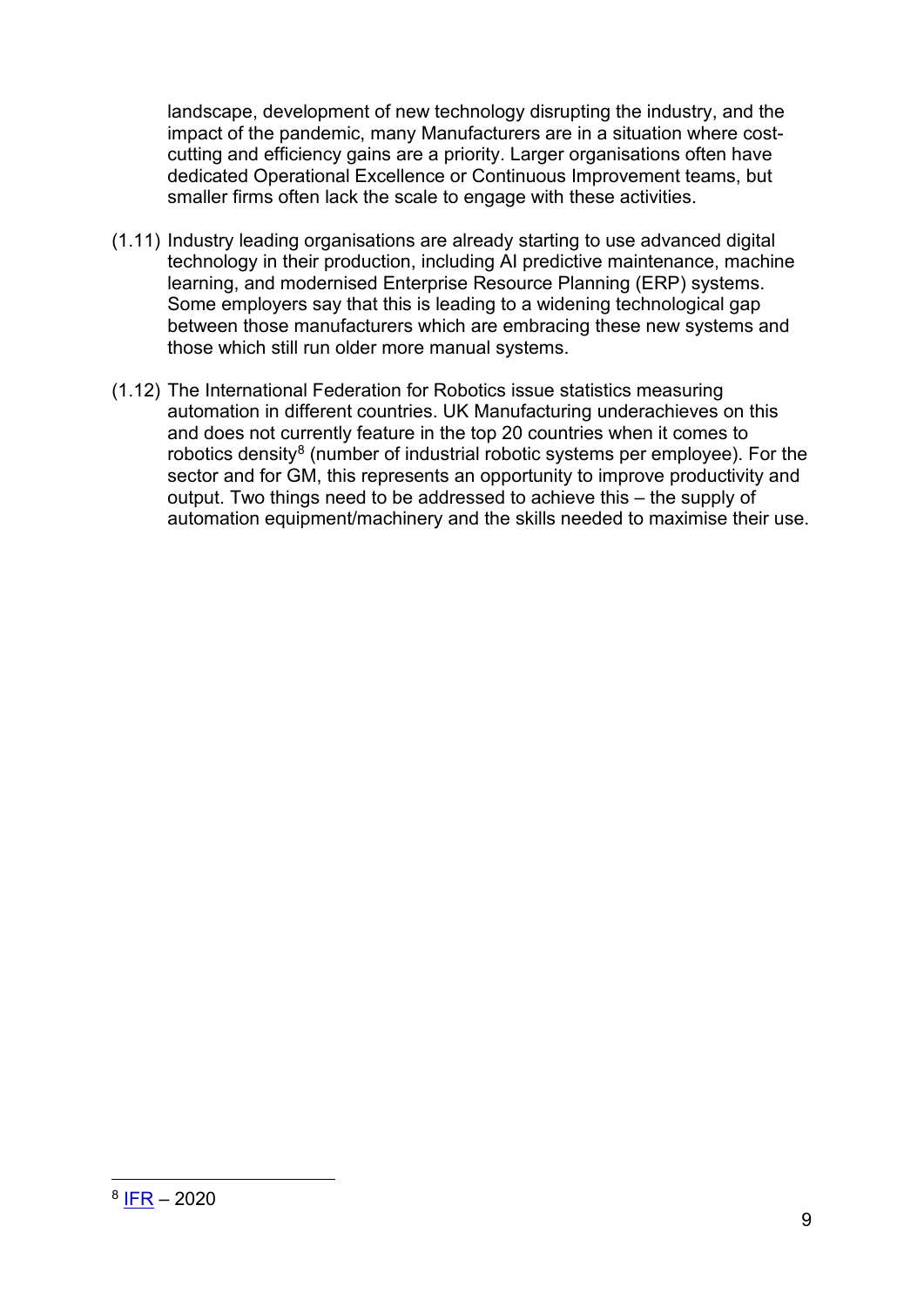## **(2) BACKGROUND**

#### **Policy landscape**

- (2.1) Manufacturing continues to play an important role in the UK-wide economy, making up nearly 70% of total Research and Development spend, 52% of exports, and 15% of total business investment. Exerting an outsized influence accounting for population, the UK Manufacturing sector compares favourably on the world stage as the  $9<sup>th</sup>$  biggest contributor in terms of output (as of 2018[9\)](#page-10-0). More work needs to be done by both central and local governments to understand the needs of the sector and respond accordingly.
- $(2.2)$  According to recent NOMIS data<sup>[10](#page-10-1)</sup> the largest sub-sector of manufacturing in Greater Manchester is Food and Drink (F&D) Manufacturing – comprising around 20% of the total jobs in the region. After this, component manufacturers make up around 13% of jobs – there are no other sub-sectors which make up more than 10% of the workforce. This makes the region fairly unique and varied, as compared with areas with large automotive, aerospace, or defence manufacturers (where a single company tends to employ a large proportion of the workforce). This diversity is a positive for GM, but it does make the skills challenge more complex – however, there are common themes which come out from all sub-sectors.
- (2.3) Brexit has been an ongoing concern for many manufacturers the uncertainty around the UK's future trading relationship with the EU up until the end of 2020 meant that many export-focused businesses are unable to plan longterm. Current systems used for Import/Export Declarations, Rules of Origin, and sensitive supply chains for intermediate manufacturing products now need to be adapted in line with the UK-EU agreement announced at the end of 2020. Turbulent currency markets have made it more difficult to manage exports. Due to this uncertainty around the future trading relationship and the stability of global supply chains, many organisations were reluctant to make large capital investments. Growth in business investment has slowed since Q1 2017, reflecting an increased appetite for larger cash reserves. Additionally, the end of 2020 saw huge uncertainty for the sector resulting in wasteful stockpiling of key intermediate products/materials for many companies.
- (2.4) One possible opportunity on the horizon is that the combined pressures of Brexit and disruption of traditional supply chains due to COVID19 are causing many manufacturers to "onshore" some parts of their process or supply chain. After the shock of the lockdowns during the pandemic, some manufacturers felt that their supply chains were too exposed and vulnerable. Building a more robust UK-based supply chain then became a more desirable option (even if it

<span id="page-10-0"></span><sup>9</sup> [World Economic Forum & Statista](https://www.weforum.org/agenda/2020/02/countries-manufacturing-trade-exports-economics/) - 2018

<span id="page-10-1"></span><sup>10</sup> GMCA Analysis of [NOMIS Data Extract](https://www.nomisweb.co.uk/sources/aps) – January 2021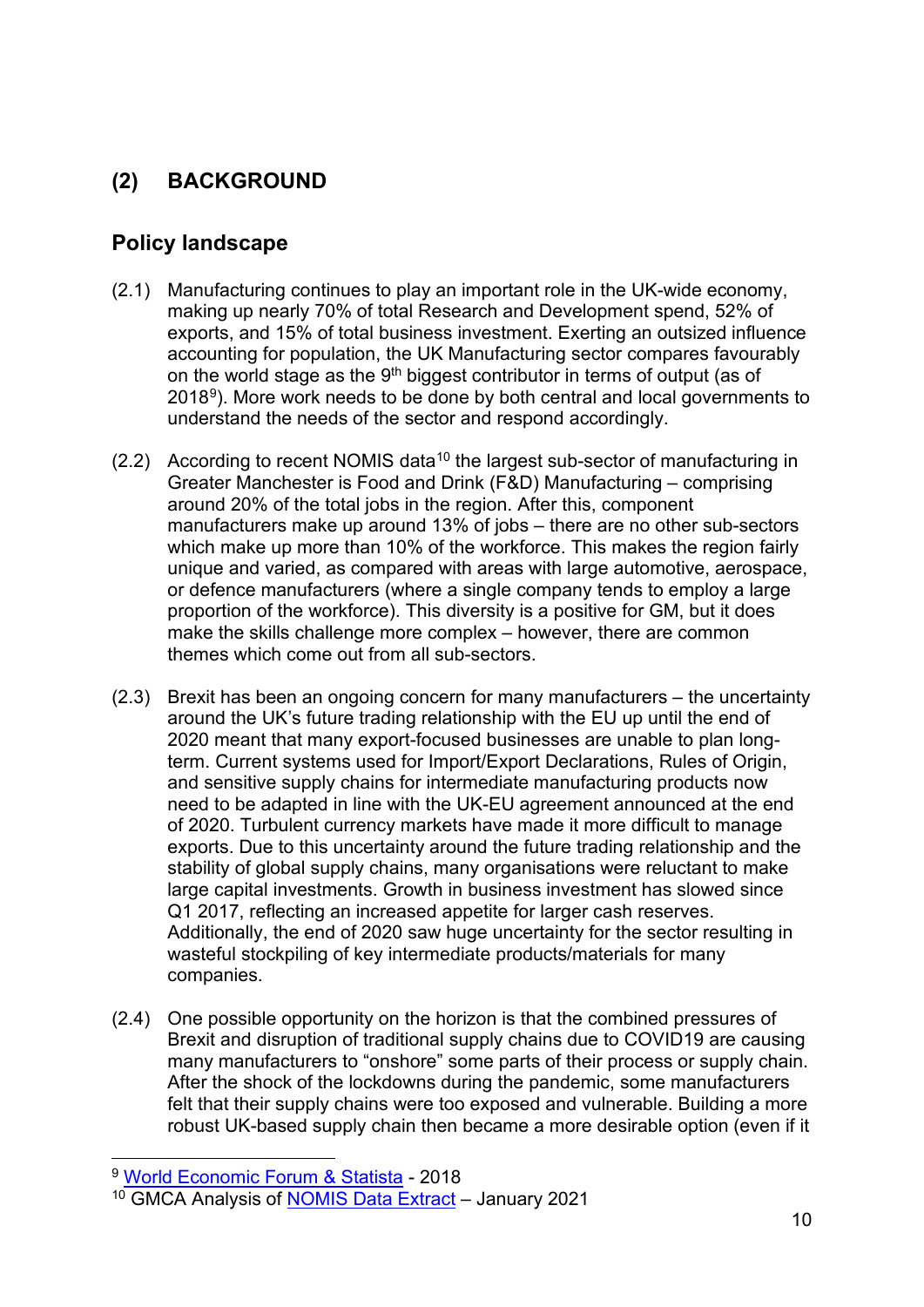increased cost initially). This vertical integration will increase the variety of production stages and processes taking place at individual sites – potentially increasing the variety of skills needed on those sites.

- (2.5) At the beginning of the 2019 Parliament, the new Government told voters that "Levelling Up" would be top of the agenda. This was taken to mean a focus on drawing focus away from London and re-balancing the national economy – the UK is more regionally divided than any other advanced economy in productivity, income, unemployment, and health<sup>11</sup>. However, possibly as a result of the pandemic, the agenda has stalled. A year on, a survey of Manufacturers by MakeUK<sup>[12](#page-11-1)</sup> found that over half (52%) had no real opinion of the activity relating to the levelling up agenda, due to vague definitions of activity, delays or lack of public communication about the activity to support the region. Of those who had an opinion, just 6% were positive, and 42% negative. "Levelling up" the regional economies of the UK remains a priority for central government.
- (2.6) On a national basis, the Manufacturing sector is supported by centres of excellence operated through Innovate UK, an arm of UK Research and Innovation. These centres include the Manufacturing Technology Centre (MTC) in Coventry, the Advanced Manufacturing Research Centre in Sheffield, and the Centre for Process Innovation in Newcastle. GM has comparable centres, including the Henry Royce Institute, MMU's PrintCity, and the University of Salford's Maker Space. There is a big opportunity to link GM's Manufacturing base closer to these institutes for knowledge sharing and best practice.
- (2.7) The Apprenticeship Levy was introduced in April 2017, requiring organisations with a payroll over £3m/year to contribute 0.5% of payroll costs over £3m into a digital account held by HMRC, which can then only be spent on apprenticeship training. While apprenticeships have long been a staple in Engineering/Manufacturing environments, many Manufacturers would like to see the levy reformed (95% as of MakeUK's report<sup>[13](#page-11-2)</sup>). Fewer than 1 in 5 Manufacturers spend all of their levy allocation, and as a result, many payments are now fed back to central government instead of being spent on local skills development.
- (2.8) With the phased introduction of T Levels starting in September 2020, Manufacturers will have more options when it comes to the training of staff in entry-level roles. However, T Levels specific to Manufacturers (specifically the *engineering, manufacturing, processing and control and maintenance* and *installation and repair for engineering and manufacturing pathways)* are not due to be released until September 2022. Understanding and exposure to T Levels within the sector is mixed but will likely improve ahead of the 2022 launch of relevant pathways as other sectors engage with them more. Employers are generally unaware of the changes being implemented on T

<span id="page-11-0"></span><sup>11</sup> [IPPR](https://www.ippr.org/research/publications/state-of-the-north-2019) – November 2019

<sup>12</sup> [MakeUK](https://www.makeuk.org/insights/reports/reviving-and-rebalancing-regional-economies-through-manufacturing) – November 2020

<span id="page-11-2"></span><span id="page-11-1"></span><sup>13</sup> [MakeUK Levy Report](https://www.makeuk.org/insights/reports/an-unlevy-playing-field-for-manufacturers) - July 2019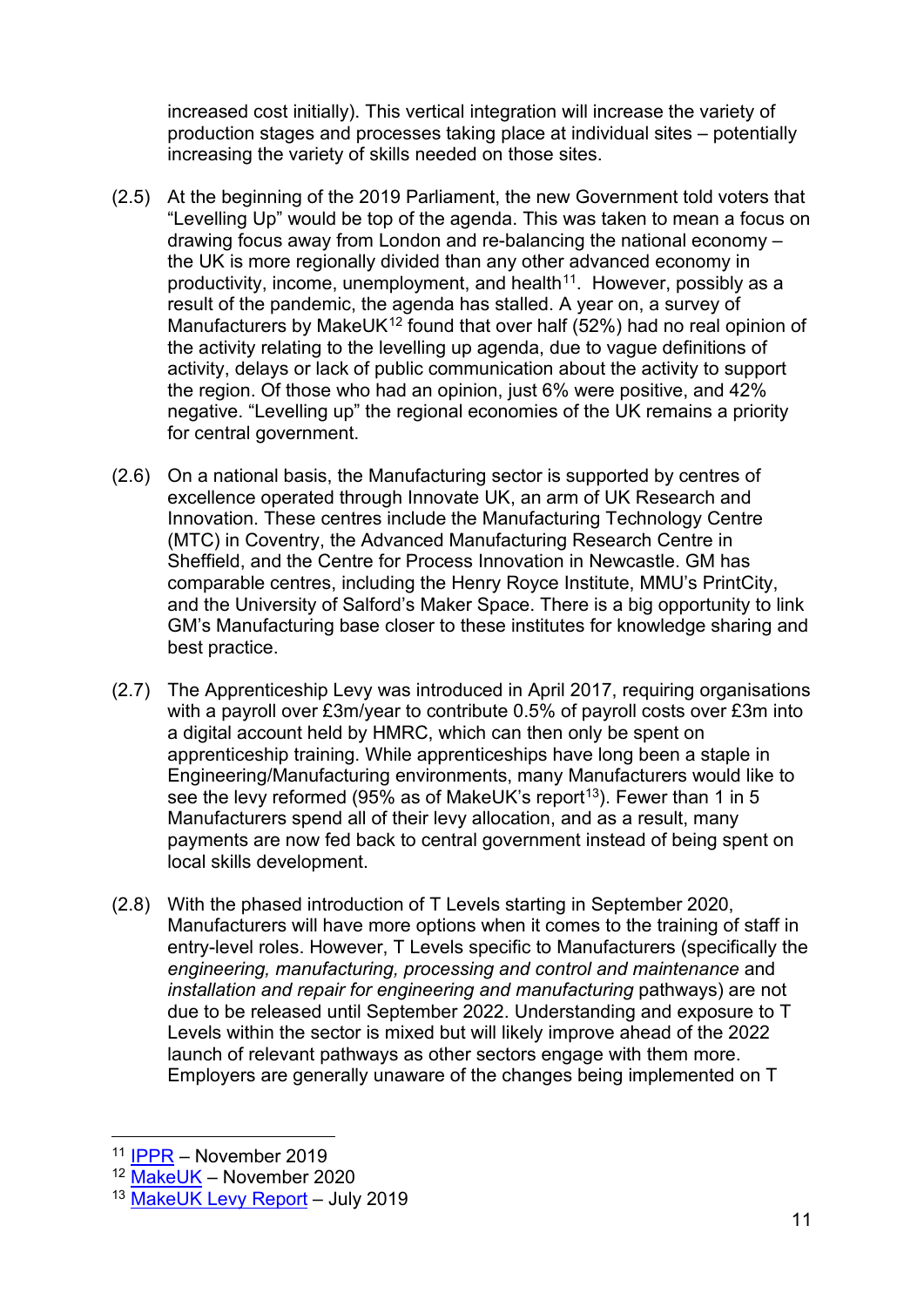Levels - there is a real opportunity to build on this to make sure GM Manufacturers are at the forefront of this development.

#### **Greater Manchester Manufacturing Ecosystem**

- (2.9) Greater Manchester sits in a unique position within the Manufacturing ecosystem, given its valuable heritage as an industrial centre, and a leader of the industrial revolution. While GM's importance as a manufacturing hub has decreased since then, it is still a proud part of the city's history, and is referenced in the Greater Manchester Strategy<sup>14</sup>, citing "niche strengths in advanced materials; textiles; chemicals; and food & drink." GM is also home to 4 leading universities conducting research in areas of cutting-edge technology; businesses have a unique opportunity to tap into these knowledge sharing networks.
- (2.10) The Engineering and Physical Sciences Research Council, an arm of UK Research and Innovation, funds research projects and academic innovation across the UK. It has a close relationship with the universities in Greater Manchester. Currently, the EPSRC have invested in doctoral education worth £82.3m in Greater Manchester - £76.8m at the University of Manchester and the remaining £5.5m at the University of Salford. Programmes funding under this are often industry focused research, covering a variety of areas like advanced materials, bioengineering, and textiles. Another initiative is the EPSRC Future Biomanufacturing Research Hub[15,](#page-12-1) which is run from the University of Manchester and leads on research in food, pharmaceutical and petrochemical manufacturing innovations. It was founded in 2019 with 30 partners from industry.
- (2.11) In recent years, the development of Graphene in the city has led to the creation of the National Graphene Institute at the University of Manchester, which enables researchers and industry partners to develop and test new applications of the material. The Greater Manchester Local Industrial Strategy (GM LIS) also includes a commitment to establish GM as a centre of excellence for Graphene and Advanced Materials. This includes the creation of an industrial cluster called "Advanced Materials City" (in partnership with Rochdale and Bury councils) and the foundation of Greater Manchester Graphene, Advanced Materials and Manufacturing Alliance (GAMMA). This body aims to bring together researchers, industry bodies and businesses to enhance the development of the material in the region.
- (2.12) A good example of collaboration between industry and academia, GM is also home to Print City, a centre for Additive Manufacturing at Manchester Metropolitan University. Hosting both students and industry advisors, Print City gives an opportunity for businesses to try out the new technology involved with 3D Printing production methods without the usually restrictive up-front costs as a barrier. Initiatives like this are crucial to the wider rollout of new technology and production methods.

<span id="page-12-0"></span><sup>&</sup>lt;sup>14</sup> [GM Local Industrial Strategy](https://www.greatermanchester-ca.gov.uk/media/2132/gm-local-industrial-strategy-web.pdf) - June 2019

<span id="page-12-1"></span><sup>15</sup> [EPSRC Future Manufacturing Hubs](https://epsrc.ukri.org/newsevents/pubs/epsrc-future-manufacturing-hubs/)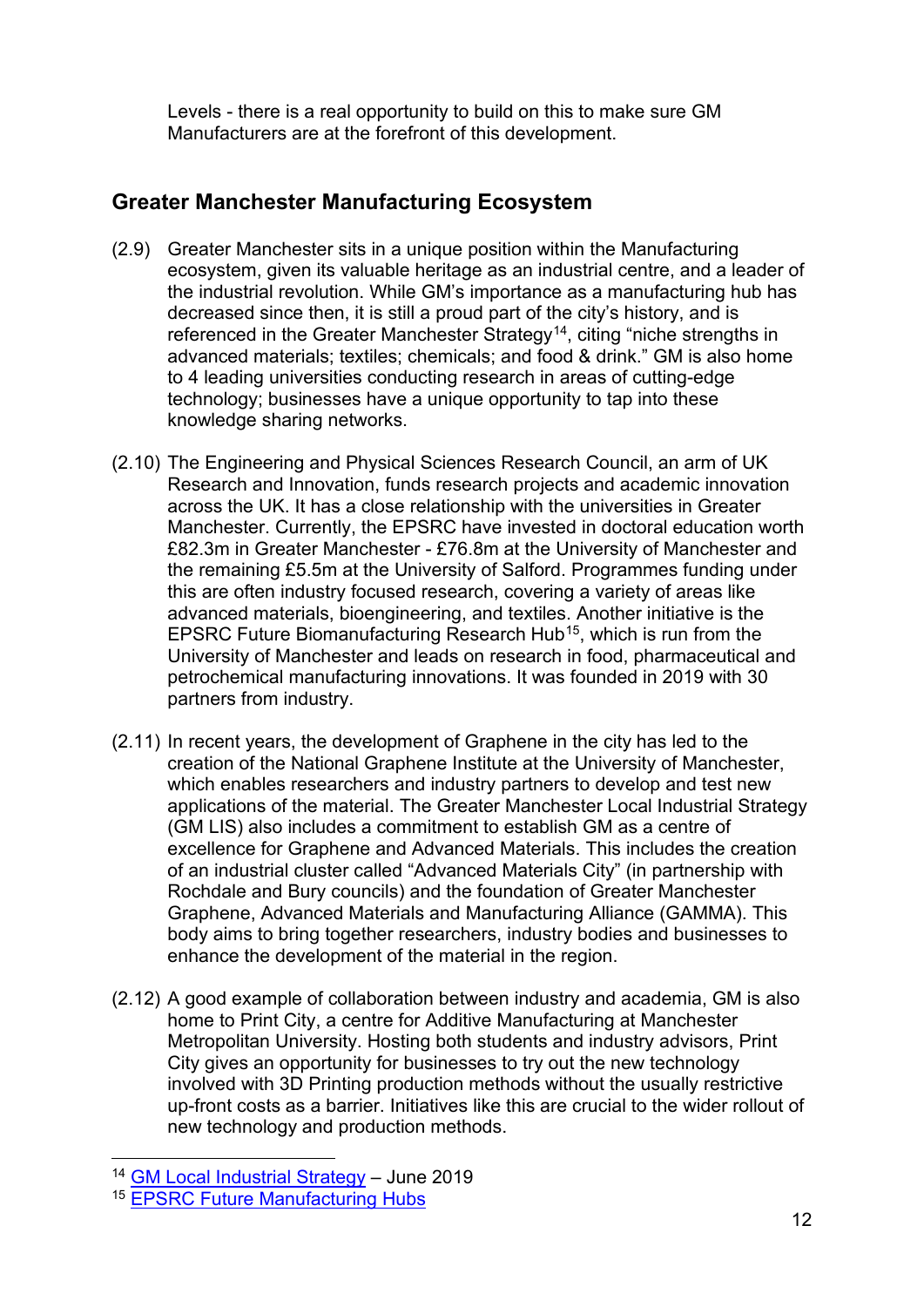- (2.13) GM will be the home of a new technology centre, to be built in Rochdale by 2024/25, with work starting over the next year. The Advanced Machinery & Productivity Institute (AMPI) is intended as a catalyst for innovation in the region and has secured early funding from UK Research and Innovation. Local businesses are already involved in the process and are currently defining the structure and delivery model of the Institute. Once finished, it will be run in partnership with the National Physical Laboratory and Rochdale Development Agency as a driver of higher productivity and advanced engineering skills within the region. AMPI will also drive adoption of automation and robotics technologies, feeding into GM's ambitions around growing and enhancing the Advanced Manufacturing sector.
- (2.14) One unique advantage for Manufacturers within Greater Manchester is the Business Growth Hub's Manufacturing team. Manufacturing Advisors from this team have contributed to the creation of 300 jobs within GM over the past 5 years, through assisting businesses with real world problems. Examples of their work include operational improvements, improving sales growth, and ensuring that GM organisations have access to new funding, innovations, and technologies they can apply in their production, all with the aim of improving productivity and enabling growth. This support is fully funded for organisations within GM.
- (2.15) Currently, SME Manufacturers in the North West can access grants from the Manufacturing Growth Fund<sup>[16](#page-13-0)</sup> (sourced from the ERDF) which supports 36% of the cost of a growth-related project. Projects must be focused on growth but cover a wide range of possible topics including sales and marketing, ecommerce, and innovation. Demand for funding has exceeded supply, with many organisations requesting funds to make improvements to machinery and production environments.
- (2.16) SME Manufacturers in the North West can also access the Made Smarter<sup>[17](#page-13-1)</sup> initiative, which works on four areas – technological adoption, skills, innovation and leadership. The dedicated project team support SME organisations to accelerate the sector shift towards digitalisation and automation, with the ultimate aim of improving productivity. This ongoing initiative attempts to address the digitalisation gap between larger manufacturers and the SME community by supporting SMEs with the rollout of new industrial technology. Some of the challenges faced on this include both the lack of capital investment for expensive new machinery, and the lack of awareness or skills to use new technology.

<span id="page-13-0"></span><sup>16</sup> [Manufacturing Growth Fund](https://www.manufacturingnorthwest.com/about-the-fund)

<span id="page-13-1"></span><sup>17</sup> [Made Smarter](https://www.madesmarter.uk/)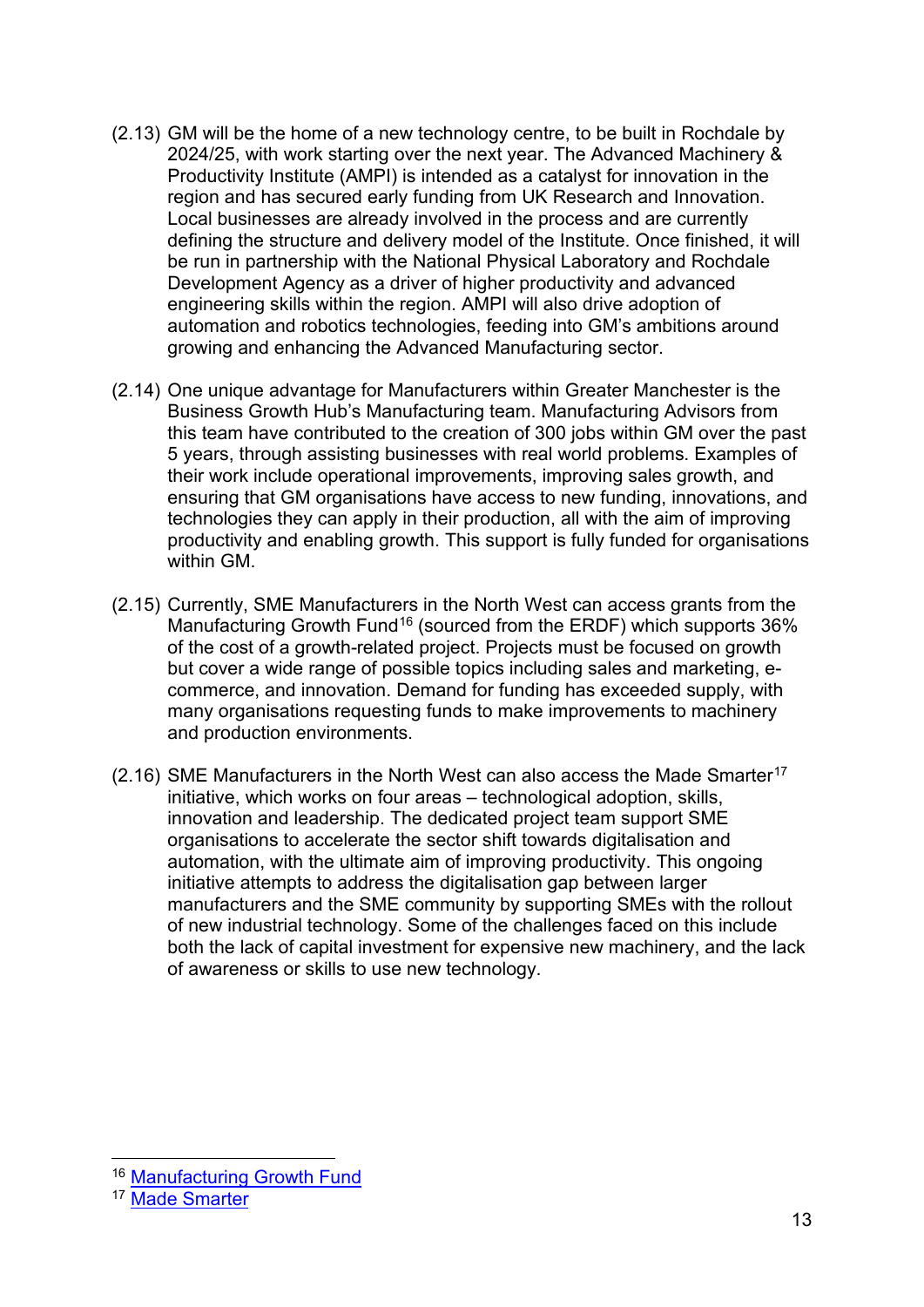### **(3) COVID-19: Impact on Manufacturing**

(3.1) At the end of March 2020, the UK Government implemented the first lockdown to deal with the worsening COVID-19 pandemic. This lockdown, in addition to the new requirements for social distancing and shifts in consumer buying had a number of effects on the wider UK economy. As a sector, Manufacturing has seen a very mixed reaction. The Coronavirus Job Retention Scheme (CJRS) was widely used, seeing  $41\%$  of employers<sup>[18](#page-14-0)</sup> in the sector placing staff on the programme. Overall furlough rates for the sector to the end of October 2020 (latest available data) are in the graph below:



 $(3.2)$  At the peak of the lockdown period in the UK, Manufacturing was the 3<sup>rd</sup> highest sector in terms of overall furlough numbers – only Retail and Hospitality were higher. Fortunately for Manufacturing, compared with these other sectors, most businesses were quick to bring staff back as the lockdown restrictions were lifted. Many businesses have since continued operating as before, often with new equipment, production floor layouts or H&S guidelines in place. Some employers reported that they had altered shift patterns to keep as many employees in the workplace as possible, reflecting a desire for staff to "keep up their skills" rather than let these skills decay during a furlough period.

<span id="page-14-0"></span><sup>18</sup> Gov. UK CJRS Statistics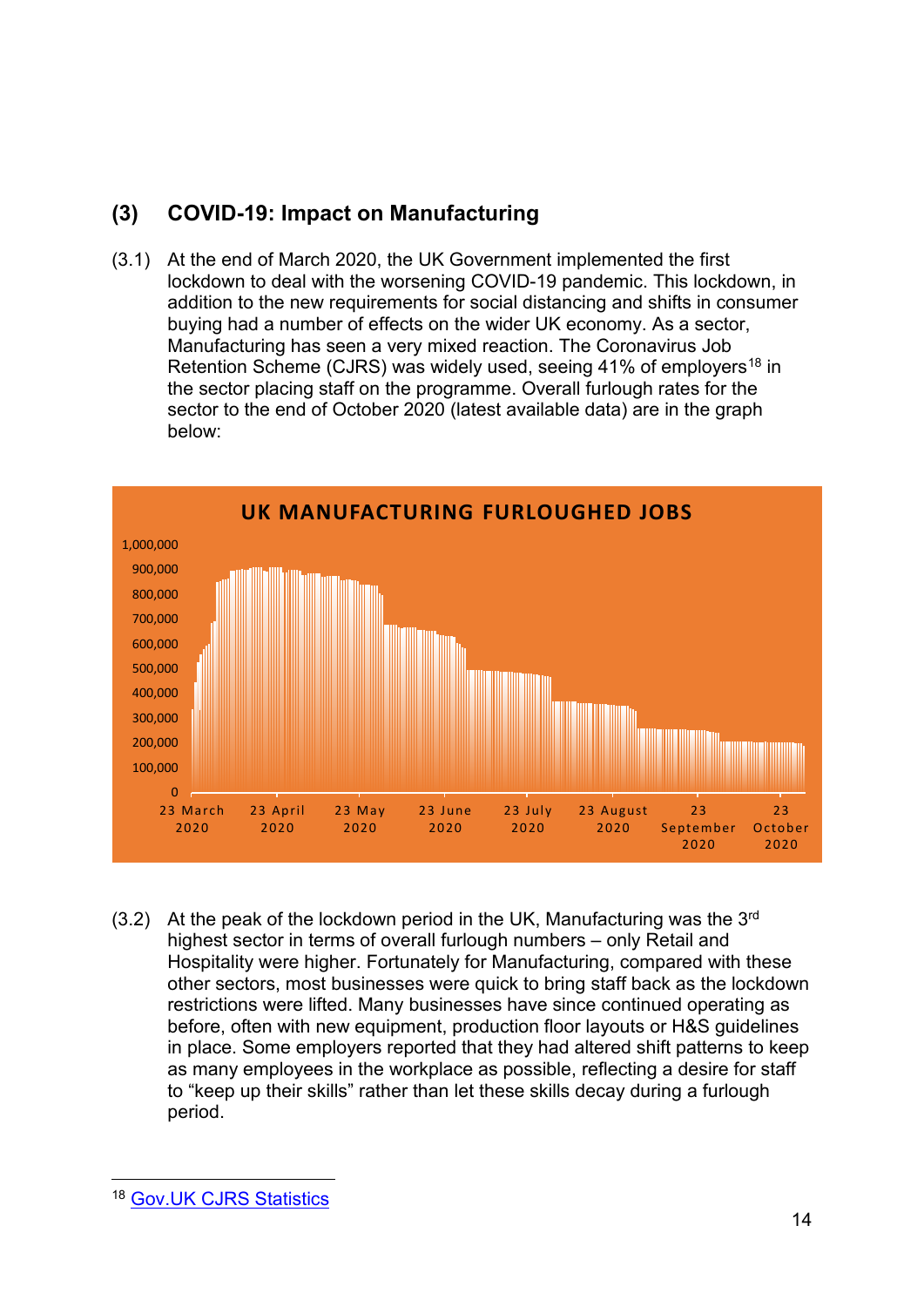- (3.3) Employer reports reveal that market demand was the largest factor for most Manufacturing organisations as to whether they utilised the CJRS or paused production. Because of changing consumer habits in most areas, this saw some businesses thrive while others saw their incoming orders decrease significantly. Businesses forming part of the Automotive or Aerospace supply chains saw demand drop as car sales and air travel decreased. Organisations supporting harder-hit sectors such as retail and hospitality suffered as the knock-on effects from those sectors moved through the economy.
- (3.4) Some organisations have thrived during the pandemic. In particular, many organisations which manufacture household essentials (food staples like milk/bread/pasta, toiletries) and cleaning products have seen their production lines running at higher capacity than ever before. This is again driven largely by shifts in consumer behaviour, including some stockpiling at the beginning of the lockdown period, the shift to home-working, eating in at home instead of dining out and a more hygiene-conscious public. Manufacturers who make products for home-based activities, like electronics for gaming, material and equipment for home improvements, arts/crafts, etc. all saw increased sales.
- (3.5) On a positive note, parts of the sector were able to alter their production to meet demand for products like hand sanitiser, masks and medical PPE, all of which saw stockpiles depleted as the pandemic progress. For some businesses, this was a good option to fill their order books as their usual products were no longer in demand. Others did it out of a sense of public service, donating the required items to local NHS bodies.
- (3.6) As with many parts of the economy, a drive towards cost-cutting and keeping cash on hand is driving redundancies within Manufacturers. Towards the end of 2020, this saw improvement, with fewer businesses expecting to make redundancies. In a report<sup>[19](#page-15-0)</sup> released in October 2020, industry body MakeUK reported that "just under half (49.2%) of manufacturers have already made redundancies due to COVID-19".
- (3.7) An indirect side effect of the COVID-19 pandemic and subsequent measures to control it has been on the global financial markets. In March many global index funds, individual stocks and ETFs lost a significant portion of their value as investors sold off their holdings, expecting lower profits, job losses and business insolvencies. Indexes like the FTSE100, FTSE250 and German DAX lost 30 – 45% of their value over the space of weeks and countries worldwide went into lockdowns. While this decline will have affected many listed Manufacturing firms, it has also had a further indirect impact on the labour market within many sectors.
- (3.8) With the decline in global stock prices, many people found that the value of their pension had decreased significantly. Depending on the risk profile of their pension, this has had an impact on their ability to retire from the workforce. While pension portfolios are usually diversified away from equities in the later stages of a career, the impact for some people approaching the

<span id="page-15-0"></span><sup>19</sup> [MakeUK](https://www.makeuk.org/insights/publications/manufacturing-monitor-26102020) – October 2020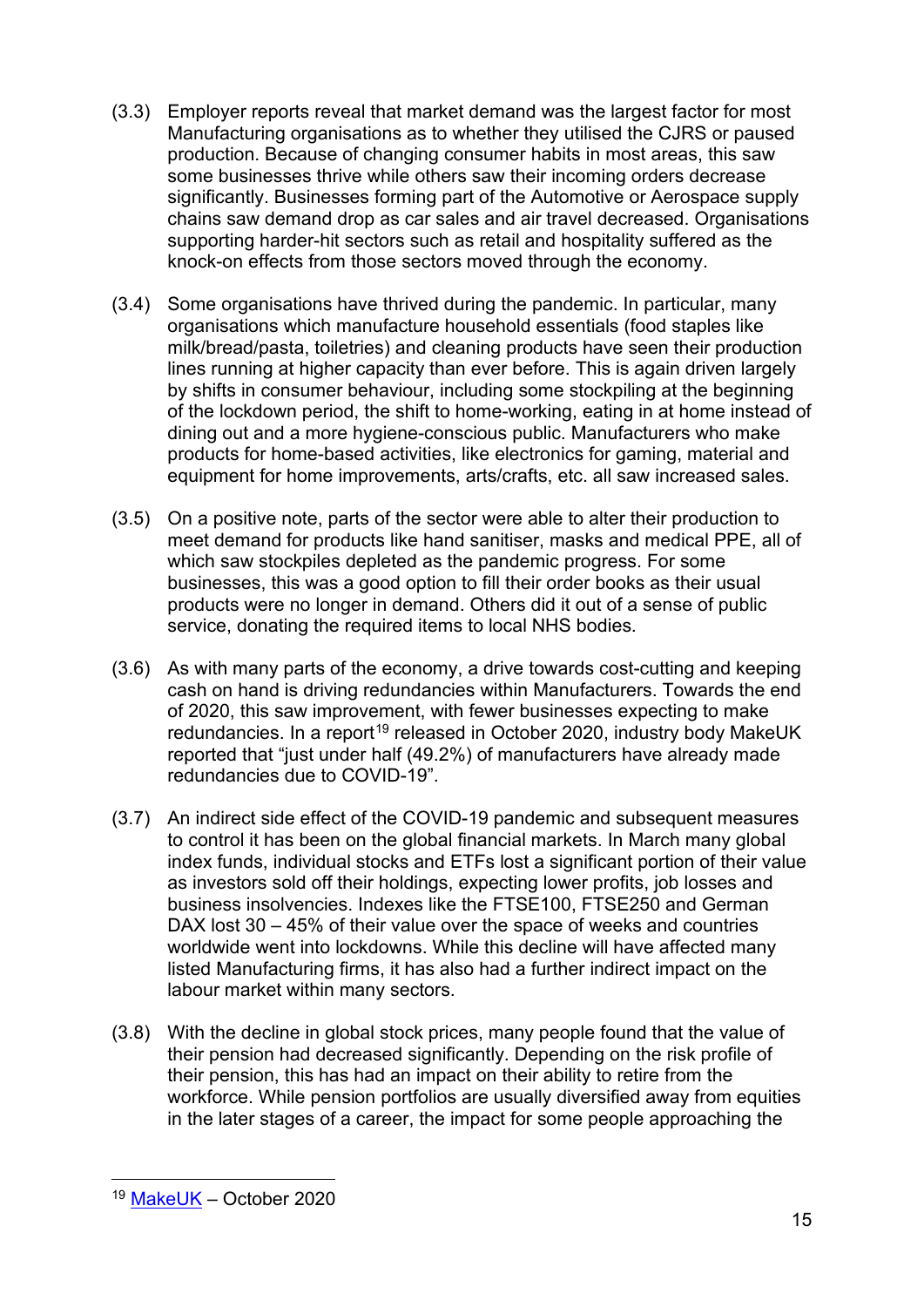end of their working life has meant delaying their retirement. A report<sup>[20](#page-16-0)</sup> released by Interactive Investor in October 2020 found that 12% of 18-54 year olds, 17% of 55-59 year olds and 21% of 60-65 year olds were planning to delay retirement due to their pensions being worth significantly less due to the downturn in markets.

- (3.9) While this impact on retirement is negative itself, the effects may be felt further. Where retirement is delayed, positions (often senior) within businesses remain occupied and therefore slow down the promotion or recruitment of other staff into these positions. In a sector like Manufacturing where a large portion of the workforce is 50+, this may result in fewer opportunities for new and existing staff to start or develop in their careers.
- (3.10) One of the most widespread effects of the pandemic for many businesses has been a decrease in sales, with 54.8% of Engineering/Manufacturing businesses effected. According to the Growth Company's Situation Report and Business Survey<sup>[21](#page-16-1)</sup>, it is the most common reported negative effect for Manufacturing businesses within GM, followed by Minor Supply Chain Disruption (30.8% businesses) and Business Travel to Clients (23.1% businesses).
- (3.11) Partly due to COVID19 and the new Brexit rules, some organisations are "reshoring" processes and suppliers – bringing supply chains back to the UK. Several industry bodies set up a matchmaking services called Reshoring UK[22](#page-16-2), enabling manufacturers to find new local suppliers. This represents an opportunity to rebuild and strengthen supply chains.

<span id="page-16-0"></span><sup>20</sup> [Interactive Investor](https://media-prod.ii.co.uk/s3fs-public/pdfs/II_GB_Retirement_Survey_2020.pdf?6eEU639wJ6z8seoJoyowx0ubiLU.61LF) – October 2020

<span id="page-16-1"></span><sup>&</sup>lt;sup>21</sup> The Growth Company - COVID19 Situation Report and Business Survey (Results) for two months up to  $7<sup>th</sup>$  December 2020)

<span id="page-16-2"></span><sup>22</sup> [Reshoring UK](https://www.reshoring.uk/) – January 2021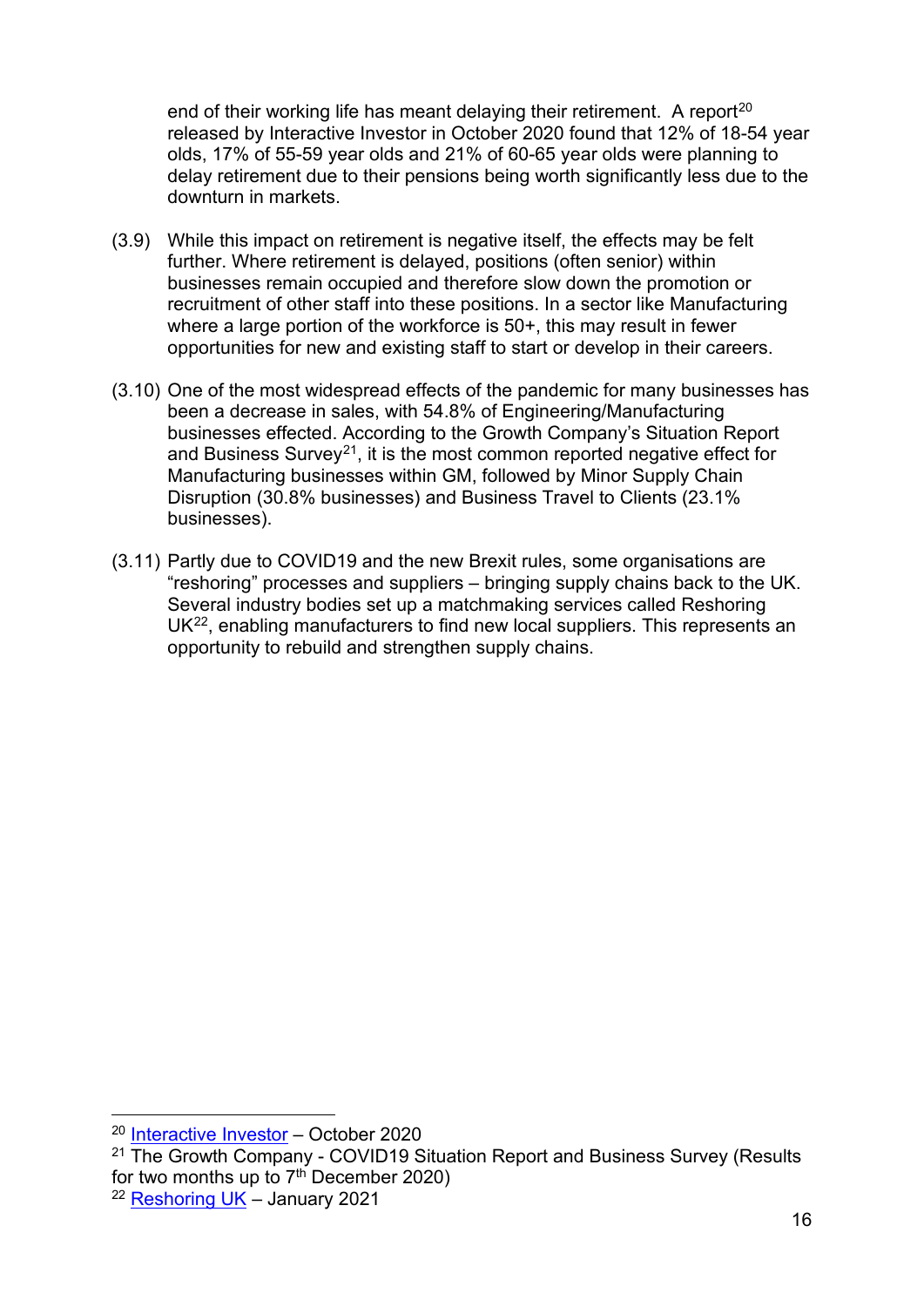## **(4) MANUFACTURING LABOUR MARKET**

(4.1) A basic occupational map for the core technical roles within Manufacturing is below. This has been assembled in collaboration with industry employers and shows simplified lines of progression seen in many Manufacturing organisations – small organisations may have just a few employees who will usually fit into this structure, but larger organisations will have various other departments feeding into the 3 areas. Generally speaking (excluding back office support roles), the roles can be split into Production, Quality, and Engineering, with the Production team being the largest in most organisations.



- (4.2) Though this structure does not include any of the ancillary roles found in many Manufacturing organisations (i.e. warehousing, logistics, back office HR / Finance / Admin / Sales), it provides a clear idea of the most common entry routes into the sector and progression routes within it. These roles are mapped out further below with links to the apprenticeship occupational maps.
- (4.3) Job titles within the sector tend to vary by sub-sector and by department. There are hundreds of variants in job role titles; some most common are found in the table below.

| <b>Production Roles</b>     | <b>Technical Roles</b>       | <b>Management Roles</b>    |
|-----------------------------|------------------------------|----------------------------|
| Line Operative              | Electrician                  | <b>Assembly Supervisor</b> |
| Assembler                   | Electromechanical            | <b>Chief Manufacturing</b> |
| <b>Electronic Assembler</b> | Technician                   | Executive                  |
| Fabricator                  | <b>Electronic Technician</b> |                            |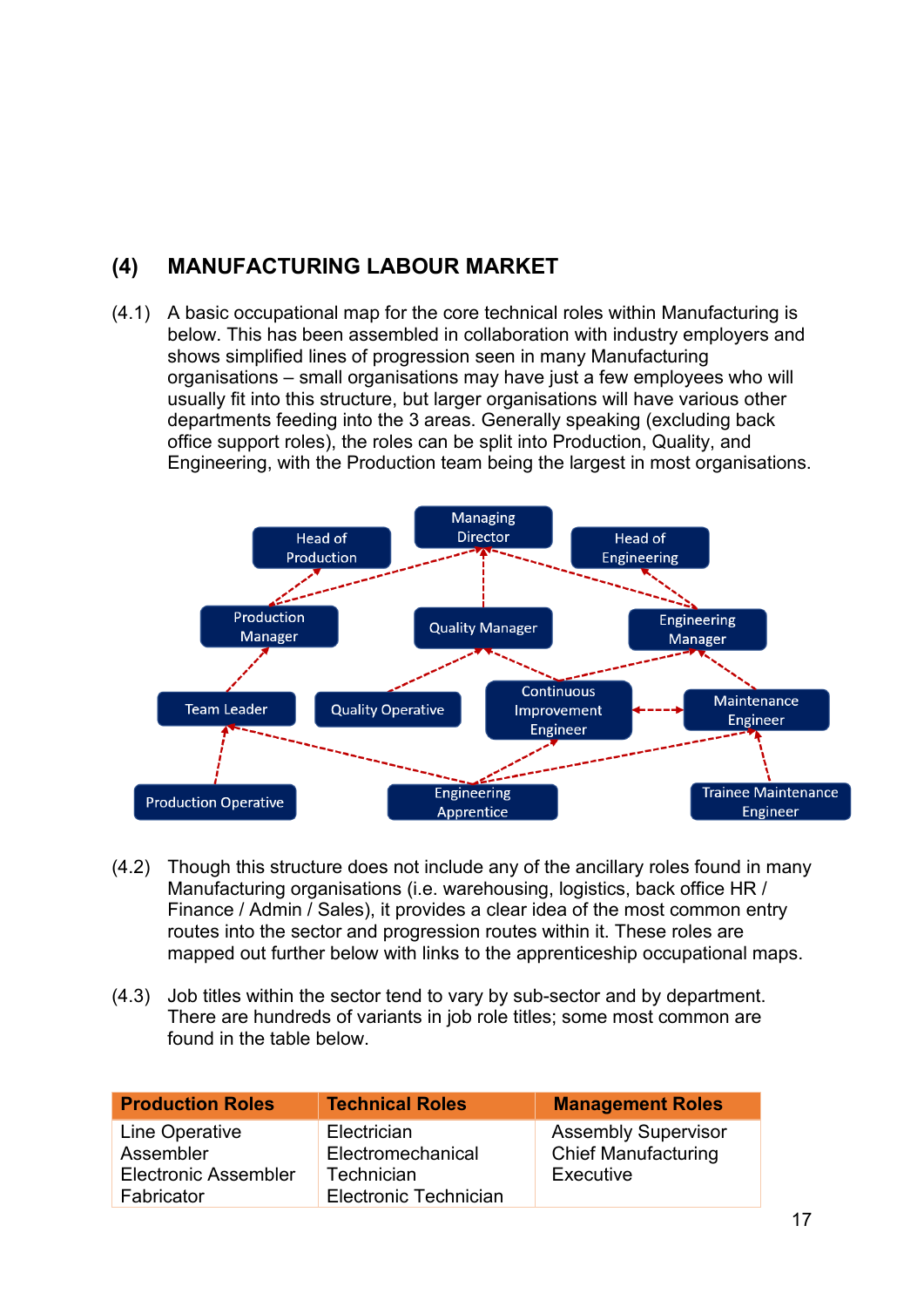| <b>Floor Assembler</b><br><b>Packaging Engineer</b><br><b>Painting and Coating</b><br>Worker<br><b>Precision Assembler</b><br><b>Processing Worker</b><br><b>Production Worker</b><br>Operator<br><b>CNC Machinist</b><br><b>CNC Operator</b><br><b>Food Technologist</b><br><b>Machine Operator</b><br><b>Machinist</b><br>Manufacturing<br>Technician<br><b>Plant Operator</b><br><b>Plastic Machine</b> | <b>Equipment Technician</b><br><b>Field Service</b><br>Technician<br><b>Mechanical Technician</b><br><b>Industrial Engineer</b><br><b>Manufacturing Engineer</b><br><b>Quality Engineer</b><br>Continuous<br><b>Improvement Engineer</b><br><b>Quality Inspector</b><br><b>Quality Assurance</b><br>Manager<br><b>Process Engineer</b><br>Researcher<br><b>New Product</b><br>Development | <b>Chief Quality Control</b><br>Executive<br><b>General Manager</b><br>Maintenance<br>Supervisor<br><b>Production Manager</b><br><b>Materials Planner</b><br><b>Operations Manager</b><br><b>Plant Manager</b><br><b>Engineering Manager</b><br><b>Product Manager</b><br><b>Production Control</b><br>Manager<br>Production<br>Planner/Scheduler<br><b>Production Supervisor</b><br><b>Safety Manager</b> |
|------------------------------------------------------------------------------------------------------------------------------------------------------------------------------------------------------------------------------------------------------------------------------------------------------------------------------------------------------------------------------------------------------------|-------------------------------------------------------------------------------------------------------------------------------------------------------------------------------------------------------------------------------------------------------------------------------------------------------------------------------------------------------------------------------------------|------------------------------------------------------------------------------------------------------------------------------------------------------------------------------------------------------------------------------------------------------------------------------------------------------------------------------------------------------------------------------------------------------------|
|                                                                                                                                                                                                                                                                                                                                                                                                            |                                                                                                                                                                                                                                                                                                                                                                                           |                                                                                                                                                                                                                                                                                                                                                                                                            |
| Worker                                                                                                                                                                                                                                                                                                                                                                                                     |                                                                                                                                                                                                                                                                                                                                                                                           | Safety                                                                                                                                                                                                                                                                                                                                                                                                     |
| <b>Production Technician</b>                                                                                                                                                                                                                                                                                                                                                                               |                                                                                                                                                                                                                                                                                                                                                                                           | Manager/Coordinator                                                                                                                                                                                                                                                                                                                                                                                        |
|                                                                                                                                                                                                                                                                                                                                                                                                            |                                                                                                                                                                                                                                                                                                                                                                                           |                                                                                                                                                                                                                                                                                                                                                                                                            |

(4.4) The number of job vacancies in Greater Manchester Manufacturing organisations has seen a significant decrease over the past year, nearly entirely due to the impact of the COVID-19 pandemic. Weekly vacancies dropped to just under 100 in the week commencing  $19<sup>th</sup>$  April 2020 – just a quarter of the pre-lockdown averages. As lockdowns lifted and businesses reopened, job postings increased towards the end of September before dipping again as case numbers started to rise again in October 2020. Further data on late 2020/early 2021 vacancy postings will be covered in future versions of this report.

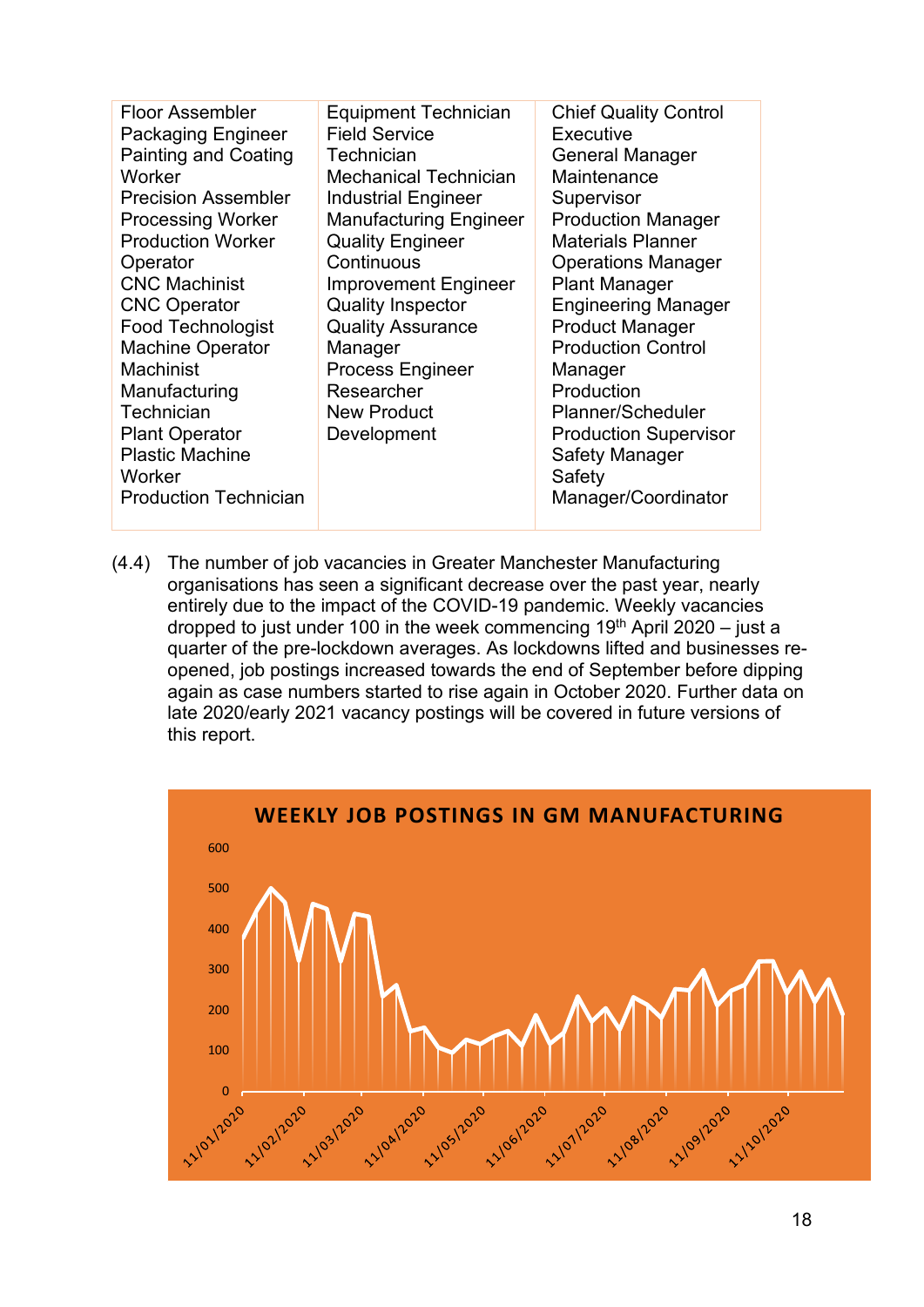- (4.5) The share of Manufacturing vacancies in GM was 11.24% of the total vacancies advertised in w/c 9<sup>th</sup> February 2020. This has since decreased to 8.44% of the total advertised in w/c 1<sup>st</sup> November 2020. In comparison to other sectors, Manufacturing occupies the middle ground – hospitality, tourism, and retail have been slower to recover; education, healthcare and digital have recovered faster.
- (4.6) The Manufacturing labour base will be affected by shifts in immigration policy - impact likely to be seen as a result of Brexit will be on the recruitment of skilled workers. Certain areas of Manufacturing are uniquely exposed to this – for example, 25% of staff in the Food Manufacturing sector (particularly strong in Wigan, Oldham and Rochdale) are EU-born workers<sup>[23](#page-19-0)</sup>. As immigration from the EU decreases due to the impact of Brexit, these organisations may find it more difficult to recruit from their usual labour base. This could be a good opportunity for job-seekers as more vacancies become available – a shortage like this may also push employers to make the roles more attractive with higher salaries and improved working conditions. Additionally, if organisations can afford the initial capital cost, this represents a good opportunity for automation in the food manufacturing sector, creating higher-paid jobs as production roles are transformed into automation and robotics engineering roles.

<span id="page-19-0"></span><sup>23</sup> [IPPR Post-Brexit Immigration](https://www.ippr.org/files/2020-11/post-brexit-migrationnov20.pdf) – November 2020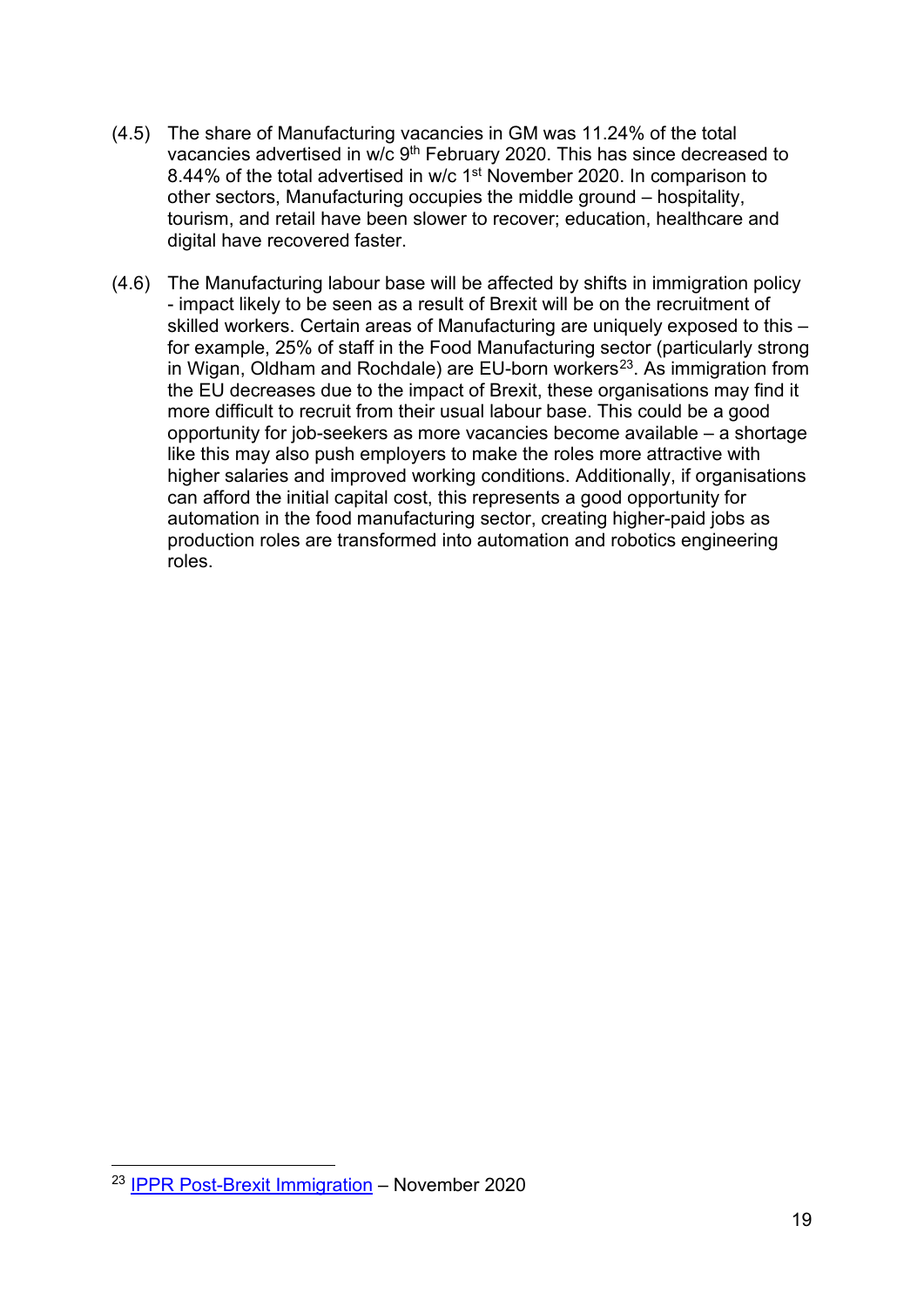#### **(5) SKILLS DEMAND**

- (5.1) With the joint highest Skills Shortage Vacancy (SSV) rate (at 36% of all vacancies unfilled due to lack of skilled workers) and with the second highest rate of skills gaps (staff lacking full proficiency) of 5.8%, the skills challenge within Manufacturing is worse than most other industry sectors. With the sector identified in  $\tilde{G}M$ 's Local Industrial Strategy<sup>[24](#page-20-0)</sup> as a key industrial focus for Greater Manchester, a clear picture of the skills demand in GM is crucial.
- (5.2) The range of skill levels required within GM's Manufacturing sector is wide. Although many individuals in the roles may be trained up to Level 3, many production roles are categorised as low-skilled, labour intensive jobs, where a new employee can be fully competent after a few days. This varies by subsector. Quality and Engineering roles tend to be semi-skilled or high-skilled roles taking much longer to reach competency. There is also a particular concentration of high-skilled roles in research, new product development, and quality testing roles. Production teams are rarely given further training once competent, unless an organisation is undergoing a programme of change or the implementation of new equipment/techniques.
- (5.3) The skills that GM employers ask for are varied, but there are a few common themes across the three technical occupation groups. Below is a snapshot of required competencies and skills from currently advertised roles – these have been gathered from the advertised roles from employers based across Greater Manchester on a variety of platforms:

| <b>Production</b>                                                                                                                                                                                                                                                          | <b>Engineering</b>                                                                                                                                                                                                                                                                                           | <b>Quality</b>                                                                                                                                                                                                                               |  |
|----------------------------------------------------------------------------------------------------------------------------------------------------------------------------------------------------------------------------------------------------------------------------|--------------------------------------------------------------------------------------------------------------------------------------------------------------------------------------------------------------------------------------------------------------------------------------------------------------|----------------------------------------------------------------------------------------------------------------------------------------------------------------------------------------------------------------------------------------------|--|
| <b>Work Ethic</b><br>$\bullet$<br>Attention to detail<br>$\bullet$<br>Hands-on<br>$\bullet$<br>approach<br>Communication<br>$\bullet$<br>skills<br>Procedural mindset<br>$\bullet$<br>Team-worker<br>Organisational<br>$\bullet$<br><b>Skills</b><br>Tidy<br>Conscientious | <b>Numerate</b><br>$\bullet$<br>Efficiency-minded<br>$\bullet$<br><b>Problem Solving</b><br>$\bullet$<br>Attention to detail<br>$\bullet$<br>Communication<br>$\bullet$<br><b>Skills</b><br>Independent<br>$\bullet$<br>worker<br><b>Process Driven</b><br>$\bullet$<br>Design<br>$\bullet$<br>understanding | Attention to detail<br><b>Communication Skills</b><br>• Scientific/Numerate<br>Background<br><b>Organisational Skills</b><br>Accuracy and<br>Precision<br><b>Quality Tools</b><br>$\bullet$<br>Persuasive/Personable<br>Concise<br>$\bullet$ |  |

#### **Manufacturing & Engineering Basic Competencies**

<span id="page-20-0"></span><sup>24</sup> [GM Local Industrial Strategy](https://www.greatermanchester-ca.gov.uk/media/2132/gm-local-industrial-strategy-web.pdf) – June 2019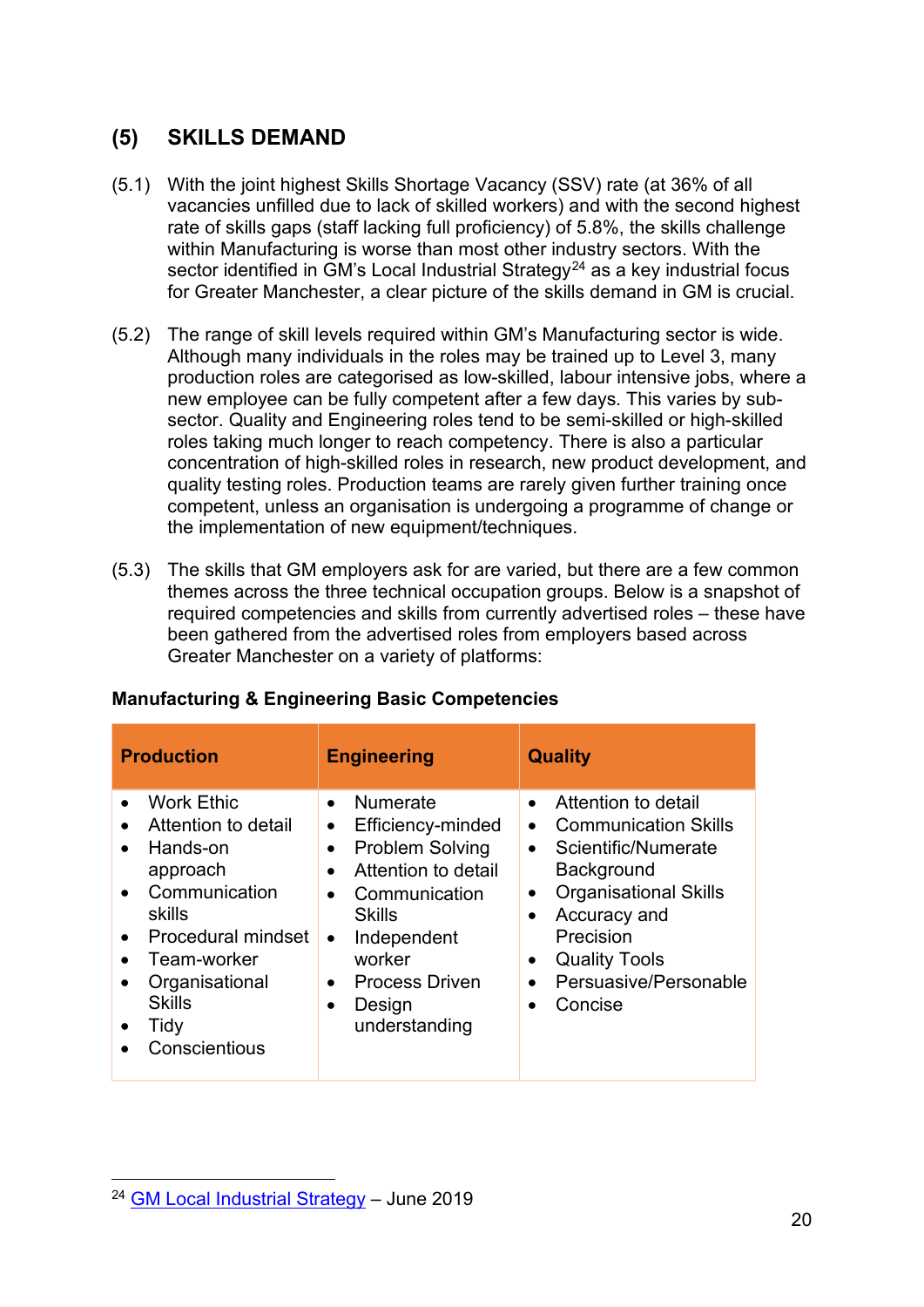## **Diagnosing Skills Gaps**

- (5.4) Employers told us that several things need to be taken into consideration when it comes to assessing skills requirements and advocating solutions. In terms of the general needs, there are a few key themes to pick out.
	- *Entry-level Roles* Apprenticeships are still the preferred route for many engineering roles. Engineering apprenticeships are long-term programmes (often 3-4 years) however, this is understood and accepted across the sector. There aren't as many relevant programmes for production roles.
	- *Management Training* Staff are often promoted to management roles simply by virtue of experience in the production/engineering team. These staff go from being "one of the team" to holding management responsibility and often don't get any formal training in people management skills.
	- *Digital Skills* A combination of rapidly developing technology and an ageing workforce results in a digital skills gap. While large organisations are shifting towards Industry 4.0, most SMEs are being left behind.
	- *Specialist Skills* A wide variety of low volume, but very specific technical skills are needed in some businesses, particularly in advanced manufacturing and research roles. Often this talent has to be sourced from overseas.
	- *Sales and Marketing*  Many organisations at all levels within the sector have a poor understanding of sales and marketing principles. While this is not unique to the sector, it presents a large opportunity with Manufacturing
	- *Delivery Structures* Manufacturing has a relatively rigid shift structure in comparison to other sectors. The preferred method of training is short-term (1-3 months) and focused (covering a specific topic or area of study). It also varies depending on the size of employer – some staff are resistant to classroom provision.
	- *Recruiting the right graduates*  SMEs are regularly left out of graduate recruitment circles, with these high-achievers choosing to work for global market-leaders instead.
- (5.5) The Manufacturing sector within Greater Manchester is fairly unique as a sector in terms of how well skills translate between sectors. Generally, the skills of one engineer (for example in food manufacturing), will be similar in terms of the skills of another engineer (for example, in electronics manufacturing). What is more difficult to quantify is how much of their experience would be transferrable – because a food production process will be different to an electronics production process, experience in one area doesn't necessarily carry across. This differs to sectors like retail, finance or legal where experience is comparable between organisations. In most cases, this results in a long-serving workforce within individual businesses and within sub-sectors. This may have an impact on repurposing talent from one sector to another – for example, someone moving from a food production environment into an electronics production environment may not be able to use much of their previously gained experience.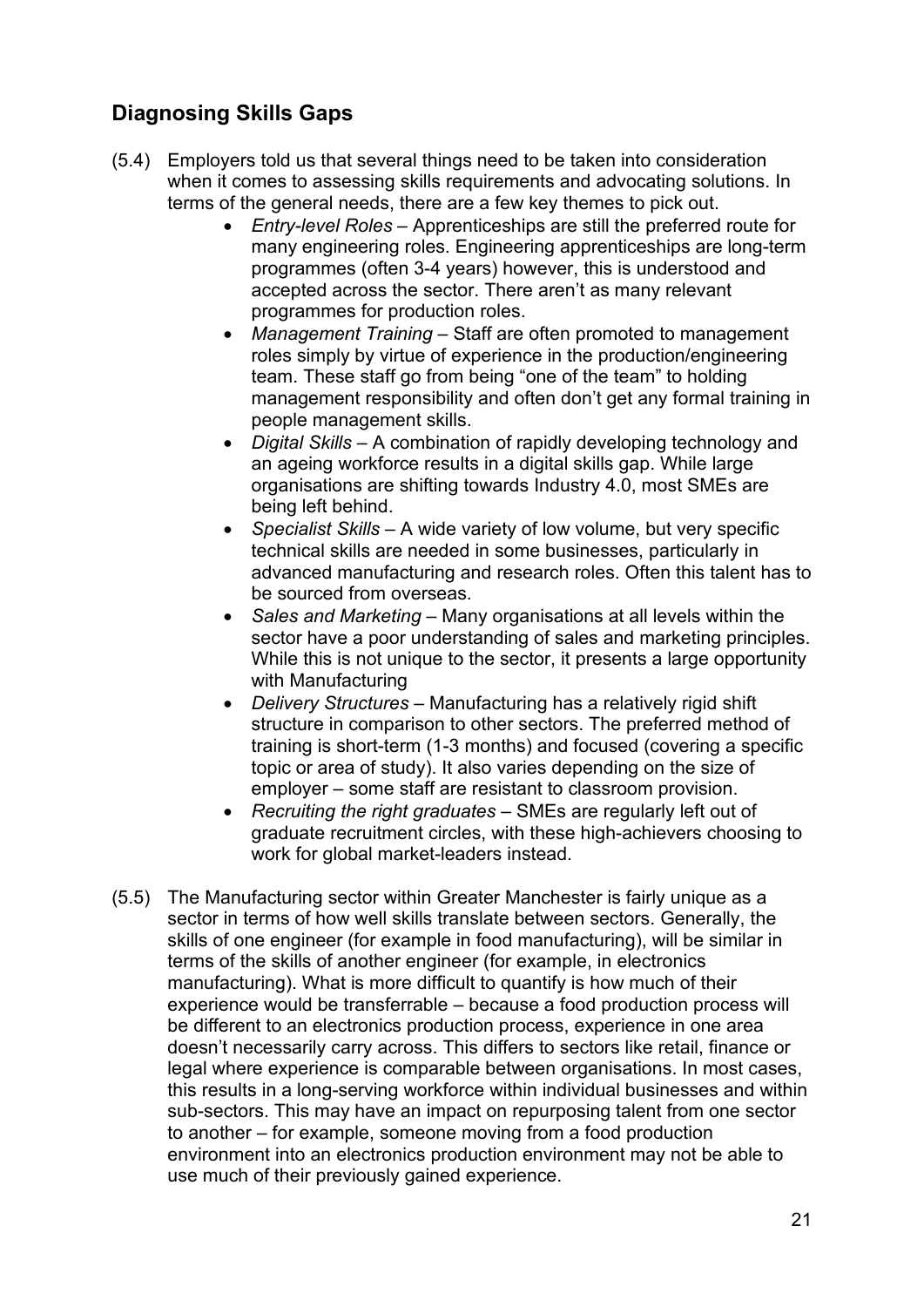- (5.6) Data supporting retention within Manufacturing is mixed. According to the ONS 2017/18 release<sup>25</sup>, the sector has a slightly above average employee turnover rate (27% vs 28% of workers moving companies year on year). However, XpertHR's survey<sup>[26](#page-22-1)</sup> in the same year cite a retention rate for engineers at 4.9% (by far the lowest of staff surveyed). Given that the latter survey doesn't include other staff, this gap is explained by higher turnover rates among staff in production focused roles. There is very little data to determine differences in company size, but anecdotally, larger firms have a higher rate of turnover than SMEs – especially when SMEs have fewer than 10 staff. These small engineering/manufacturing businesses are often family run and serve a very niche market – staff in these businesses tend to be longserving. One GM employer suggested that progression was only available by stepping into "dead man's shoes", i.e. because of such high retention, progression opportunities only become available when staff retire from the business.
- (5.7) Part of this difference between production and technical roles is explained by the structure, entry requirements and job satisfaction of the different teams. In engineering, a long-serving workforce is both beneficial and detrimental for the sector. It is beneficial in that individuals have job security, companies have a high level of loyalty, and the sector benefits from stability. However, it can be seen as detrimental in that the labour market lacks fluidity, companies end up with fewer new ideas (or "fresh eyes"), and the sector develops a reputation for a high entry barrier, fewer progression options, and an ageing workforce.

#### **Entry Level Roles – Non-Apprenticeships**

- (5.8) Most employers reported that generally there are a suitable number of applicants for entry-level roles across both production and engineering teams. This may change over the coming year as the UK completes its exit from the European Union and it becomes more difficult for EU nationals to work in the UK. EU nationals currently make up a large proportion of employees in the sector, particularly in production roles on the factory floor. A 2019 ONS report<sup>[27](#page-22-2)</sup> shows that 10.6% of the UK Manufacturing workforce were EU Nationals – the highest of any sector. In the North West, this number is 7.3% – the third highest sector.
- (5.9) If migration from the EU to the UK continues on the downward trend seen since 2016, it will become increasingly difficult for Manufacturers to hire into production roles. Work must be done at all levels of government to stop recruitment and skills challenges from escalating. Various industry bodies are lobbying the government for special treatment for the sector on the grounds of this unique exposure. Employers can play their part by ensuring that there are good quality jobs, where progression pathways are clear. Work can and should be done at a local level as well to build interest in Manufacturing roles both within our School/FE population and among unemployed people.

<span id="page-22-0"></span> $25$  [ONS](https://www.ons.gov.uk/employmentandlabourmarket/peopleinwork/employmentandemployeetypes/adhocs/10685employeeturnoverlevelsandratesbyindustrysectionukjanuary2017todecember2018) – October 2019

<span id="page-22-1"></span><sup>26</sup> [XpertHR](https://www.xperthr.co.uk/survey-analysis/labour-turnover-rates-survey-2017/162496/) – October 2017

<span id="page-22-2"></span> $27$  [ONS](https://www.ons.gov.uk/employmentandlabourmarket/peopleinwork/employmentandemployeetypes/adhocs/010204numberofuknationalseunationalsandnoneunationalsinemploymentbyindustryandregionapril2018tomarch2019) – July 2019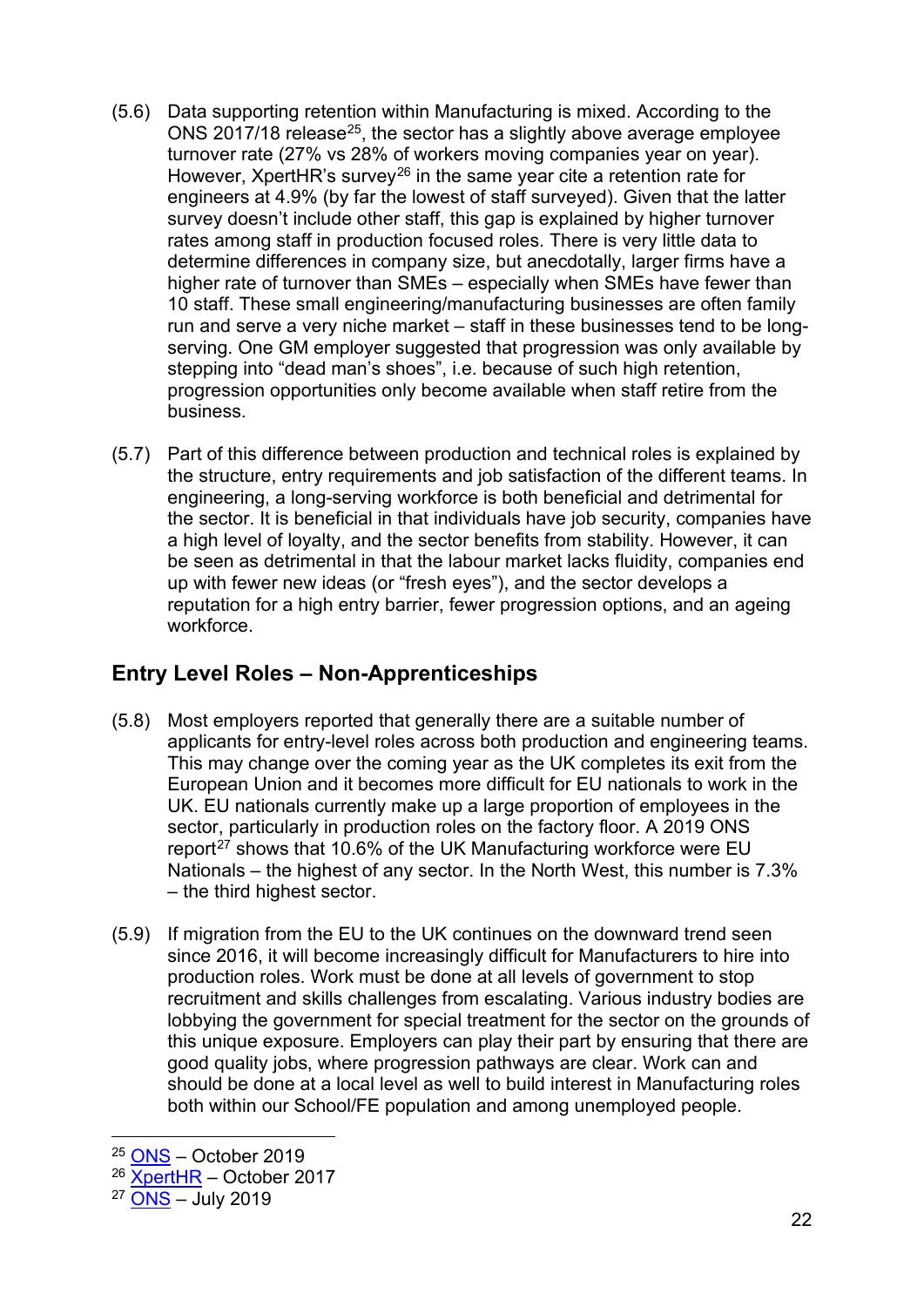- (5.10) The number of roles occupied by EU nationals varies by subsector. One of these particularly vulnerable is the Food and Drink (F&D) Manufacturing industry, a sector which has a particular concentration in Wigan, Oldham, and Rochdale. While the data on the workforce is only available at national levels, the proportion of the UK F&D Manufacturing sector made up of EU Nationals is 25% of the workforce<sup>[28](#page-23-0)</sup>. Given that F&D Manufacturing makes up nearly half of GM's Manufacturing workforce, this will be a crucial area of focus during the first few years of divergence from the EU.
- (5.11) There are some organisations leading work to generate this sort of interest in the sector. MakeUK and the MadeIn group are both sector bodies and advocates of employing more local residents into roles within Manufacturing. All levels of government should be working alongside the sector bodies to do this, perhaps building on the growing realisation that global supply chains are vulnerable to shocks as seen during the pandemic. With local manufacturing capability growing in both actual and perceived importance, the sector should capitalise on these trends to attract workers to entry level roles.

#### **Management Training**

- (5.12) As identified above, management training is a particular area of need for many businesses in Greater Manchester's Manufacturing sector. Employers recognise the need for talented Engineering and Production managers but prefer to promote their skilled staff into these roles, keeping technical knowledge within the business. There are organisations who do recruit managers from outside, but these managers often then take a significant amount of time to acclimate to the new production environment. Because every subsector (i.e. aerospace, food, component) is different in terms of production methods, experience doesn't translate as well as skillset.
- (5.13) Employers reported that promoting from within is common in the sector, and particularly prevalent within family-owned SME manufacturers. Leadership positions are sometimes assigned based not on skillset, but on time-served within the business, or even seniority within the family. This is positive in one sense, as these managers will have an in-depth knowledge of the business, familiarity with the staff, and above average commitment. However, there is a regular challenge that these managers face – they have made the move from being "one of the team" to being responsible for the team. This is often difficult for manager and staff to accept, especially where there are no pre-established HR (performance, absence, dispute) processes in place. Several employers we spoke to told us that the sector sees high levels of absenteeism and grievances due to poor management understanding of HR processes – usually because of a lack of training in these areas.
- (5.14) Training provision in leadership and management to fill this need is plentiful, but few programmes are geared towards the sector – the programmes that are specific to the sector are costly (particularly for SMEs). There are unique challenges which come with the sector, but much of the material in the area is

<span id="page-23-0"></span><sup>28</sup> [IPPR Post-Brexit Immigration](https://www.ippr.org/files/2020-11/post-brexit-migrationnov20.pdf) – November 2020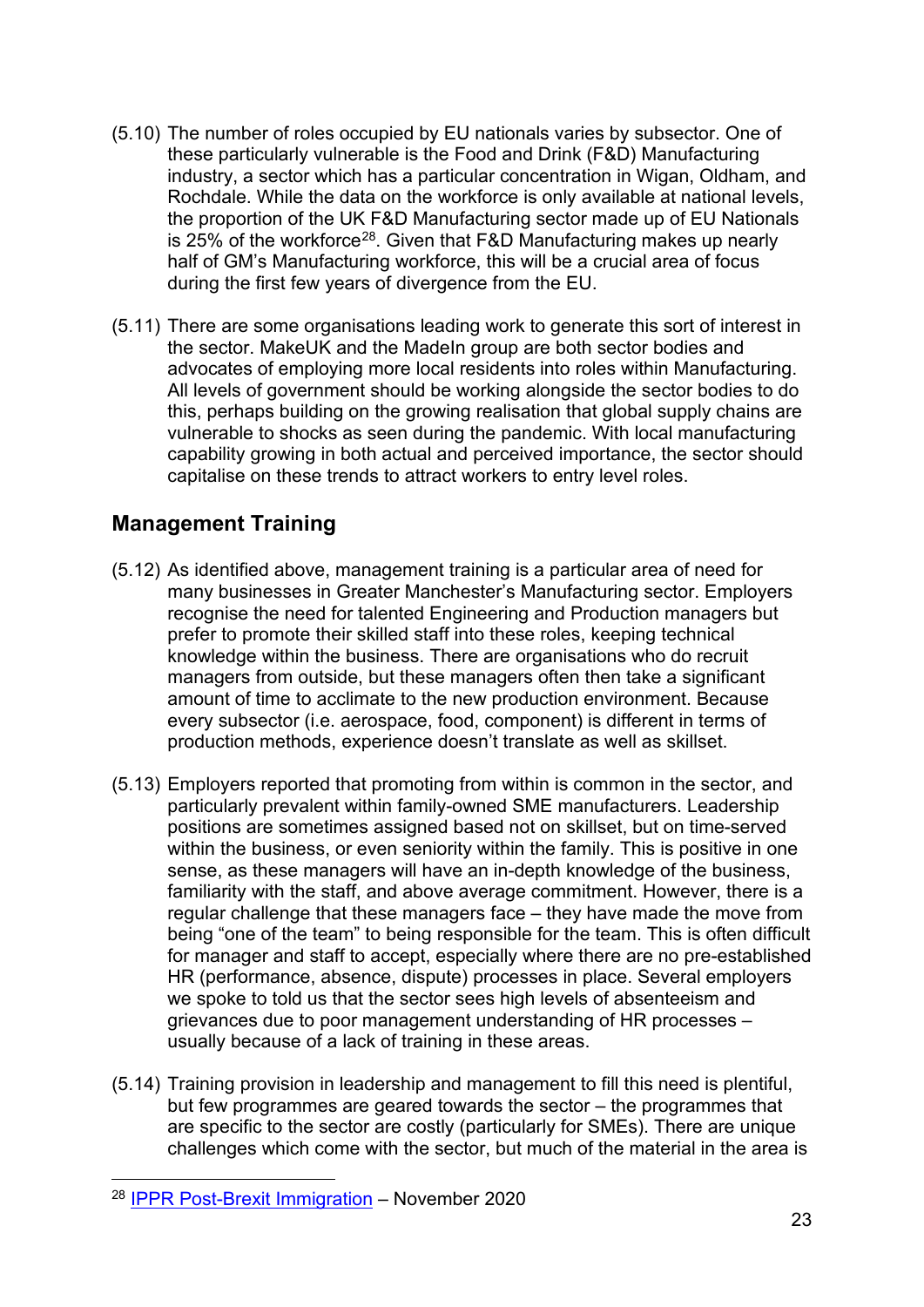wide-ranging and generic. Programmes suited for precisely this demographic would perhaps include elements of people management, communication in a production environment, lean methodologies, and cultural considerations. Improving the skillset of these first-level team leaders and line managers would likely lead to decreased absence, higher motivation, and increased productivity.

#### **Case Study – Apprentice Recruitment and Management Training**

Nexperia are a manufacturer of semi-conductors, whose GM site is based in Stockport – they are currently undergoing rapid growth. As a market-leader of semiconductor manufacturing, the increase in the electric vehicle, mobile phone and wearable technology markets, all of which require complex and larger numbers of chips, is fueling Nexperia's growth.

With a growing order book, the HR and L&D leads at Nexperia identified a need for new talent, tapping into apprenticeships to help develop the workforce. In 2017, the company started an Academy partly as a response to the introduction of the apprenticeship levy and partly to secure a future supply of talent for the organisation. Recruiting over 100 apprentices across 2018 and 2019, they have set up partnerships with training providers which deliver training to the apprentices on-site, allowing close monitoring of progress. For new recruits, the favoured apprenticeship pathways are the Performing Manufacturing Operations L2 Framework and the Improvement Technician L3 Standard.

In addition to creating a solution to their future skills and workforce requirements, Nexperia have also put a lot of work into expanding the skillset of their managers and production team leaders to include people-focused skills. Ramping up training options for their existing workforce, they offer a customised Management (ILM) qualification for staff moving up their technical career ladder. The training was scheduled with options pre- and post-shift work, to increase attendance on the programme without disrupting the teams. This content was designed specifically to improve absence rates and staff retention. With content on Mental Health Awareness, introductory people leadership skills and management communication styles, it has had a significant impact on the leadership styles within the business, reducing absence rates and improving staff satisfaction. Managers within the business are now able to better balance the needs of production with the needs of their individual staff members, improving both output and the culture within the teams.

#### **Digital Skills**

(5.15) Exposure to digitalisation varies hugely within the Manufacturing sector. There are some companies, usually market leaders and global companies, who run fully automated production processes, are guided and scheduled by AI and machine learning, and are making use of new technology like additive manufacturing. On the other hand, there are other companies who have not yet even computerised their production, still use manual hand tools, and machinery which has not been updated in decades. Making the leap from the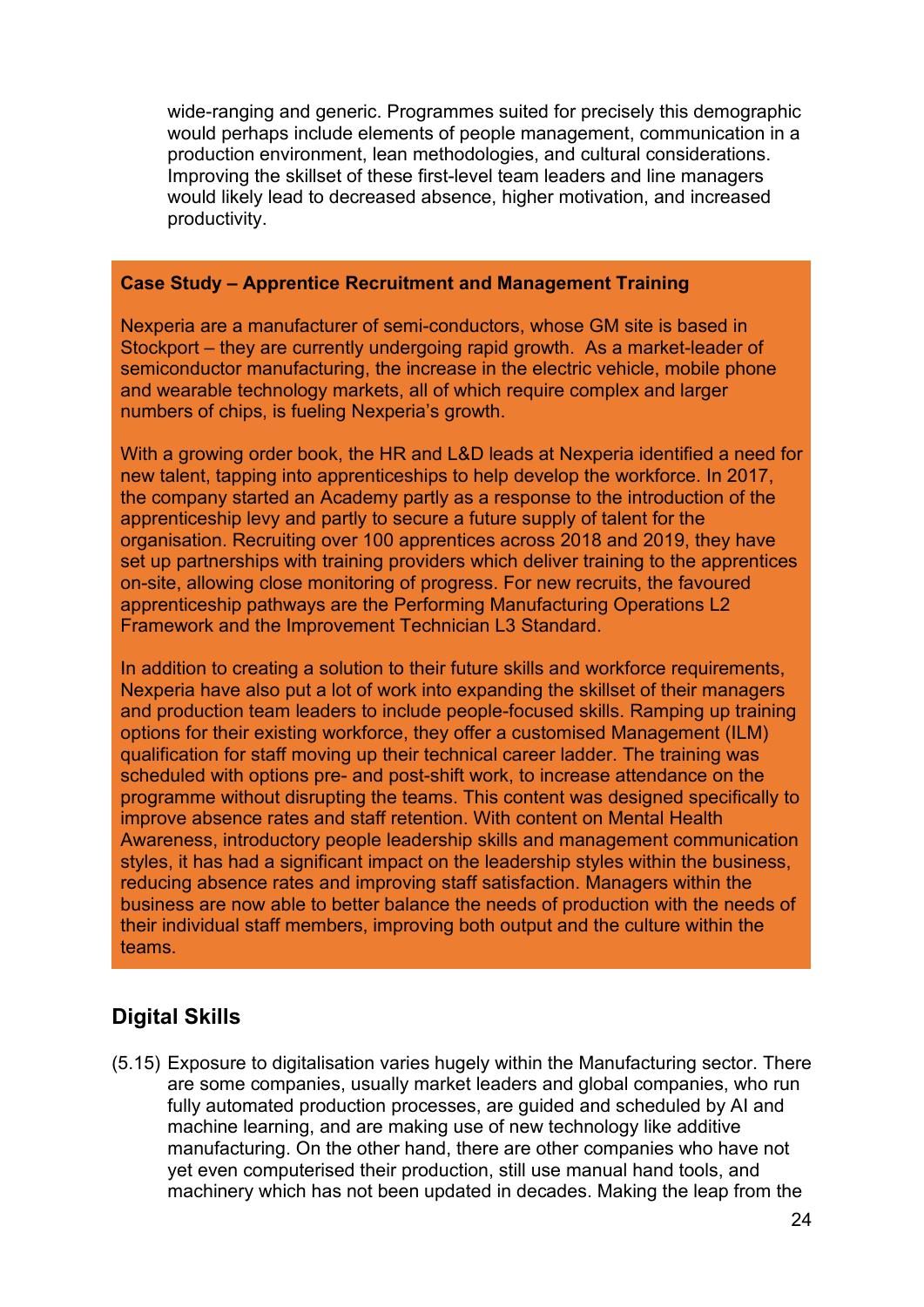latter to the former presents many barriers – mainly lack of capital. Skills is another barrier, so work needs to be done to remove this.

- (5.16) Many SMEs have been insulated from the industry trend towards digitalisation as there is a general attitude that current methods aren't broken and don't need fixing. Some even take it as far as being proud of traditional production methods as sustaining heritage skills and techniques. With the shift in overall technology still taking place, with growth in consumer wearables and smart tech, renewable energy, and electrification leading the way, these trends will touch all areas of Manufacturing. With increasing shifts in demand (i.e. for intermediate products like components) and increasing pressure to decarbonise, manufacturers will be pushed to update their production methods and machinery.
- (5.17) New machines and production techniques are in many cases vastly different to existing methods – this comes with a new challenge for manufacturers to implement these in the most effective way. For example, most modern machines now contain a great number of sensors to monitor different variables relating to both the product and the machine itself. Machines like this generate vast amounts of data which can be used for process optimisation, preventative maintenance, and continuous improvement. Data analytics (understanding, interpreting, and using this data) will therefore be an important skill for many engineers and production staff to have.
- (5.18) One of the first steps in ensuring this takes place will be to raise awareness of the possibilities involved with Industry 4.0 level technology. While Computer-Aided Design (CAD) and Manufacturing (CAM) have long been used in many organisations, the development of these areas in recent years has merged with trends in industrial digitalisation. Specialists in areas like additive manufacturing, data analytics, and AI are currently rare within the sector, and particularly within the SME market. Many SME organisations may not urgently feel the need for these skills for the next few years but will need to engage in these areas as industry-leaders using them increase market pressures.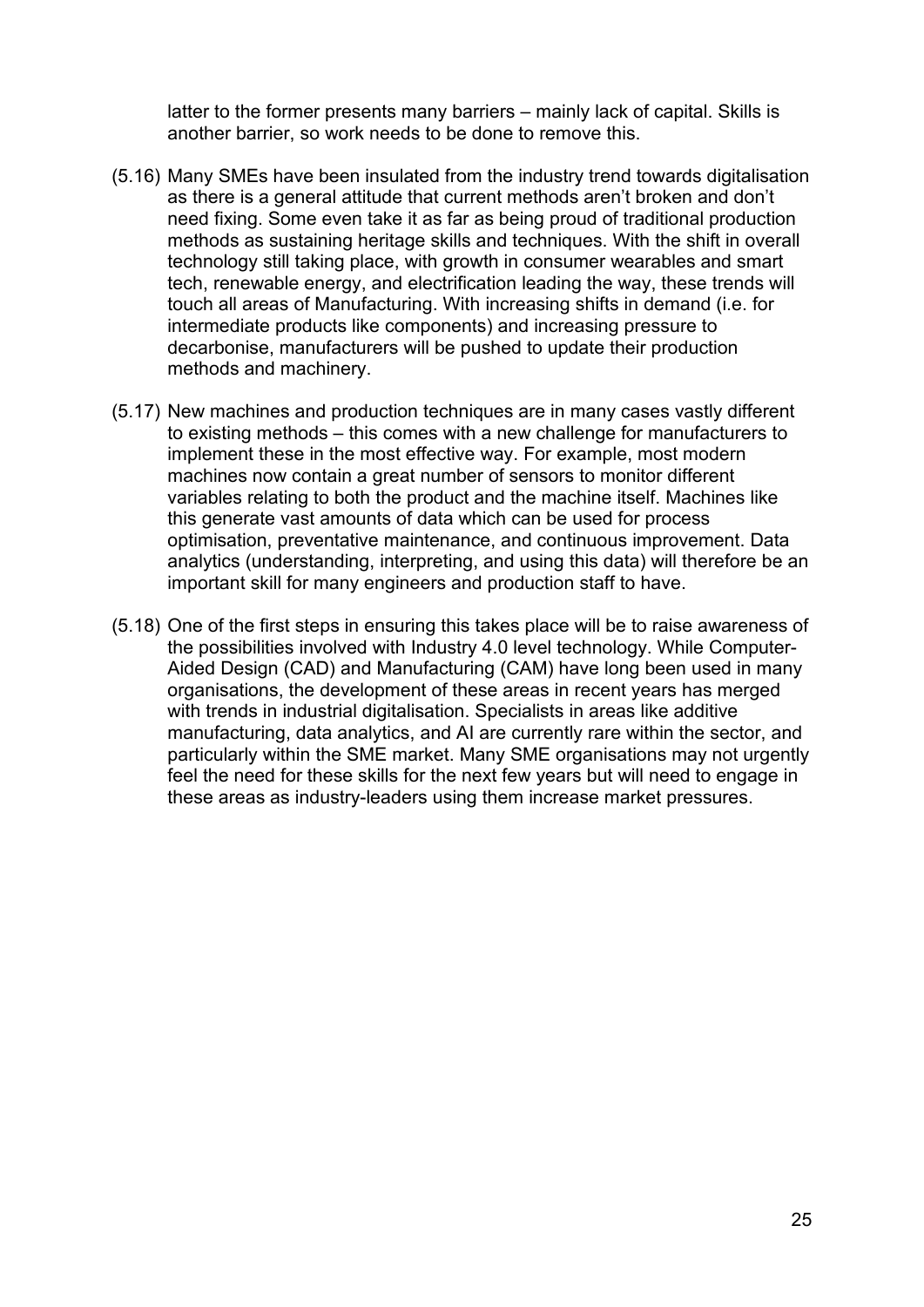#### **Case Study – Digital and Specialist Skills**

Along with awareness and skills, one of the biggest barriers to the development of advanced manufacturing processes and digitalisation is the up-front capital cost of the new equipment. Especially for smaller organisations, it's not worth purchasing a machine unless it's guaranteed to become a crucial and value-adding part of a production process. A recent programme run as part of the Made Smarter pilot has addressed one area of the use of new digital technology within Manufacturing. By allowing access to and guidance on Additive Manufacturing equipment and techniques at MMU's PrintCity, the programme aims to allow businesses a forum in which to experiment with new processes and to share understanding about the development of products using these methods.

In partnership with Manchester Metropolitan University's PrintCity and a lead SME Employer, Fabricon Design Ltd, the programme targeted businesses in Greater Manchester and Lancashire as part of the Fast Track Digital Workforce Fund pilot in early 2020. As one of the only programmes on this pilot to focus specifically on the need for digital specialist skills within Manufacturing, the outputs and learnings are important to build on. Participants in the programme come from SMEs across the two regions and bring real world examples of design issues or projects from their businesses to be looked at during the programme. Participants are upskilling and taking these skills into more digitally involved roles within their businesses to enable the benefits of Additive Manufacturing to be realised.

The PrintCity facility holds dozens of cutting edge 3d printers alongside a bank of equipment to help with the digital design, planning and production to introduce participants to the steps needed to set up a process like this. With the curriculum designed to show the full end-to-end workflow for Additive Manufacturing, many participants are becoming the digitalisation "champion" within their organisations. Small scale, focused programmes like this are a great way to encourage specialist digital manufacturing skills to flourish.

#### **Specialist Skills**

- (5.19) For advanced roles, especially within sectors manufacturing complex products like electronics or aircraft, it is often necessary to recruit from overseas. Employers reported that certain vacancies are unfillable from the UK's workforce. Roles dealing with specific new and advanced materials are difficult to fill even when companies are happy to look wider than the UK. With the University of Manchester leading the way in terms of applications of Graphene, there are opportunities to link researchers to industry to help more organisations develop specialist skills in these advanced materials applications.
- (5.20) Welders are a crucial part of many fabrication processes and are often in short supply – it's a difficult role in challenging physical conditions. Across many sub-sectors, good welders are hard to find and hard to keep – there is a lot of competition to recruit staff with welding skills, which has resulted in a steady inflation of salaries. While in the long-term, robotic welding systems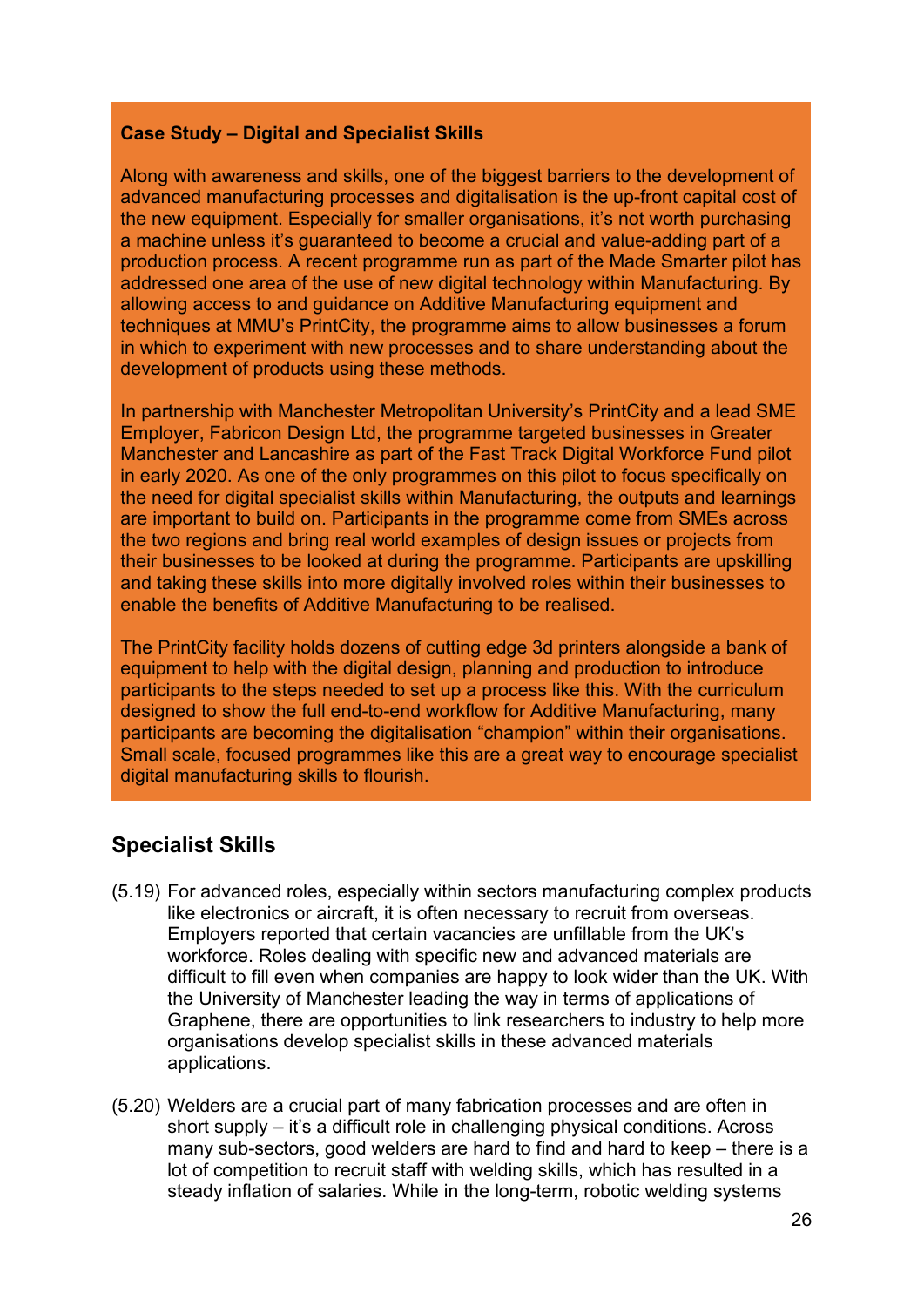will likely be able to meet this demand, at least for simple tasks, advanced skills are needed for complex work. Welders are needed to build the automated robotic systems that will perform these tasks – this dissonance is perhaps contributing to the lack of new entrants in the labour market. Meeting this medium-term demand is a difficult, specific need – upskilling existing metalworkers and production staff is important, along with attracting new talent to the sector as a whole.

(5.21) In cases like this where specialist skills are very difficult to find, there is opportunity to improve and nurture the relationship between industry and academia. There are several initiatives which operate at this intersection and see success with linking up academic researchers with organisations and production sites. The Made Smarter initiative has been running a programme to improve digital and specialist skills in partnership with Manchester Metropolitan University's PrintCity.

#### **Sales and Marketing**

- (5.22) The pandemic has exposed a number of things over the past 9 months one glaring challenge for many in the Manufacturing sector are sparse order books. Any manufacturer exposed to the automotive, aerospace, hospitality or retail industry has seen a decrease in sales. With much of the sectors B2B transactions being done on a relationship and network basis, the number of potential new orders has decreased dramatically as these relationships and networks have been damaged by lockdowns, meeting restrictions, and workplace closures. As a result, the hunt for new sources of income has become ever more important.
- (5.23) There are many SMEs within the sector which serve a singular purpose making one specialist product for one customer. This is inherently risky but has been a stable business model for decades in some cases, especially where the subsector is relatively stable and undisrupted (i.e. food manufacturing, machinery components). For some SMEs, this hasn't been a problem until now; many exist as "lifestyle businesses", where a steady stream of income for the owner is enough and the business has no growth aspirations. Wide-ranging disruption means that organisations are now having to "sell" where they have never needed to before.
- (5.24) Organisations across GM would be helped by a true understanding of the *value* of what they create – the focus within the sector tends to be on functionality. This shift in thinking is a valuable skillset which is often overlooked within manufacturing SMEs. For example, many don't have any marketing literature, brochures, or website listings – they sustain the order book purely on the back of existing customers and organic word-of-mouth growth. Modern techniques like local SEO, conversion rate optimisation, and micro-targeting are very rarely employed by these smaller organisations. Encouraging this difference in thinking will broaden the horizons of these organisations and expand their customer base.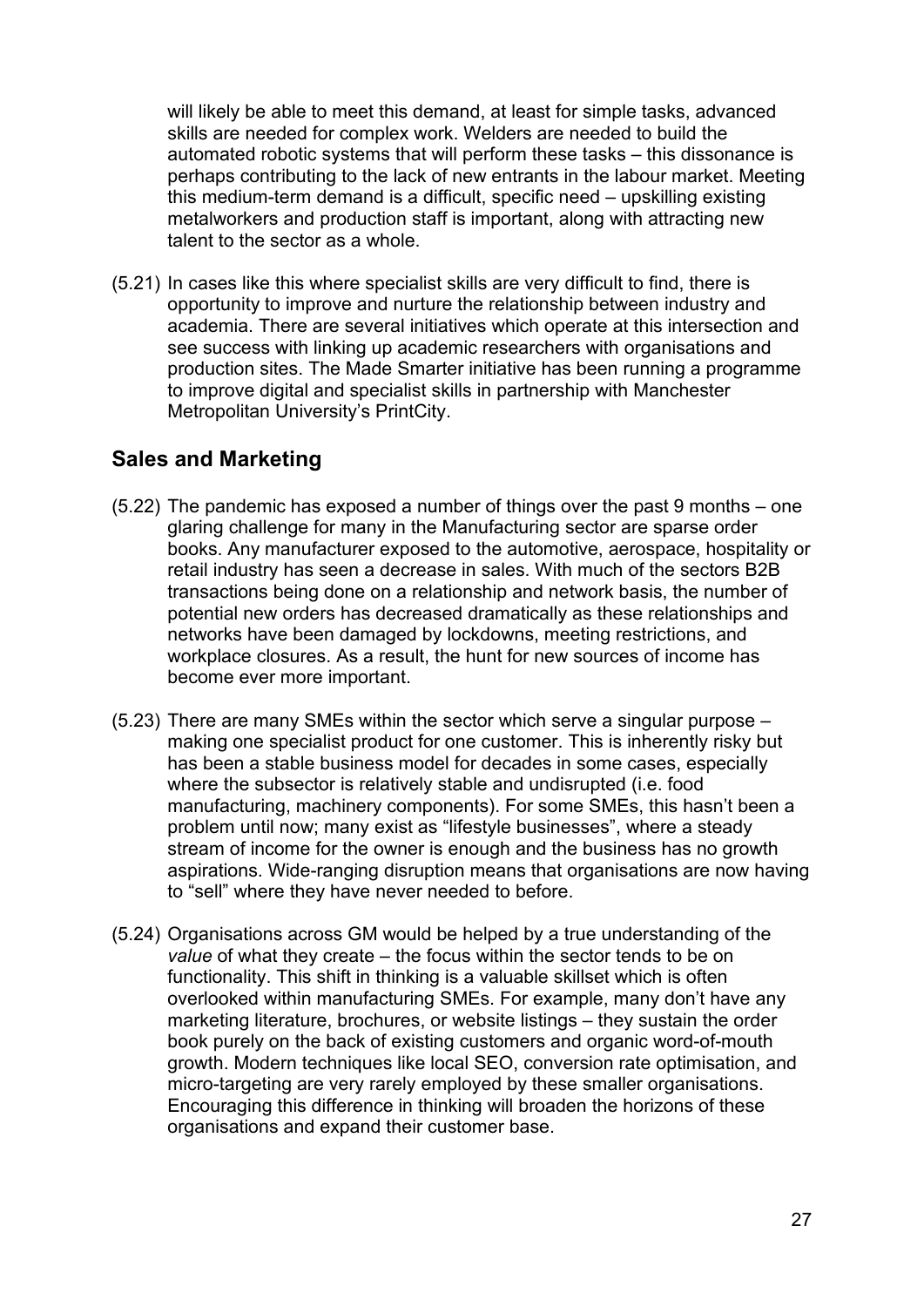#### **Delivery Structures**

- (5.25) Within Manufacturing, there is a large variety of preferred training delivery structures – this tends to vary with employer size and employee role. Within smaller organisations where many employees are not university graduates and started through traditional apprenticeship routes, there is strong preference for "hands-on" practical training and a dislike of classroom training. Some in traditional manufacturing organisations are even "anti-academic" and don't see classroom delivery as useful for learning new skills.
- (5.26) Similar to the networks through which many manufacturing SMEs secure new orders, there is a big focus in the sector in peer-to-peer recommendations. Managing directors trust other managing directors more than most other sources – relationships like this are where the bulk of B2B transactions are agreed and where supplier/buyer recommendations are made. Learning and training delivery can't come solely from a top-down source like local or central government – it needs to have advocates embedded in these businessfocused networks. While the networks have been hampered by restrictions on face-to-face meetings and events, there is an opportunity to bring skills to the forefront when the pandemic is over.
- (5.27) As the pandemic has shifted learning techniques online, some manufacturers have accepted this and engaged with online training. However, there is understandably still a deep-seated preference for practical on-site training, particularly when learning about specific equipment or production processes. Face-to-face teaching has declined because of social distancing measures – as a result many in the sector are holding off on training until it returns.
- (5.28) Employers would prefer for courses, degrees, apprenticeships and diplomas to be broken down into blocks. Many elements aren't relevant, so it would be good to be able to pick and choose which modules. This is particularly the case when choosing courses for existing staff who already have a wide skillset. Providers should be encouraged to be more flexible with delivery methods so that employers can access precisely the training they need. Training provider Enginuity have developed a popular system<sup>[29](#page-28-0)</sup> which serves this, using digital training methods and online resources.

<span id="page-28-0"></span><sup>29</sup> [Enginuity Engage Platform](https://enginuity.org/innovation-lab/engage/) - 2020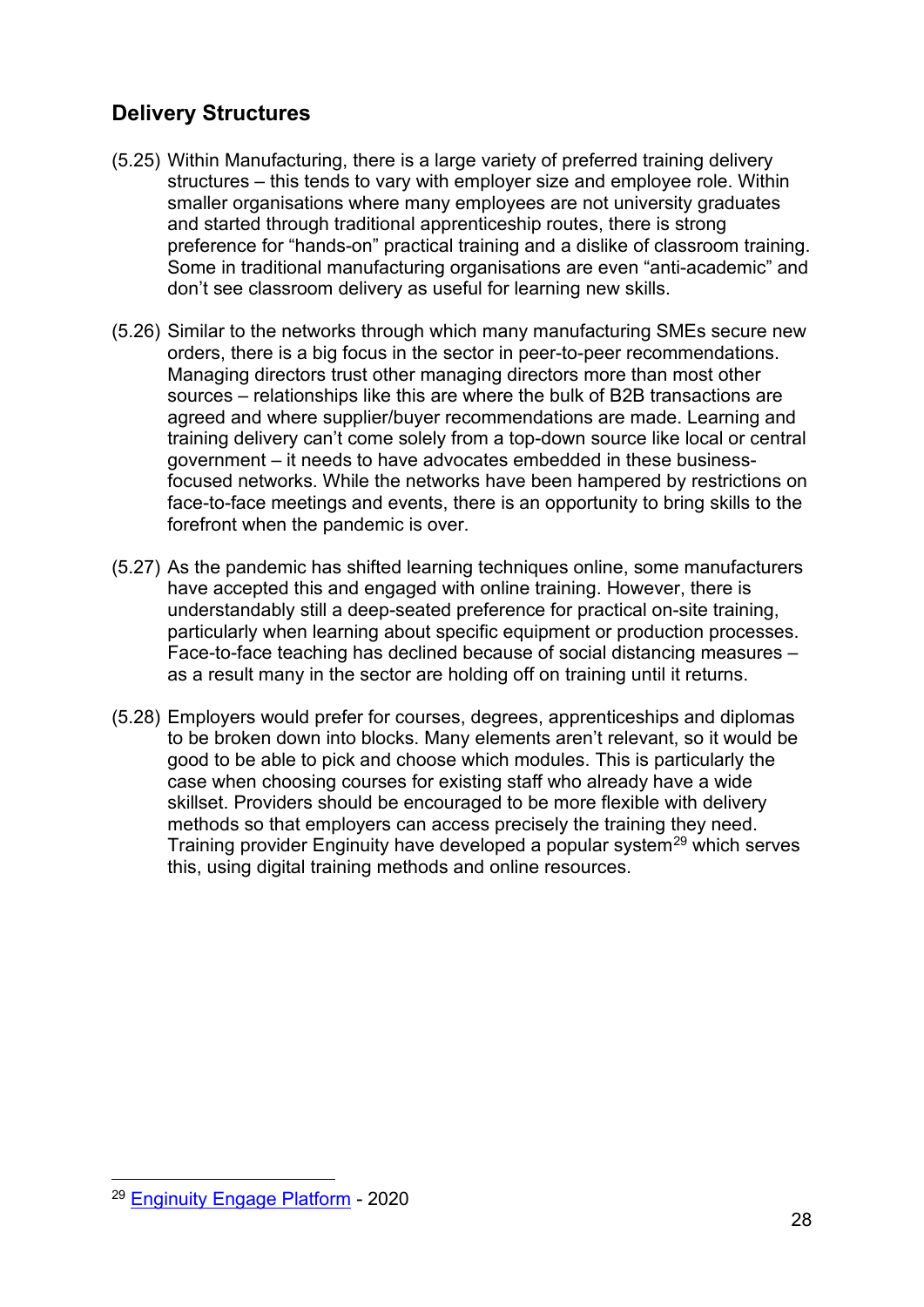#### **Case Study – Delivery Structures and Online Resources**

Enginuity is an Engineering and Manufacturing Charity whose purpose is to support their sector. They work with partners, connecting employers to support and encourage the development of vital skills. Their recently launched Engage platform collates resources from various publishers, institutions, and sector experts providing them for free online. It features learning from organisations like the Open University, edX, and the AMRC alongside others including Enginuity's own content.

With a wide range of different formats, level of detail, and topics, Engage contains articles and videos that are consumable within minutes alongside full several-day interactive courses. This kind of flexible learning is a big part of what employers ask for in how they want to use training. The variety of topics covered is wide – covering (among others) sustainability, digital manufacturing methods, and new thinking in management strategies. When registering on the system, learners state which areas they are interested in before being shown relevant recommendations. Because of the way courses are broken down, learners can find and quickly engage with specific content.

During the pandemic when face-to-face learning has not been possible, Engage has seen increased use across all Manufacturing sectors. With free access to thousands of hours of content, use of the platform should be widely encouraged across the sector. Additionally, learning providers should be encouraged to add further content onto the platform, to increase the variety of topics available to study.

#### **Recruiting the right graduates**

- (5.29) There is an increasing expectation among graduates of quick progression within the organisations they join. This is partly driven by the global market leaders' schemes becoming more "fast-track" to stand out. Global companies such as GlaxoSmithKline and JaguarLandRover don't generally struggle for graduate recruitment and in most instances can take their pick of hundreds of applicants. Moving further down the supply chain, graduate recruitment gets more difficult – many GM SMEs report struggling to find the right skills at this level.
- (5.30) Part of this challenge comes from the increasing quality of the graduate schemes at the larger organisations, who now assign more resource to the selection, development, and progression of their graduates than they have in the past. Graduates are often engaged well before they leave university and sometimes visit the production sites in advance of assessment centres. This dedicated engagement and "taster session" culture works well for the larger organisations, but often sets expectations high for other graduate programmes.
- (5.31) A type of network effect has formed around careers fairs held by universities the bigger, more recognisable companies attend careers fairs because the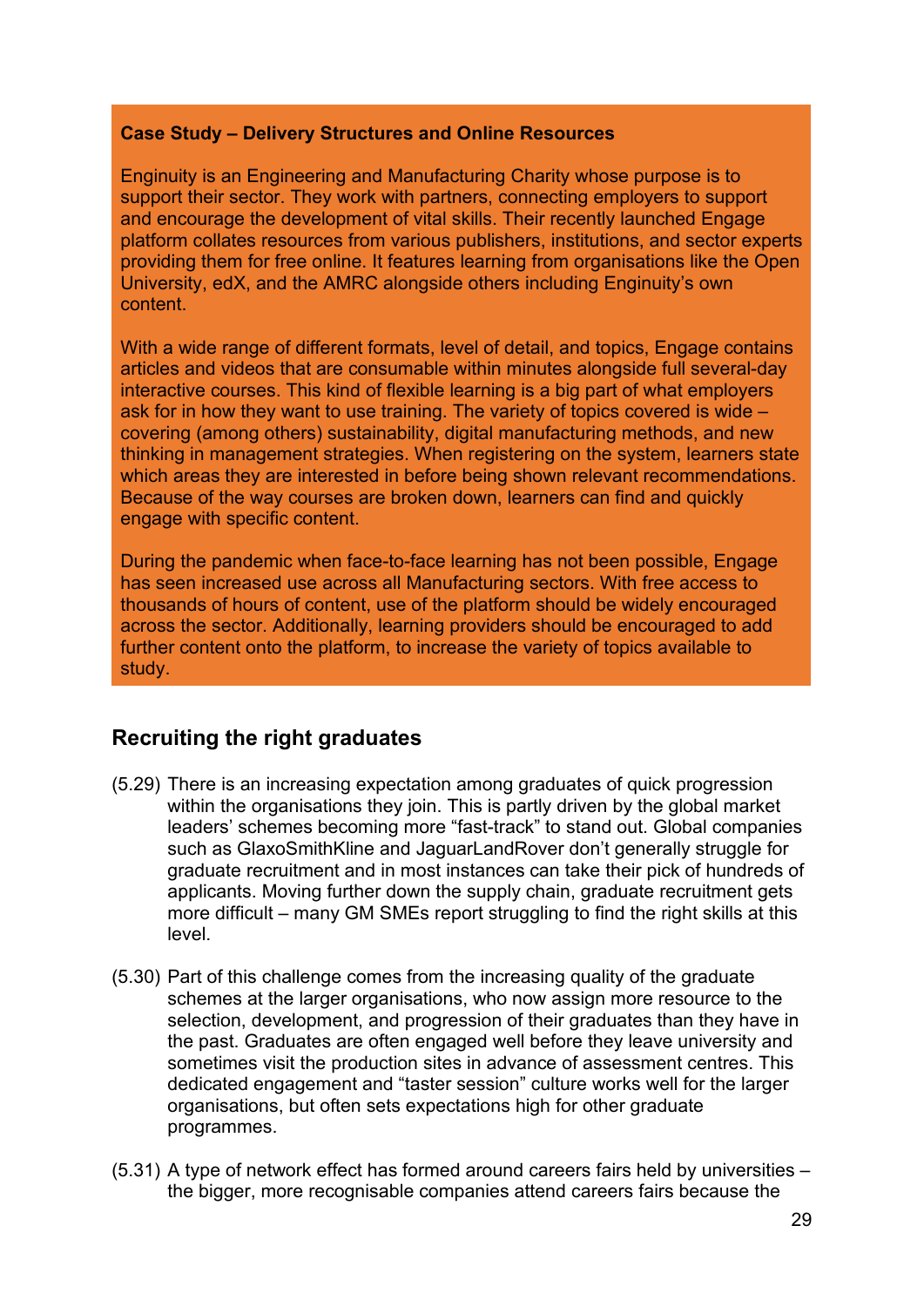universities want them there so that the fairs are well attended by students. This in turn then increases the attractiveness of the event for large employers. The companies then benefit from this by being the first to engage with the high-achieving graduates. As a result, many SMEs are not invited to attend these careers fairs. Even where they are invited to attend, many aren't in a position to spare the staff to engage – this puts them at a further disadvantage to large organisations which have dedicated graduate engagement teams as part of the recruitment function.

(5.32) At the SME level, the appetite for graduates is strong particularly in engineering roles. However, they often cannot compete with larger firms in terms of the variety of the role, wrap-around support and modern production facilities. As a result, many graduates take up positions with SMEs as a backup choice after being unsuccessful for a position with larger organisations. If they then expect the same level of support, development and progression opportunities as they would receive at a larger organisation, they will be discouraged and less committed when they do not receive it. As it would be difficult and unfair to rein in the arms race competition for graduates at the higher levels, SMEs need support to develop better and more attractive graduate schemes to retain talent in the region. In addition, Universities should be encouraged to reserve space on Careers Fairs for local SMEs, regardless of their size, or number of vacancies.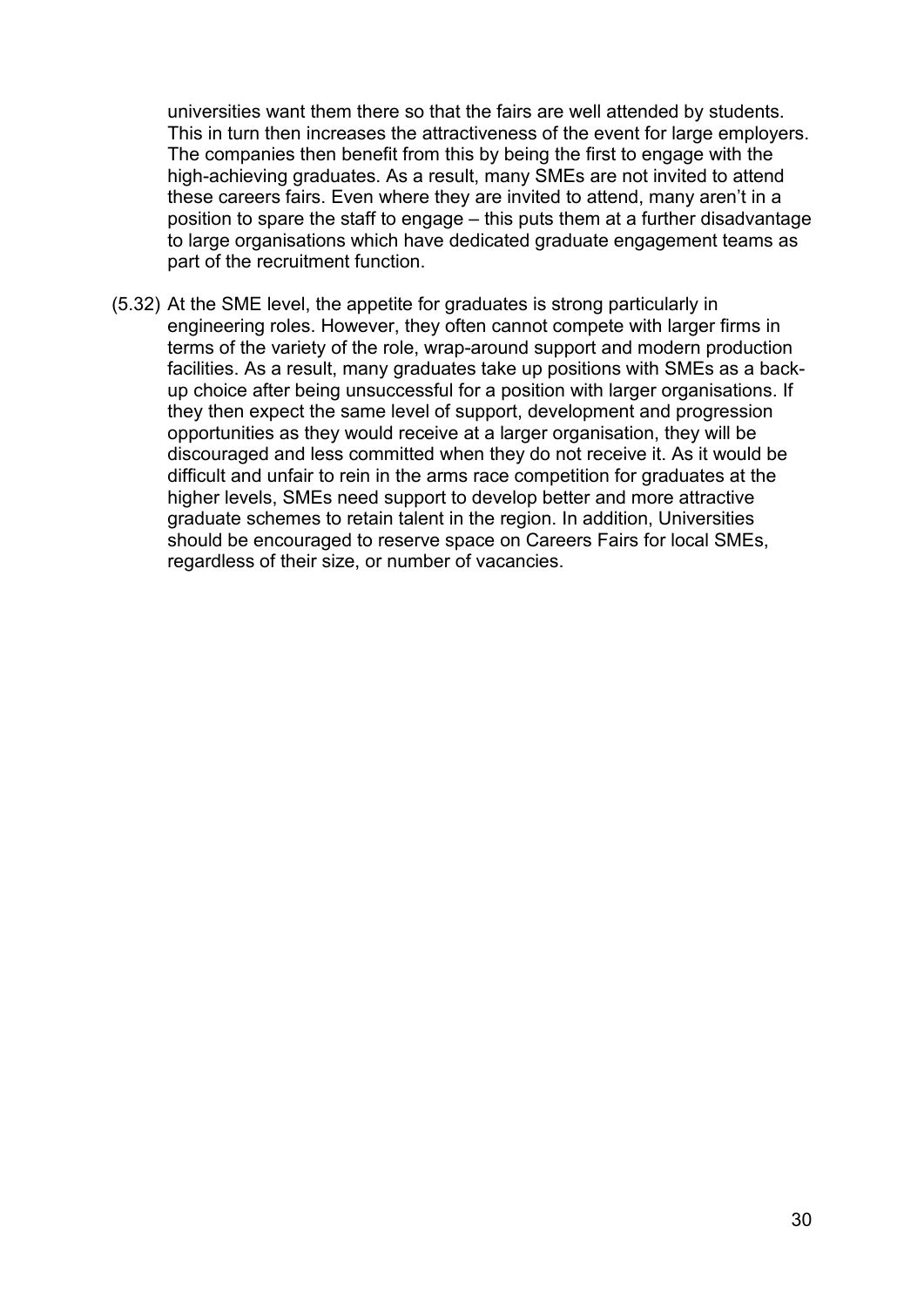## **(6) SKILLS PROVISION**

- (6.1) Generally speaking, the provision of training for the manufacturing sector is good. There is a long cultural history of learning roles in a practical and "hands-on" way, often supplemented by classroom theory teaching. However, after staff have become proficient at their job roles, there is often little training on offer for them – this is particularly the case within SMEs where training budgets are limited or absent. Ongoing CPD is present, but often due to changing health and safety standards, certifications, or new equipment. Training by original equipment manufacturers (OEMs), machinery, and tool manufacturers is common, but only relevant for the competencies relating to that piece of equipment.
- (6.2) Providers of training include a wide range of institutions, universities, colleges, private companies, and individual consultancies. Many larger manufacturers develop their own programmes for new starters – graduate and apprenticeship schemes are both popular for bigger firms as a way of introducing new staff to production environments.
- (6.3) In comparison with other areas, the workforce of Greater Manchester contains a good number of skilled and semi-skilled workers for companies to employ. While unable to compete with the West Midlands on Automotive production skills, or with Cambridge on R&D skills for example, GM scores reasonably well across most manufacturing skills areas. Developing better and more productive staff starts with our local residents and with the quality of school and Further Education (FE) provision.

## **Schools and FE**

- (6.4) As a sector, Manufacturing employs a wide range of people from many different educational backgrounds. In production teams, many of the roles are simple, manual, and can be performed with very little prior training. Engineering teams tend to require a technical background. Quality and R&D roles often have a heavy focus on measurement and experiment. As a result, employees with good results in Science, Technology, Engineering and Maths (STEM) subjects are very desirable for most Manufacturers.
- (6.5) In 2019, GMCA partnered with a number of education stakeholders to launch the GM STEM Framework<sup>30</sup>, an initiative to increase exposure of schools and residents to the use of STEM skills, knowledge and qualifications. Improving the understanding of the variety of STEM career pathways is one of the main objectives. Often awareness of the possibilities is enough to drive young people or their influencers to pursue a career in a STEM field. One important area is STEM inspiration activities (i.e. school engagement with engineering, visits to museums, STEM role models). However, the quality of this varies. More needs to be done to make sure that the *right kind* of inspiration activity is taking place.

<span id="page-31-0"></span><sup>30</sup> [GMCA](https://www.greatermanchester-ca.gov.uk/what-we-do/work-and-skills/greater-manchester-stem-framework/) - 2019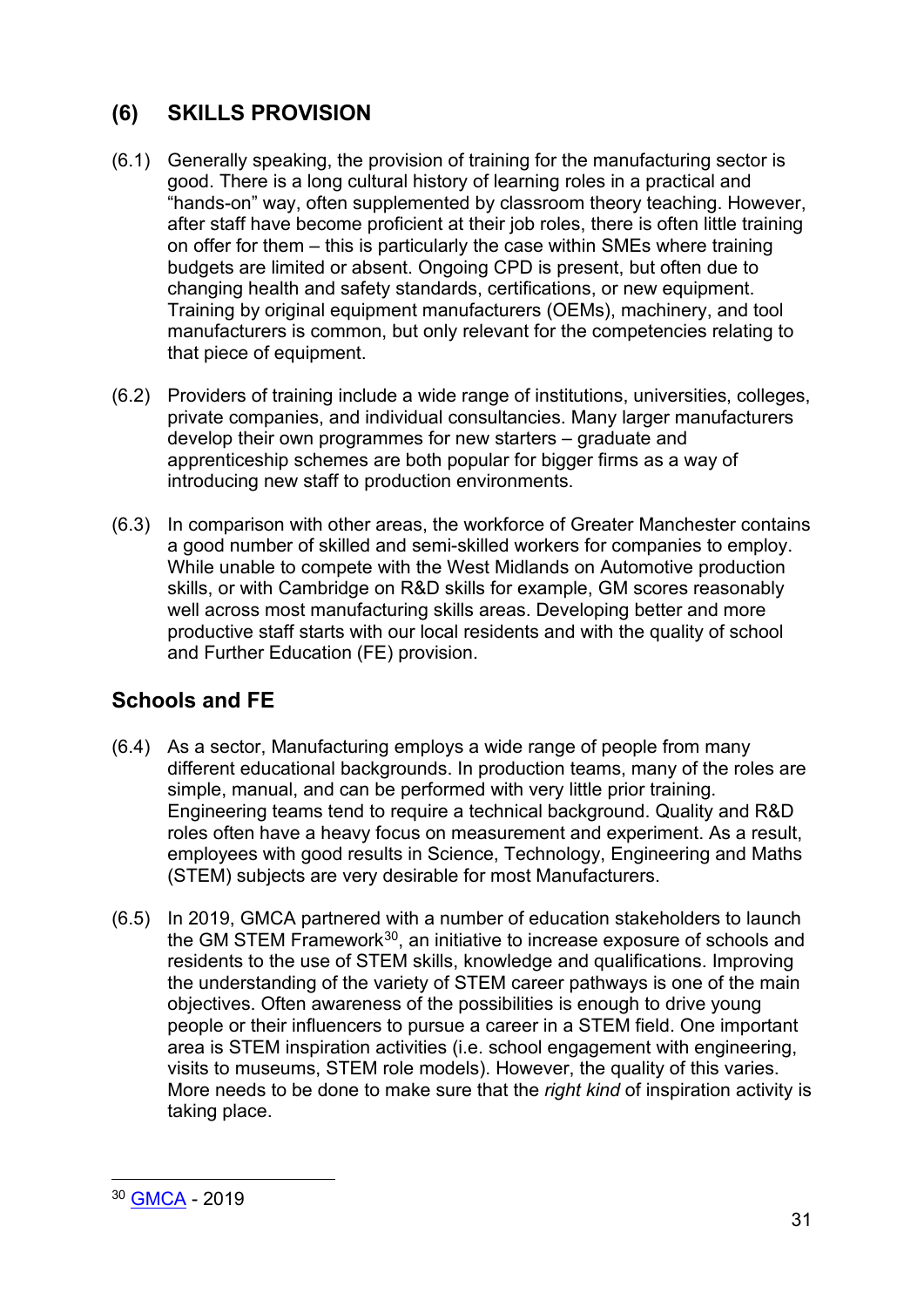- (6.6) While recent years have seen the increasing importance of the internet in careers decisions, parents are still a huge influencing factor in the pursuit of technical careers like Manufacturing/Engineering roles. Perceptions in parents of what these environments are like do not reflect the reality in most cases. Usually only where a family member has worked in a role like this will a young person get a positive influence from the sector. Manufacturing is still seen as a lesser career choice to the traditional professional careers (lawyer, accountant, doctor, etc.) despite the qualification levels required, progression options and salary expectations being similar, at least for Engineers. Employers would like more to be done to reach parents and boost the standing of the sector as a worthwhile career option, in addition to more online content relating to manufacturing careers for young people.
- (6.7) The Science Museum Group (operators of Manchester's Museum of Science and Industry), run a STEM Ambassador programme across the North of the UK, engaging individuals from STEM careers to encourage school and FElevel learners to consider certain careers. Ambassadors from the Manufacturing sector account for 6% of the GM ambassador population, and 10% of the total contact hours<sup>[31](#page-32-0)</sup> – this is low considering Manufacturing should be a good source of STEM careers. The split by local authority area is below – while this data is not perfect (measuring where STEM Ambassadors live vs. manufacturing workplaces), it does provide a good picture of which areas are over- and under-represented:

| LA                | % total GM<br><b>Population</b> | % STEM<br><b>Ambassadors</b> | % total GM<br><b>Manufacturing</b><br><b>Employment</b> | <b>Differential</b> |
|-------------------|---------------------------------|------------------------------|---------------------------------------------------------|---------------------|
| <b>Bolton</b>     | 10%                             | 15%                          | 14%                                                     | $1\%$               |
| <b>Bury</b>       | 7%                              | 5%                           | 7%                                                      | $-2%$               |
| <b>Manchester</b> | 19%                             | 17%                          | 11%                                                     | 6%                  |
| Oldham            | 8%                              | 8%                           | 10%                                                     | $-2%$               |
| <b>Rochdale</b>   | 8%                              | $1\%$                        | 10%                                                     | $-9%$               |
| <b>Salford</b>    | 9%                              | 7%                           | 7%                                                      | 0%                  |
| <b>Stockport</b>  | 10%                             | 16%                          | 10%                                                     | 6%                  |
| <b>Tameside</b>   | 8%                              | 4%                           | 10%                                                     | $-6%$               |
| <b>Trafford</b>   | 8%                              | 13%                          | 9%                                                      | 4%                  |
| Wigan             | 12%                             | 14%                          | 12%                                                     | 2%                  |

(6.8) There are various initiatives aiming to connect schools with industry as a way of providing real-life careers information to young people. GMCA's Bridge GM is one of the dedicated teams which aim to bring schools and employers together through the recruitment and support of expert Enterprise Advisors – these are industry-experienced individuals who work closely with school leadership to design and implement effective careers engagement. There are currently 149 Enterprise Advisors supporting schools across GM. Of these, 15 are from Manufacturing backgrounds. This is at odds with anecdotal evidence

<span id="page-32-0"></span><sup>31</sup> STEM Ambassador programme – December 2020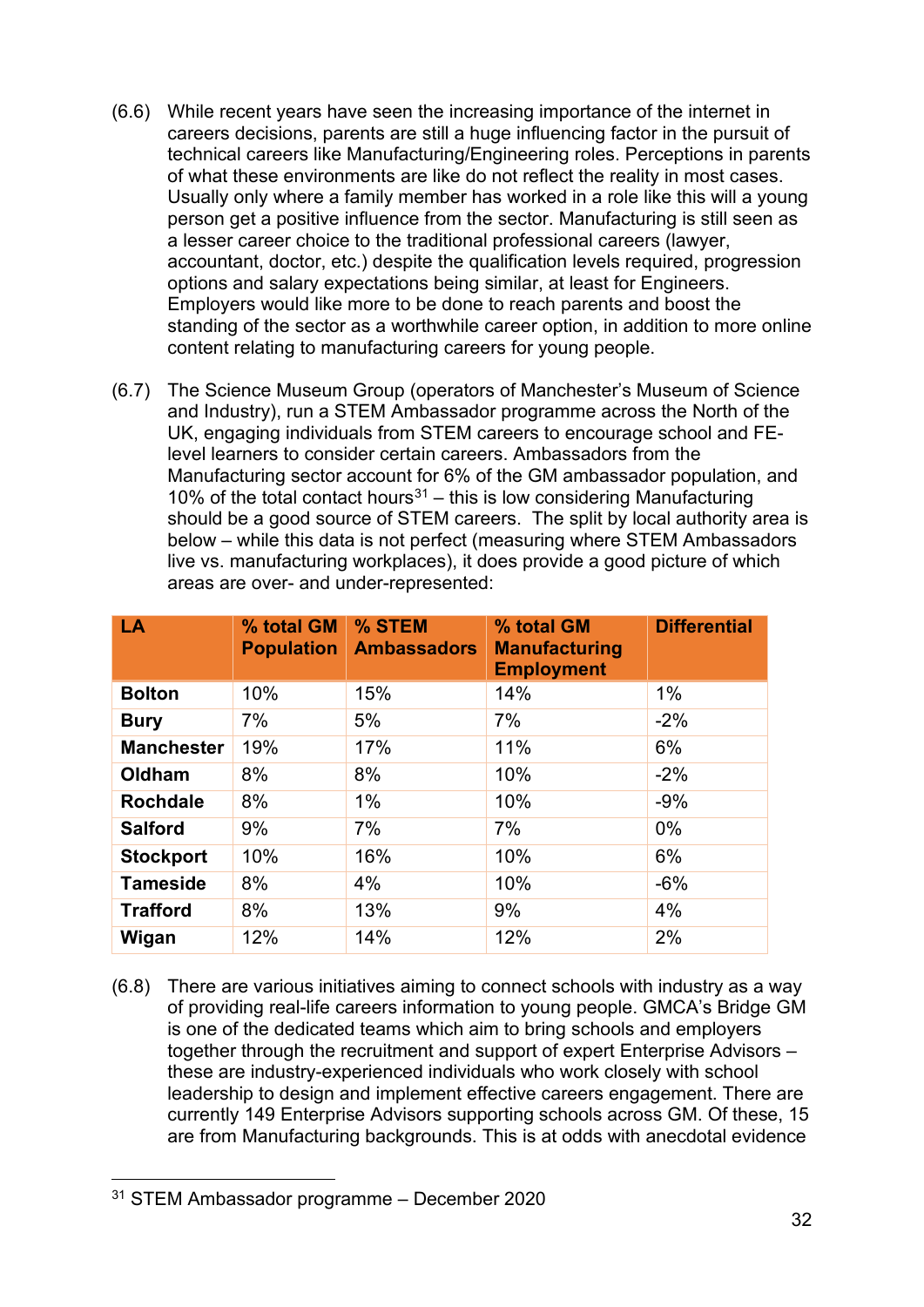which suggests that school and FE leavers don't know enough about what Manufacturing environments are really like as a career option. It's possible that the volunteers from the sector are not from technical roles, so aren't getting a full picture of the pathways available.

- (6.9) Many of Greater Manchester's local college network deliver pathways linked to the Manufacturing Sector. Primarily, this takes the form of L2/L3 Engineering courses, often linked to Traineeship or Apprenticeship programmes. Employers generally see these courses as high quality and appreciate the content – there is a base level of understanding required for many engineering roles (in particular around Health and Safety) much of which is covered. However, attendance on these programmes represents just 3.2% of the overall FE population  $32$ .
- (6.10) With the introduction of T Levels in September 2020, Greater Manchester currently has two providers leading the way on delivery, with a further 8 still preparing to deliver in 2021. The intention from central Government is to allow employers to really become actively involved in the design and delivery of T Level content whilst also providing the opportunity for realistic and meaningful placements of up to 45 days for suitable learners. These placements become the talent pipeline for employers to shape and nurture their future workforce. However, as mentioned above at (2.5), the pathways which are most relevant for Manufacturing will not be available until 2022.

## **Apprenticeships**

- (6.11) Apprenticeships have long been favoured by Manufacturing organisations this is a cultural staple of the sector and in part because of the nature of the work and industry. Many organisations will have senior leadership who joined the business through an apprenticeship. The nature of work requires understanding of specific machines, production techniques, standard operating procedures, and H&S standards, all of which will differ in each manufacturing organisation (as compared with Accountancy/Legal practices, Health and Social Care environments, for example). This is a large reason for the culture of apprenticeships within Manufacturing – it is usually better to train someone up on the job than expect someone to be fully competent straight off the back of a degree or training programmes.
- (6.12) The number of apprenticeship starts across GM on Manufacturing/Engineering pathways has dropped since 2016, largely due to disruption from the introduction of the Apprenticeship Levy and the shift to the new Standards. Starts fell from 3,594 in 2016/17 to 3,066 in 2017/18 and further to 3,011 in 2018/19. However, starts across all sectors fell - this decrease represents a smaller proportional fall than in sectors like Business, Administration and Law, and Retail and Commercial Enterprise. The split of apprenticeships across the 10 boroughs of GM is below – the split general follows both population and the number of registered manufacturing businesses, with the largest concentrations in Wigan and Oldham:

<span id="page-33-0"></span><sup>32</sup> [GMCA LMSR](https://www.greatermanchester-ca.gov.uk/what-we-do/research/research-work-and-skills/labour-market-and-skills-review/) - 2019/20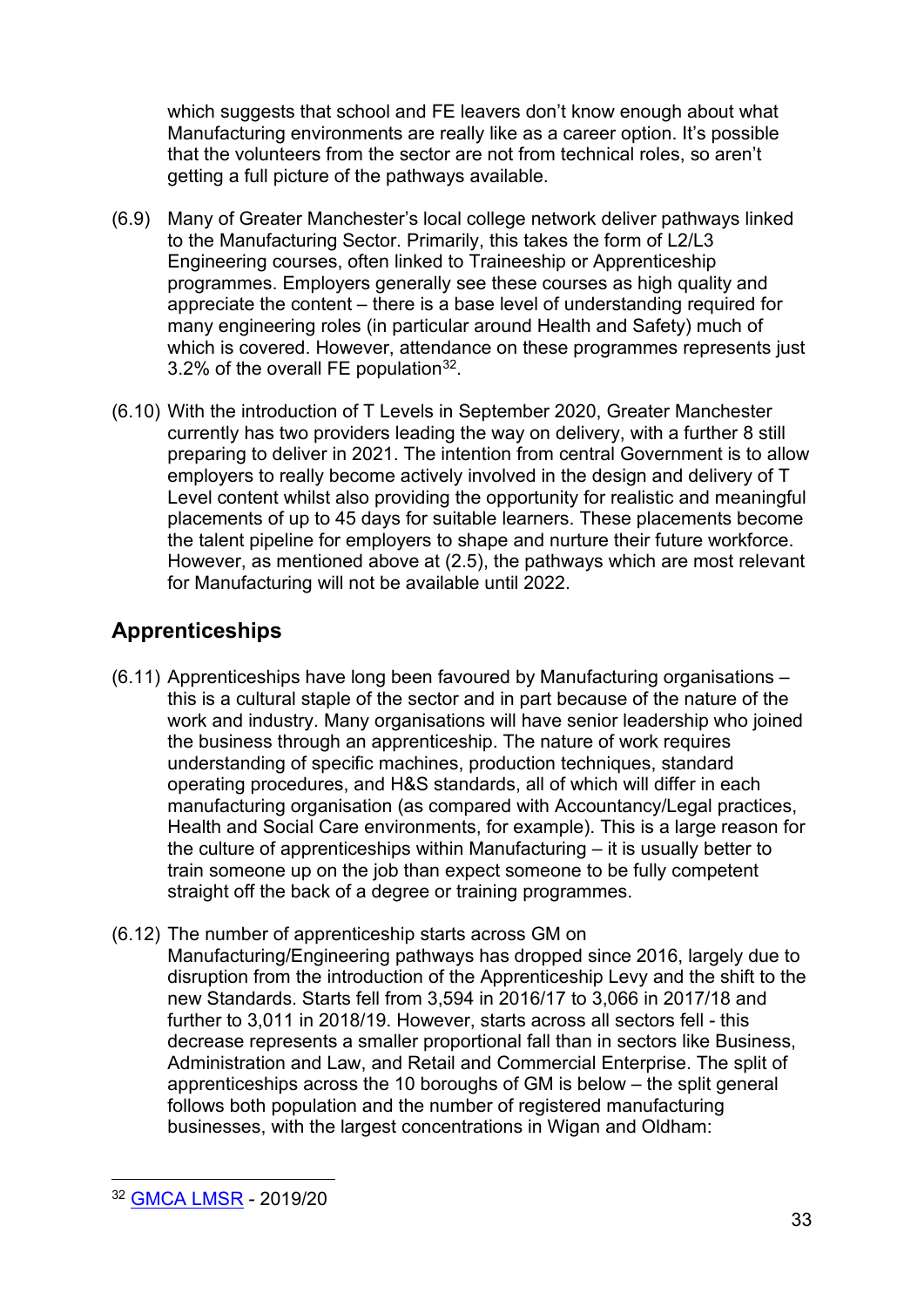

- (6.13) While many Manufacturing organisations are familiar with the new Apprenticeship Standards, the take up of them has been relatively slow. Many companies still source their apprenticeship candidates from local colleges or independent training providers (ITPs), many of which still deliver Apprenticeship Frameworks in this sector. One of the most popular entrylevel programmes is the Performing Manufacturing Operations L2 NVQ. The delay in this shift is perhaps down to the extra requirements added as part of Apprenticeship Standards – in particular the End Point Assessment, which adds several months and additional work to the last portion of an apprenticeship programme.
- (6.14) The 20% off-the-job requirement for all apprenticeships has made it more difficult for mid-career staff to take up apprenticeships, especially when they are in KPI-focused, shift work production roles. Instead, staff will be offered the opportunity to develop either internally through inhouse programmes, or externally with commercial training providers who run short courses. Because of the traditional culture of apprentices being junior within Manufacturing/Engineering roles, the shift in mindset around the availability and quality of apprenticeships is still taking place across the sector.
- (6.15) There is a reasonably high barrier to entry to delivering apprenticeships for engineering/manufacturing professions. Many local colleges deliver the entrylevel programmes, but because of the high capital cost of tooling, machinery and safety equipment, there are very few providers who consistently deliver the high level programmes. For entry level roles, organisations have an understanding that their apprentice will spend significant periods of time out of the workplace with their training provider (in some instances 80% of their time) to learn the basic required skills. Greater Manchester has a number of well-regarded apprenticeship providers across different Local Authority areas – these include SETA, STEGTA, Trafford College and Tameside College.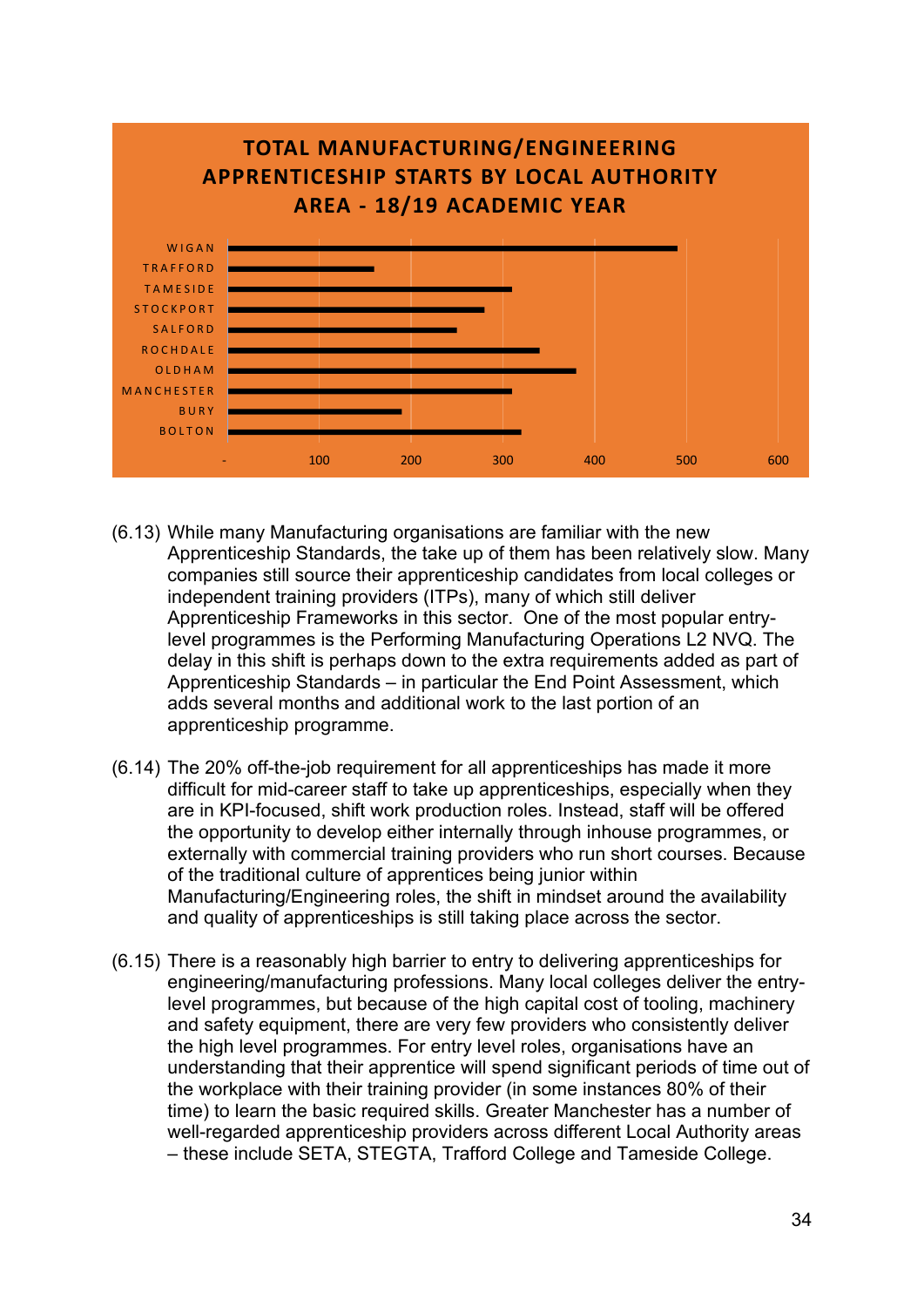(6.16) Below is a collection of the Apprenticeship Standards developed to support the Manufacturing and Engineering sector. This is list is not exhaustive and focuses on the core technical occupations as set out in the occupational map above. Not all of these pathways may have GM-based providers. Levels refer to the National Qualification Framework equivalent (running from  $1 - 8$ ). Sector specific apprenticeships are broken down.

| Entry Level (L2 - L3)                                                                                                                                                                                                                                                                                                                                                                                                                                                                                                                                                                                                                                  | Intermediate (L4 - L5)                                                                                                                                                                                                                                                                                                                                                                                                                                                                                                                                        | <b>Advanced (L6+)</b>                                                                                                                                                                                                                                                                                                                                                                                                                                                                                                                                                                                               |
|--------------------------------------------------------------------------------------------------------------------------------------------------------------------------------------------------------------------------------------------------------------------------------------------------------------------------------------------------------------------------------------------------------------------------------------------------------------------------------------------------------------------------------------------------------------------------------------------------------------------------------------------------------|---------------------------------------------------------------------------------------------------------------------------------------------------------------------------------------------------------------------------------------------------------------------------------------------------------------------------------------------------------------------------------------------------------------------------------------------------------------------------------------------------------------------------------------------------------------|---------------------------------------------------------------------------------------------------------------------------------------------------------------------------------------------------------------------------------------------------------------------------------------------------------------------------------------------------------------------------------------------------------------------------------------------------------------------------------------------------------------------------------------------------------------------------------------------------------------------|
| Production<br>Operative                                                                                                                                                                                                                                                                                                                                                                                                                                                                                                                                                                                                                                | <b>Team Leader</b>                                                                                                                                                                                                                                                                                                                                                                                                                                                                                                                                            | Production<br>Manager                                                                                                                                                                                                                                                                                                                                                                                                                                                                                                                                                                                               |
| <b>Trainee</b><br>Maintenance                                                                                                                                                                                                                                                                                                                                                                                                                                                                                                                                                                                                                          | Continuous<br>Improvement<br>Engineer                                                                                                                                                                                                                                                                                                                                                                                                                                                                                                                         | <b>Engineering</b><br>Manager                                                                                                                                                                                                                                                                                                                                                                                                                                                                                                                                                                                       |
| Engineer<br>Engineering<br>Apprentice                                                                                                                                                                                                                                                                                                                                                                                                                                                                                                                                                                                                                  | Maintenance<br>Engineer                                                                                                                                                                                                                                                                                                                                                                                                                                                                                                                                       | <b>Quality Manager</b>                                                                                                                                                                                                                                                                                                                                                                                                                                                                                                                                                                                              |
|                                                                                                                                                                                                                                                                                                                                                                                                                                                                                                                                                                                                                                                        |                                                                                                                                                                                                                                                                                                                                                                                                                                                                                                                                                               |                                                                                                                                                                                                                                                                                                                                                                                                                                                                                                                                                                                                                     |
| <b>Production/Fabrication</b><br><b>General Welder L2</b><br><b>Materials Cutter L2</b><br>$\bullet$<br>Metal Castings,<br>$\bullet$<br>Foundry and<br>Patternmaking<br><b>Technician L3</b><br><b>Metal Fabricator L3</b><br>Pipe Welder L3<br>$\bullet$<br>Plate Welder L3<br><b>Food and Drink</b><br><b>F&amp;D Process Operator</b><br>L2<br><b>F&amp;D Advanced Process</b><br>Operator L3<br><b>Advanced Baker L3</b><br>$\bullet$<br><b>Assembly</b><br><b>Furniture Manufacturer</b><br>L <sub>2</sub><br><b>Wood Product</b><br>Manufacturing<br><b>Operative L2</b><br><b>Print Operative L2</b><br>$\bullet$<br><b>Print Technician L3</b> | <b>Production/Fabrication</b><br>Propulsion<br>Technician (L4)<br><b>Food and Drink</b><br><b>Brewer L4</b><br>$\bullet$<br>F&D Engineer L5<br>$\bullet$<br><b>Advanced Dairy</b><br>$\bullet$<br>Technologist L5<br><b>Assembly</b><br>Road Transport<br>$\bullet$<br>Engineering<br>Manager L4<br><b>Space Engineering</b><br>$\bullet$<br><b>Technician L4</b><br><b>Textiles</b><br><b>Textile Technical</b><br>Specialist L4<br><b>Fashion and Textiles</b><br>$\bullet$<br><b>Product Technologist</b><br>L4<br><b>Engineering</b><br>Process Leader L4 | <b>Production/Fabrication</b><br>Manufacturing<br>$\bullet$<br>Manager (degree) L6<br><b>Materials Process</b><br>$\bullet$<br>Engineer L7<br><b>Food and Drink</b><br><b>F&amp;D Advanced</b><br>Engineer (degree) L6<br><b>Assembly</b><br>Aerospace Engineer<br>$\bullet$<br>(degree) L6<br><b>Space Systems</b><br>$\bullet$<br>Engineer (degree) L7<br><b>Engineering</b><br>• Manufacturing<br>Engineer (degree) L6<br>Electrical or<br>$\bullet$<br><b>Electronic Technical</b><br><b>Support Engineer</b><br>(degree) L6<br><b>Control Technical</b><br>$\bullet$<br><b>Support Engineer</b><br>(degree) L6 |

#### **Manufacturing & Engineering Apprenticeship Pathways**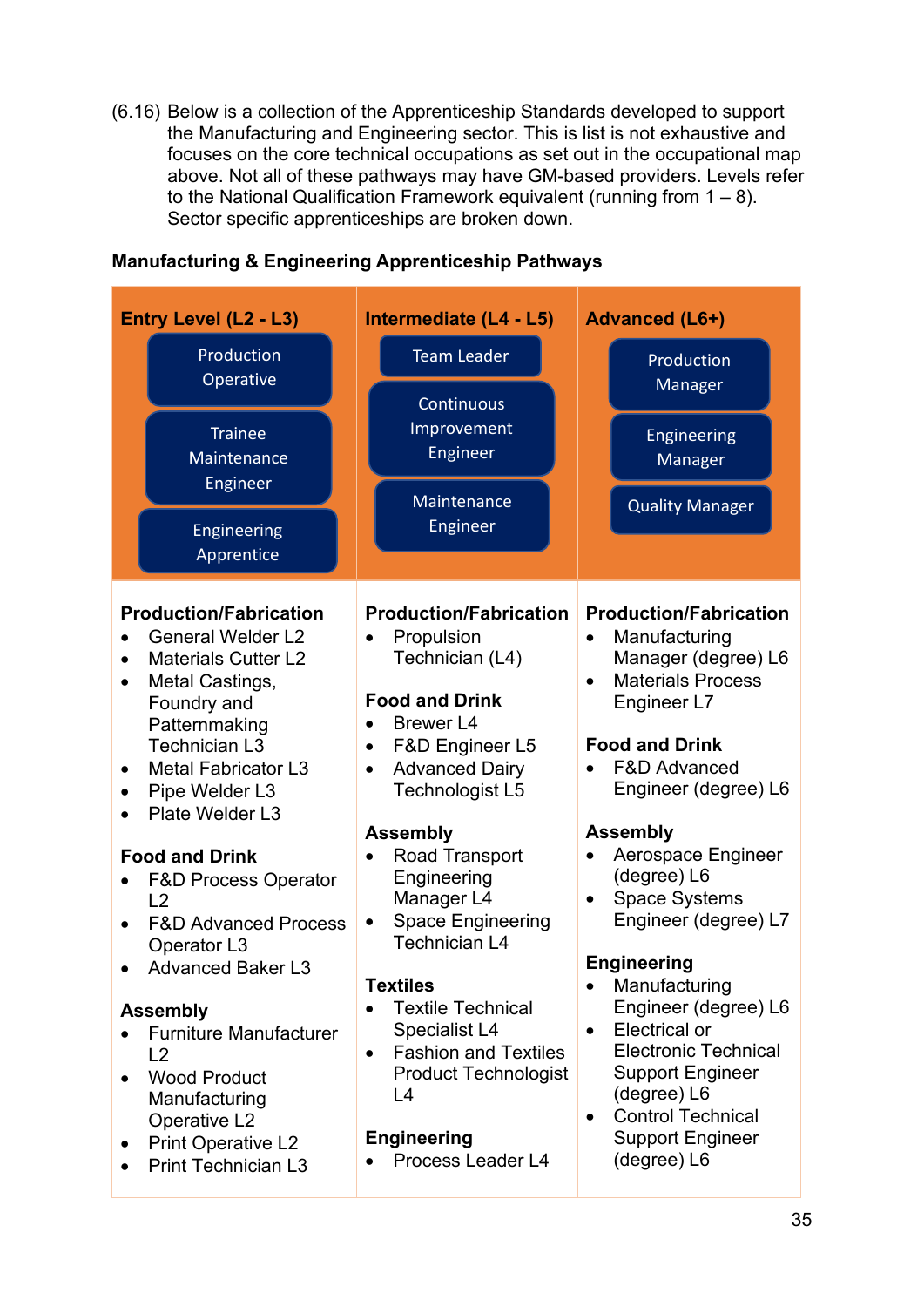| <b>Textiles</b><br>Sewing Machinist L2<br><b>Textile Manufacturing</b><br>Operative L <sub>2</sub><br><b>Footwear Manufacturer</b><br>$\overline{2}$<br><b>Fashion &amp; Textiles</b><br><b>Pattern Cutter L3</b> | $\bullet$<br>$\bullet$ | Improvement<br><b>Practitioner L4</b><br>Improvement<br><b>Specialist L5</b> | $\bullet$<br>$\bullet$ | <b>Process Automation</b><br>Engineer L7<br><b>Systems Engineer</b><br>(Masters) L7<br><b>Improvement Leader</b><br>L6 |
|-------------------------------------------------------------------------------------------------------------------------------------------------------------------------------------------------------------------|------------------------|------------------------------------------------------------------------------|------------------------|------------------------------------------------------------------------------------------------------------------------|
| <b>Engineering</b>                                                                                                                                                                                                |                        |                                                                              |                        |                                                                                                                        |
| <b>Engineering Operative</b><br>L2                                                                                                                                                                                |                        |                                                                              |                        |                                                                                                                        |
| <b>Engineering Technician</b><br>L3                                                                                                                                                                               |                        |                                                                              |                        |                                                                                                                        |
| Maintenance and<br><b>Operations Engineering</b><br>Technician L3<br>Improvement<br><b>Technician L3</b>                                                                                                          |                        |                                                                              |                        |                                                                                                                        |

#### **Higher Education**

- (6.17) Greater Manchester has 5 universities in the region (University of Manchester, Manchester Metropolitan, University of Salford, University of Bolton, and University Academy 92), serving over 100,000 students<sup>33</sup>. Around 36,000 students graduate every year and join the labour market, 46% of which stay within Greater Manchester.
- (6.18) Of the 101,935 university students studying in Greater Manchester in the academic year 2018/19, 8,430 were studying programmes related to Engineering and Technology. This has decreased year on year since 2015/16, when the total was 9,440 (a 12% decrease over the period). The reasons for this decline are unclear – during the same period, there have been increases in the number of students studying degrees related to Medicine (13,825 to 14,590 – a 5.5% increase), Biological Sciences (9,075 to 9,715 – a 7% increase) and Computer Science (3,725 to 4,385 – a 17.7% increase)[34.](#page-36-1)
- (6.19) More concerning is the fact that this decline in Engineering and Technology degrees is not mirrored at a national level. Overall numbers of students in the UK studying these programmes has increased slightly from 163,150 in 2015/16 to 165,180 in 2018/19. However, the share of students studying these degrees within Greater Manchester remains higher than at a national level – (9% in 2015/16 and 8% in 2018/19, compared with a static 7% UKwide). The broader implication is that while GM attracted a large proportion of UK Engineering students in 2015/16, they are now studying elsewhere.

<span id="page-36-1"></span><span id="page-36-0"></span><sup>&</sup>lt;sup>33</sup> MIDAS<br><sup>34</sup> [GMCA LMSR](https://www.greatermanchester-ca.gov.uk/what-we-do/research/research-work-and-skills/labour-market-and-skills-review/) - 2019/20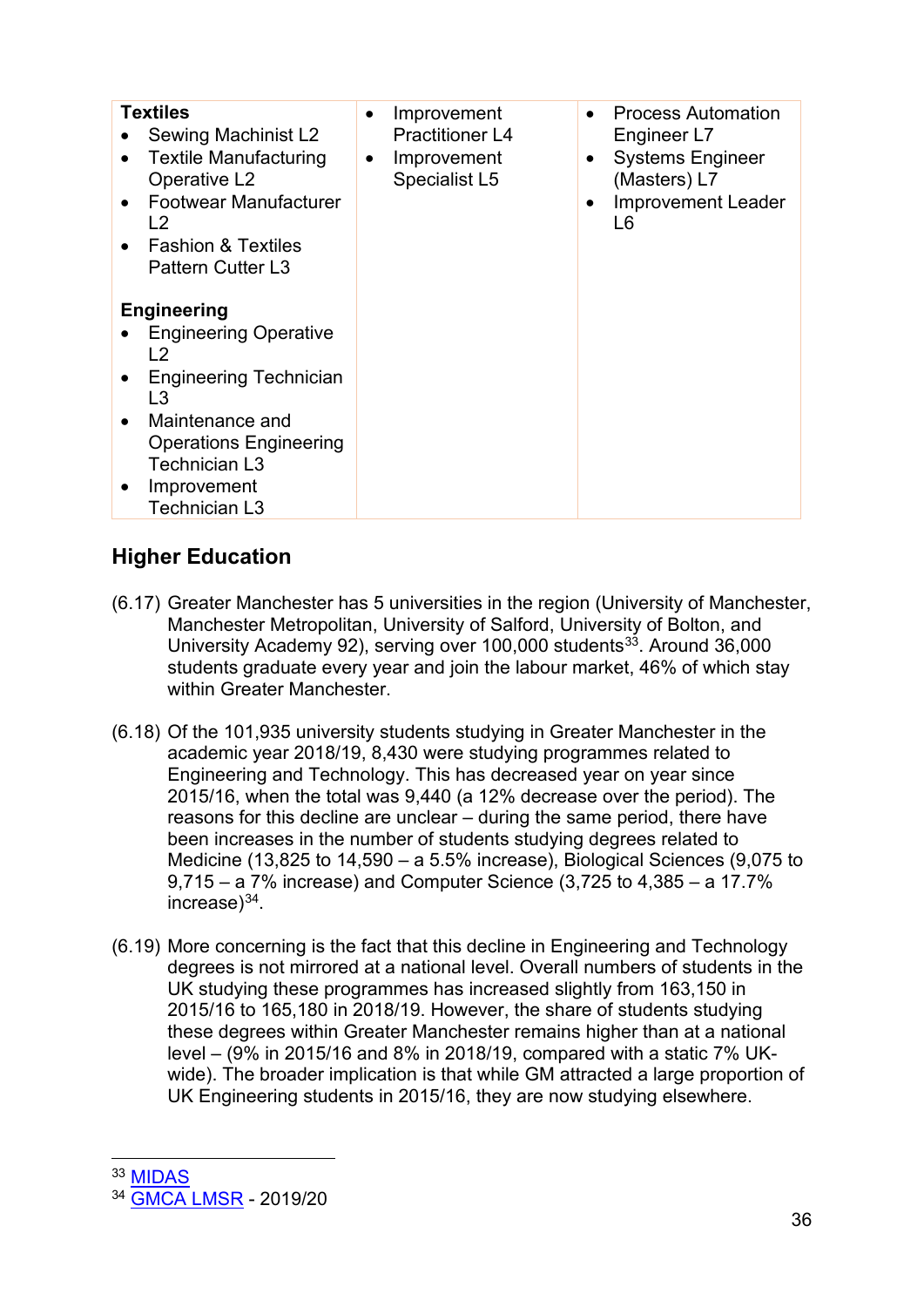- (6.20) This shift away from Engineering related degrees is perhaps explained by the rise of digital careers. With the decline in UK manufacturing over the past 20 years and the boom in digital career pathways in areas like software development and cybersecurity, these sectors are perhaps attracting a larger share of the high-achieving candidates from schools/FE institutions. These digital pathways also provide a clear path to success for ambitious young people – the rise of tech billionaires is well documented and names like Bill Gates, Mark Zuckerberg and Jeff Bezos have become household names. GM has been trying to improve its reputation for being a digital city over the past decade or so – the number of degree starts suggest that this is working.
- (6.21) One other factor possibly feeding into this is the public perception of the Engineering/Manufacturing sector and its role in careers decisions. Over the past 20 years there has been a series of negative news trends concerning the UK Manufacturing sector – slipping down the global rankings for output (fueled largely by the rise of China/India/South Korea)[35,](#page-37-0) the offshoring of production sites and more recently, the complication of supply chains due to the Brexit negotiations. This negativity has likely contributed to the decreased interest, combined with the outdated perceptions of the sector and misunderstanding of the reality of most manufacturing environments (particularly with parents/carers, teachers, and careers advisors).
- (6.22) In 2019 the UK Manufacturing industry employed just under 1,500 graduates on formal graduate schemes, the  $7<sup>th</sup>$  largest sector to do so (down from  $4<sup>th</sup>$ ) highest in 2019)<sup>36</sup>. The overall number of filled vacancies on graduate schemes in the sector was down 24.3% on 2019s total, largely due to the impact of COVID19 on the economy. Graduate wages in the sector are in the top half of sectors, however, the sector is coming under increasing competition from digital and financial services organisations in the battle for high-achieving STEM graduates.

#### **Adult Education**

- (6.23) Government plans for a rollout of the £2.5bn National Skills Fund have been delayed somewhat due to the impact of the COVID19 pandemic. Still not much is known about how the funding will be spent – it was announced in September 2020 that part of the funding would contribute towards a "lifetime skills guarantee", allowing adults to study a level 3 qualification funded by the government. Manufacturing will need to be at the forefront of any ongoing consultation on the funding to ensure that suitable qualifications are an option under this. GMCA should work with the sector and the sector bodies to support this.
- (6.24) Since 2013, the government have funded learning loans in different forms any adult can access funding for tuition fees on hundreds of different approved Levels 3 – 6 qualifications. There are numerous courses approved for access under Advanced Learner Loans which serve the Engineering and Manufacturing sector (Sector Subject Areas 4.1 and 4.2). However, the

<span id="page-37-0"></span><sup>35</sup> [Brookings Global Manufacturing Scorecard](https://www.brookings.edu/research/global-manufacturing-scorecard-how-the-us-compares-to-18-other-nations/) - 2018

<span id="page-37-1"></span><sup>36</sup> [HighFliers Graduate Scheme Report](https://www.highfliers.co.uk/download/2020/graduate_market/GM20Review.pdf) - 2020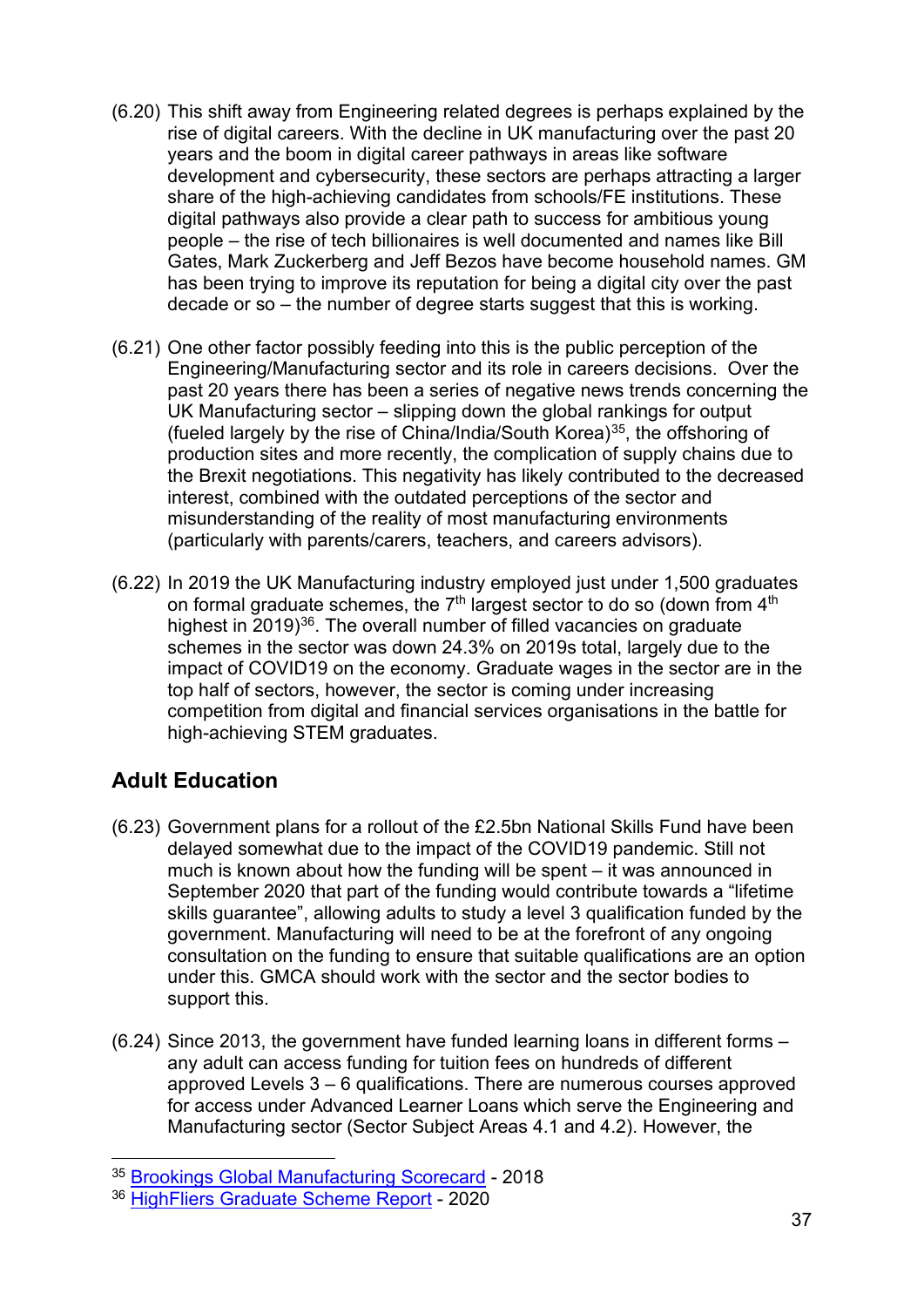number of loans approved on these pathways represents just 2.5% of the total approved.



- (6.25) There are various reasons why the engagement with these loans has been lower in the sector, but most of these are positive. One reason is that other funding exists for many of the desirable qualifications in the Manufacturing sector – the L3 FE pathways, apprenticeships and degrees are all well-funded via different mechanisms. Another reason is that many (particularly large) employers have dedicated training budgets and commission bespoke training for their staff. However, there is a lack of awareness around what's available among SME organisations and their staff. A greater understanding of these qualification funding methods would likely benefit SMEs more than the larger organisations.
- (6.26) Over the past 12 months, GMCA has been running a pilot skills programme called Fast Track Digital Workforce<sup>[37](#page-38-0)</sup>, funded by the Department for Digital, Culture, Media and Sport in partnership with Lancashire Digital Skills Partnership. The programme funds a number of different short-term (12-week) projects to meet targeted skills needs and upskill/reskill residents. A number of these programmes have related to digital skills within Manufacturing – including data analytics, additive manufacturing, and cloud-based services.

#### **Commercial Provision**

(6.27) There are several areas of skills provision within the Manufacturing/Engineering sector which are filled mainly by commercial private-sector provision. These tend to be higher-level programmes for existing staff who need expertise in a specific area. The structure of these programmes vary but are driven by employer requirements, often taking the form of short-term, intensive "boot-camp" style training. There are several well-regarded specialist providers in Greater Manchester fulfilling this requirement, including The Manufacturing Institute and IN4.0 Group.

<span id="page-38-0"></span><sup>37</sup> **GMCA** - 2020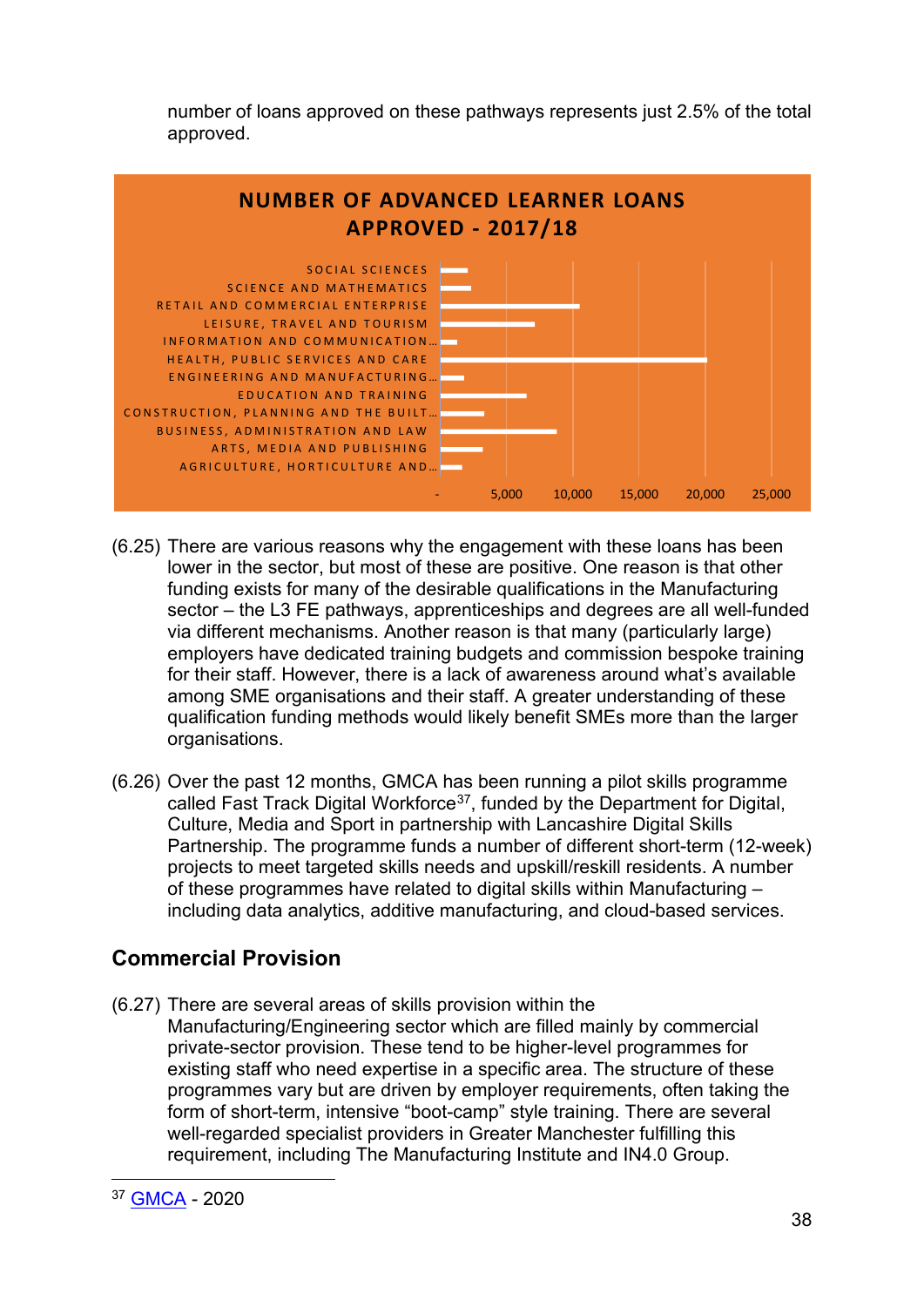- (6.28) One major area of commercial training is in mid-level Management training. There is a particular issue within many Manufacturing/Engineering environments around management skills. While careers within the sector produce highly skilled people with process-focused, problem solving and technical mindsets, these skills don't necessarily translate well to a peoplefocused management role. Employers are largely aware of this issue and some have taken steps to commission bespoke management programmes, designed a programme in-house with their L&D function, or access the Apprenticeship Levy funded Team Leader / Supervisor (L3) or Operations Manager (L5) Standard.
- (6.29) Most manufacturing environments are entirely set up to a single purpose ge t a physical product assembled in the shortest, most efficient way possible. Specialists in this area are called Continuous Improvement professionals who adhere to "Lean" methodology. Large organisations will often have entire teams whose sole purpose is to reduce waste, streamline and standardise processes, and solve persistent problems. SME organisations however, often rely on existing production/engineering staff to perform these duties. There are specific, short commercial training programmes to cover this, in addition t o the improvement apprenticeship pathway (L3, L4, L5, L6 Standards).
- (6.30) While manufacturing environments have always made heavy use of data with metrics like production run rates and efficiency scoring, a growing requiremen t for many Manufacturers is data analysis, as machines contain more sensors, become more capable and output more process data. This requirement is currently served by the "Six Sigma" tools and techniques (named after terminology from the statistical modelling used to improve processes). The skills included in Six Sigma are highly technical and numerate – the aim is to teach specialists to use data and observation to make business decisions, all with the end-goal of continuous improvement in mind. Courses to study it are colloquially broken down into Yellow, Green and Black Belt certifications, which get progressively more difficult and time intensive. Some larger organisations employ specialists, usually at Black Belt level, to support engineering and production improvement projects. While there are multiple training providers and independent consultants in Greater Manchester who serve this need, some organisations will need more advanced data science skills in the near future.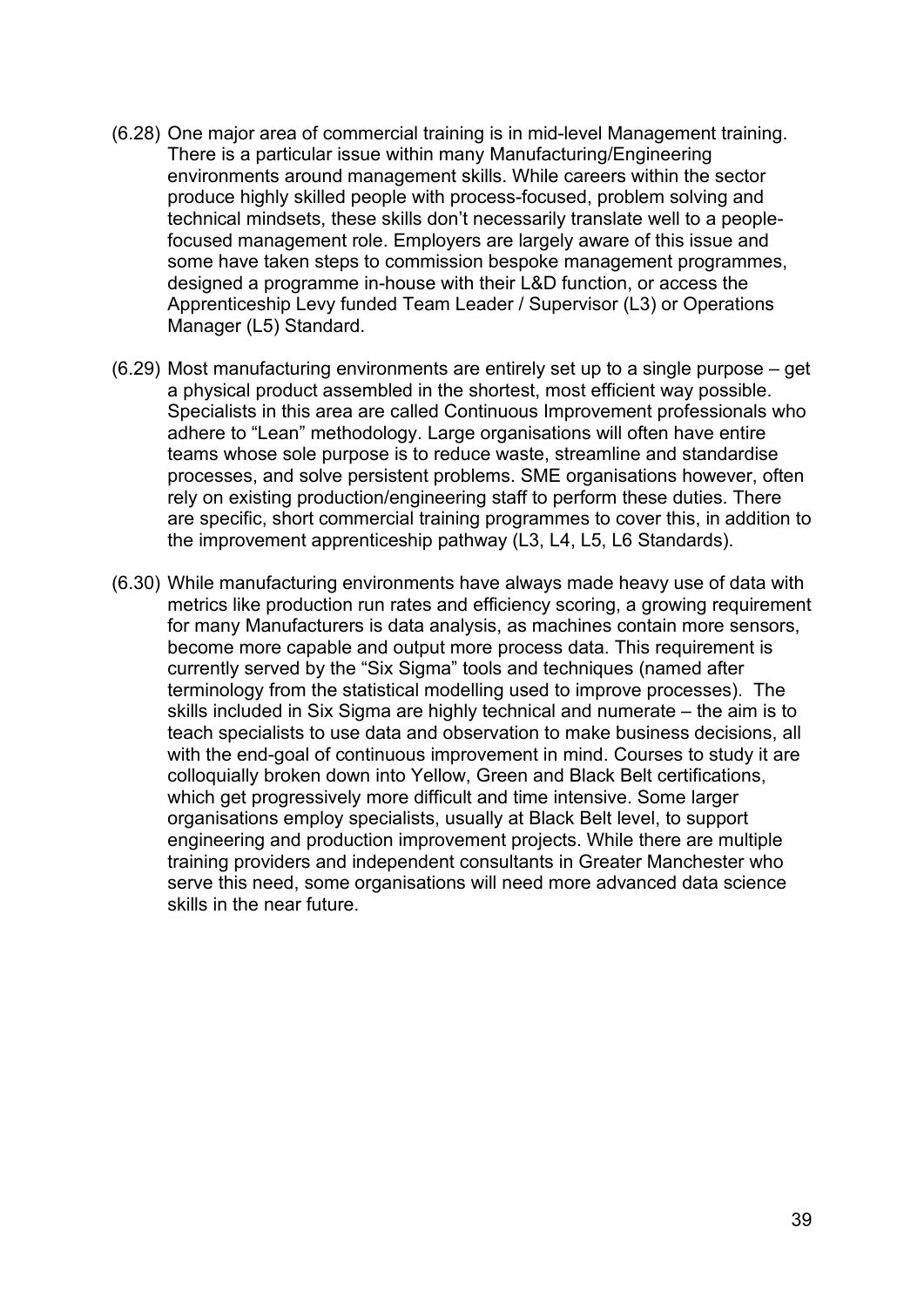## **(7) SUMMARY AND NEXT STEPS**

- (7.1) This section aims to collate the learning and recommendations from the intelligence gathering process, giving key recommendations for sector employers, training providers, and sector stakeholders. A further detailed action plan featuring both commissioned and non-commissioned work will be produced early 2021.
- (7.2) Recommendations made in this report will not all be progressed or lead to future work from GMCA. Their aim is to support stakeholders across employers, business networks and membership organisations, skills providers, schools, and sector bodies, with a deep and detailed understanding of the current state of the skills challenge for Manufacturing. Some recommendations will address existing challenges, while others will work towards future talent/skills development.

#### **Manufacturing – Deciding on a career**



#### **Challenges**

- (7.3) The main challenges for individuals and employers at the early stage of the talent pipeline are crucial to get right. The main issues facing the sector at this level are:
	- Among many young people, the reputation of the sector is poor, particularly for production roles. This in terms of the expected conditions of work and limited progression/future opportunities.
	- Negative stereotypes, particularly concerning the existing make-up of the workforce – largely middle-aged and male.
	- The future state of the UK manufacturing sector is frequently cast in doubt owing to trends of offshoring and supply chain disruption from COVID19 and Brexit.
	- Within school/college populations (as well as the parents/carers of these young people), there is a lack of understanding of what modern manufacturing environments are truly like – some perceptions are remarkably old-fashioned.
	- SME organisations have many valuable roles to offer to GM's engineering graduates but are often second-choice options for them.
	- Types of roles are poorly understood aside from engineering and production – roles like quality, scheduling, R&D, etc. are rarely discussed or popularised as part of careers inspiration activity.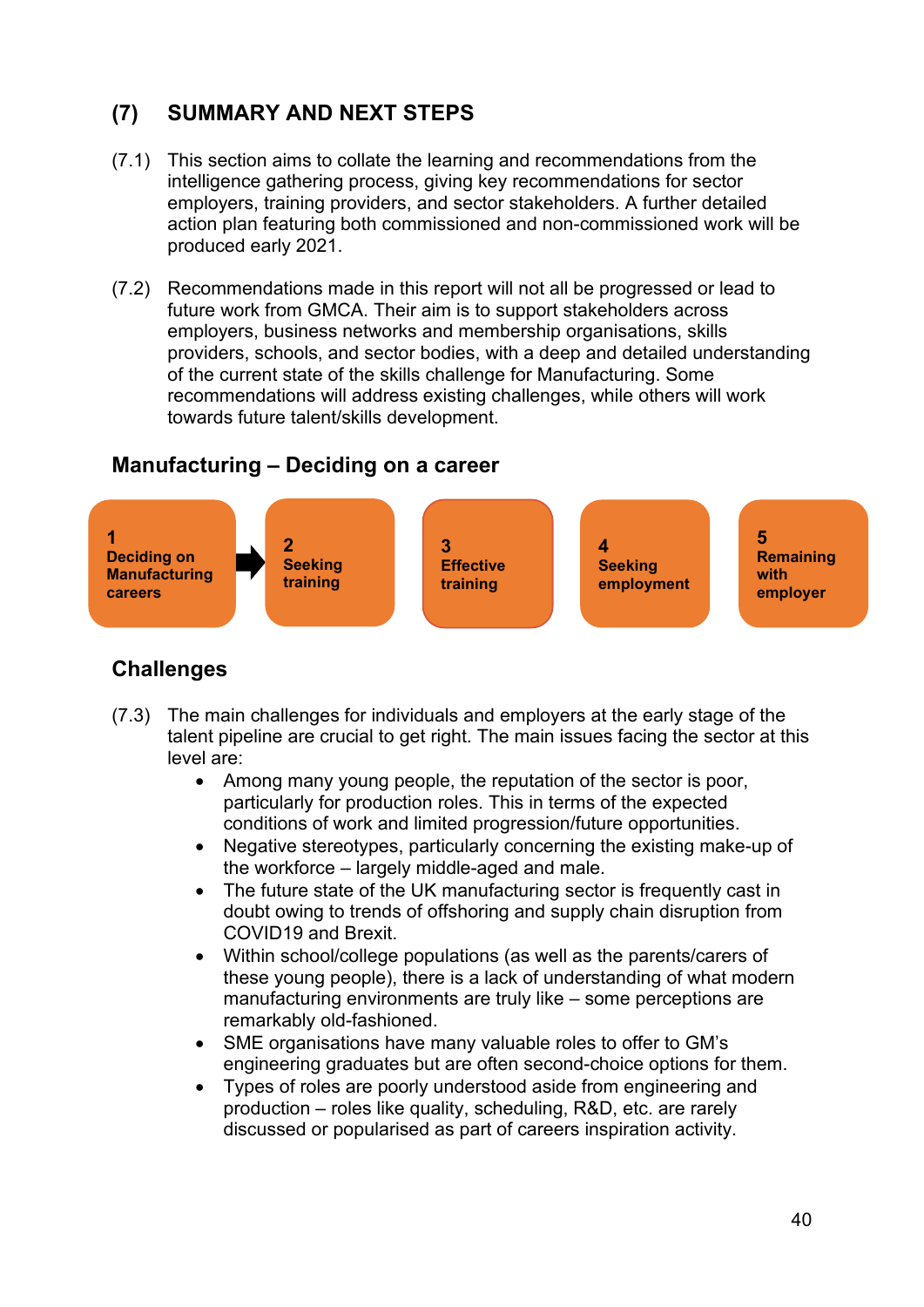#### **Recommendations**

- (7.4) On the basis of findings from this report, GMCA would make the following recommendations to support individuals, employers, training providers, and educational institutions:
	- GMCA's Bridge GM team act to link up schools' careers functions with Enterprise Advisors from various sectors – currently 10% of their EAs are from Manufacturing backgrounds, more should be encouraged to engage with the programme (in addition to the Science Museum's STEM Ambassador programme).
	- Schools and Colleges have various industry links (usually on a local basis). However, this is patchy both at a national level and across the regions of Greater Manchester. Employer links to schools and FE institutions should be encouraged and nurtured both at large employer and at SME level.
	- Building on these employer-education links companies should allow and encourage visits from young people, teachers, and parents/carers. Visibility and understanding of manufacturing environments would help to change perceptions.
	- More work should be done both at a national and local level to celebrate the successes of UK Manufacturing, through organisations like MakeUK and the MadeIn group.
	- During school/college engagement, careers advisors should ensure they are providing the *right kind* of inspiration activity – using the right role models, case studies, and companies to inspire STEM careers.
	- More and better links should be made between services for young people. A great deal of work goes on in the public, private, and charitable sectors – links between these organisations would benefit all the existing initiatives and their participants.

#### **Manufacturing – Accessing effective training**



#### **Challenges**

- (7.5) Provision of manufacturing related degree and apprenticeship programmes is generally suitable – this is a very common route into the sector for new starters. Content and quality of delivery on these programmes is generally good. There are some challenges at this level:
	- The number of apprenticeships on relevant pathways in GM has decreased over the past 4 years, but this is largely in line with decreases in other sectors. Given the importance of apprenticeships for Manufacturing, this is concerning.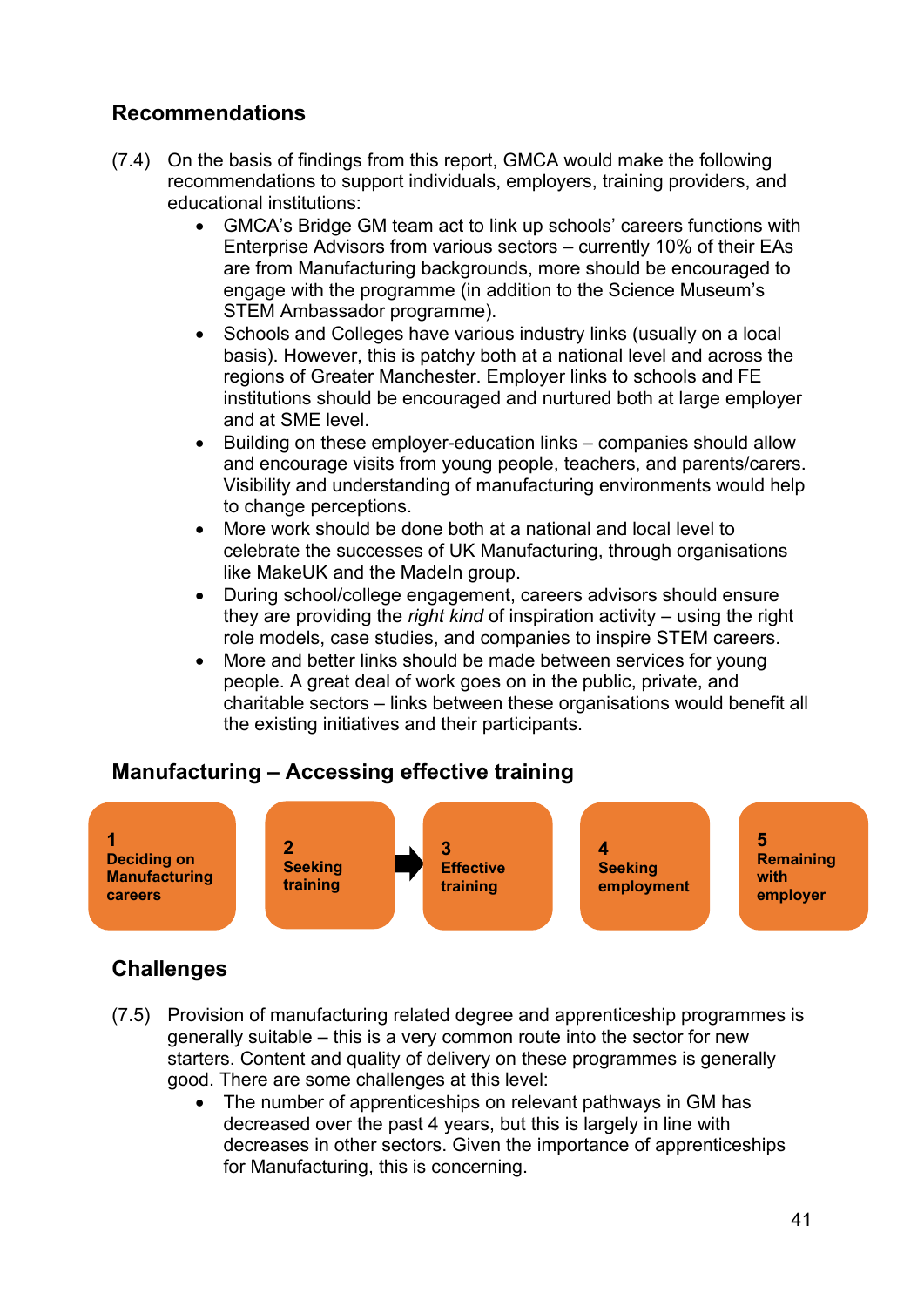- Graduate numbers on Engineering/Manufacturing degrees in GM have decreased over the past 4 years. The share of overall numbers in the UK has remained the same, which implies students are studying elsewhere.
- Understanding of employment and occupation pathways among these new entrants is poor – progression routes are not clear.
- Larger employers tend to recruit a bigger proportion of the highachieving apprentices and graduates.
- Training programmes for new and existing staff are not kept in one place – there are dozens of different types of provision from different providers.

#### **Recommendations**

- (7.6) For individuals seeking training, whether young people enrolling onto FE, apprenticeships, or degree courses or for existing workforce, we would make the following recommendations:
	- Engineering courses should be positioned as a viable alternative to other traditional (law, medicine, finance) programmes.
	- SMEs should be encouraged to engage closely with schools/FE/universities careers staff so that they are included in careers fairs, and so that staff are better equipped to have informed conversations.
	- Platforms like Enginuity's "Engage" should be supported by training providers (adding more diverse and good quality content) and used by employers (to access a collection of training materials).
	- Progression routes, potential future careers, and occupation pathways should be made clearer and linked to formal qualifications – a good understanding of this will improve both early-career engagement and mid-career progression planning.
	- Training for existing staff should be altered to align with employer and employee needs – shorter-term programmes in a modular format. Ideally some larger programmes like degrees and apprenticeships should be broken up so that modules can be accessed separately.

#### **Manufacturing – Seeking employment**



#### **Challenges**

(7.7) The labour market within manufacturing is generally positive – retention is particularly high among engineering positions. There are several important challenges which must be addressed – these are not just unique to GM, but reflective of the UK-wide sector as well: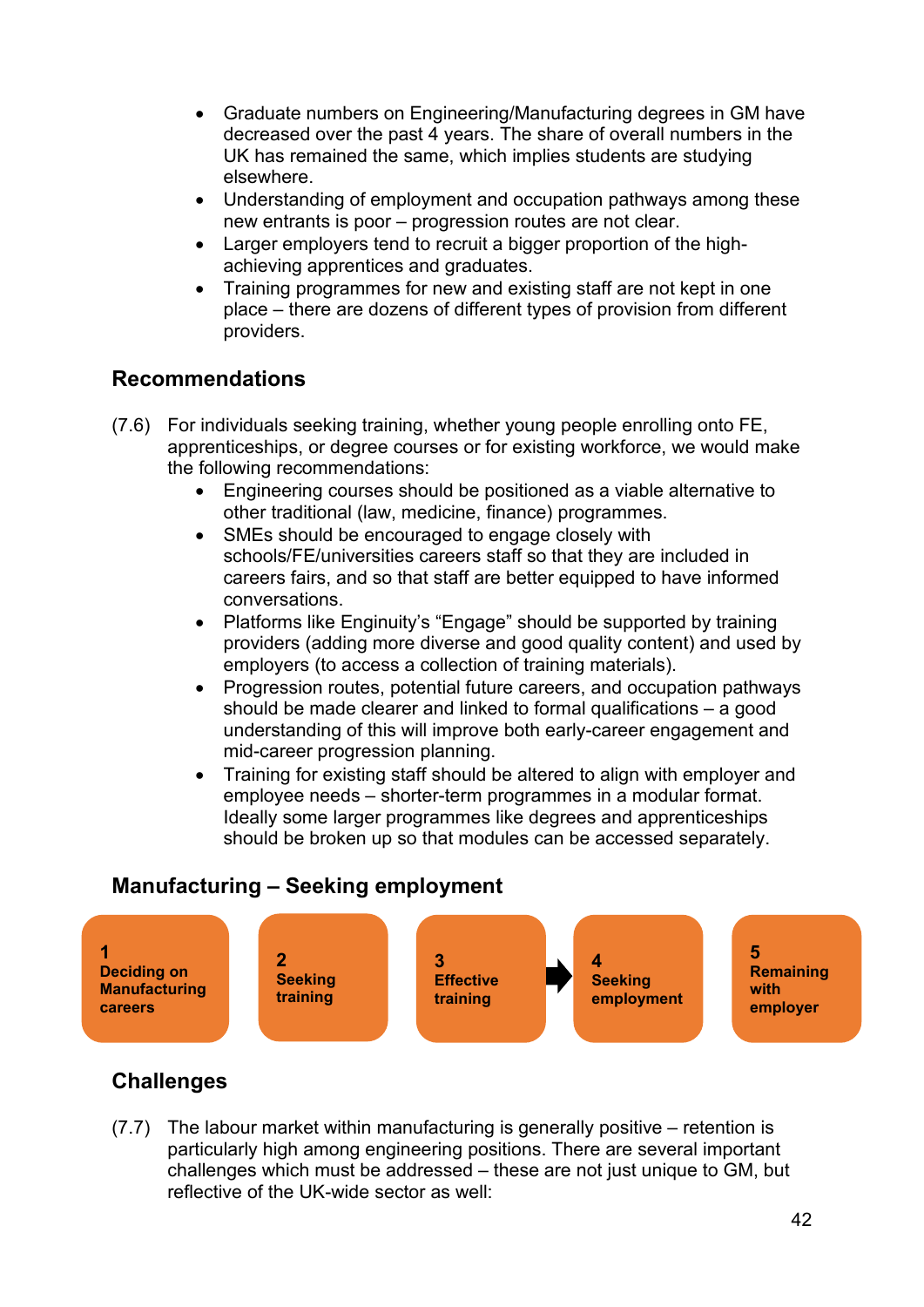- Even with the confirmation of a Free-Trade arrangement with the EU, Brexit will cause disproportionate disruption to the sector due to the importance of manufacturing to the export market. It will be most acute in those sub-sectors where import/export practices are well embedded and where the workforce is composed of EU nationals.
- Manufacturers struggle to recruit the right skills they need in some cases. A lot of this is due to specific machine, process, or material skills required – with the joint highest number of skills shortage vacancies (second only to construction), nearly 2 in 5 vacancies go unfilled.
- At higher levels, recruitment practices lean heavily on machine skills, engineering, or production experience over attitude and work ethic – employers are perhaps missing out on some good future talent due to this.
- The sector still attracts mainly male and mainly white applicants to most positions, particularly engineering and production roles. This results in fewer overall applications for most jobs.
- More roles will go unfilled as the ageing workforce approaches retirement. Young people joining take a long time to become as skilled as these retirees. However, it will create progression positions for younger staff.
- Many businesses in the sector, especially at SME level, are run as "lifestyle" businesses, with no real growth aspirations or expansion plans – as a result, these organisations rarely recruit new staff.

#### **Recommendations**

- (7.8) To improve the labour market conditions for both employees and employers within Greater Manchester, GMCA would make the following recommendations:
	- Build on the increased perceived importance of manufacturing as a key foundational sector for the UK and GM economy to attract more candidates to jobs.
	- Encourage diverse hiring practices within the GM manufacturing sector, targeting under-represented groups. Promote the sector within these groups to remove barriers and increase opportunities.
	- Align GMCA's work with the manufacturing sector to UK bodies like MakeUK. Intelligence and information from GM should feed into the national conversation on skills, along with the promotion of the sector.
	- Food manufacturing will need additional support after the UK completes its exit from the  $EU - job$  roles in the sector should be given particular attention in future work.
	- Support local business networks, particularly SME focused groups, to work together and reduce risk by sharing best practice and training schemes.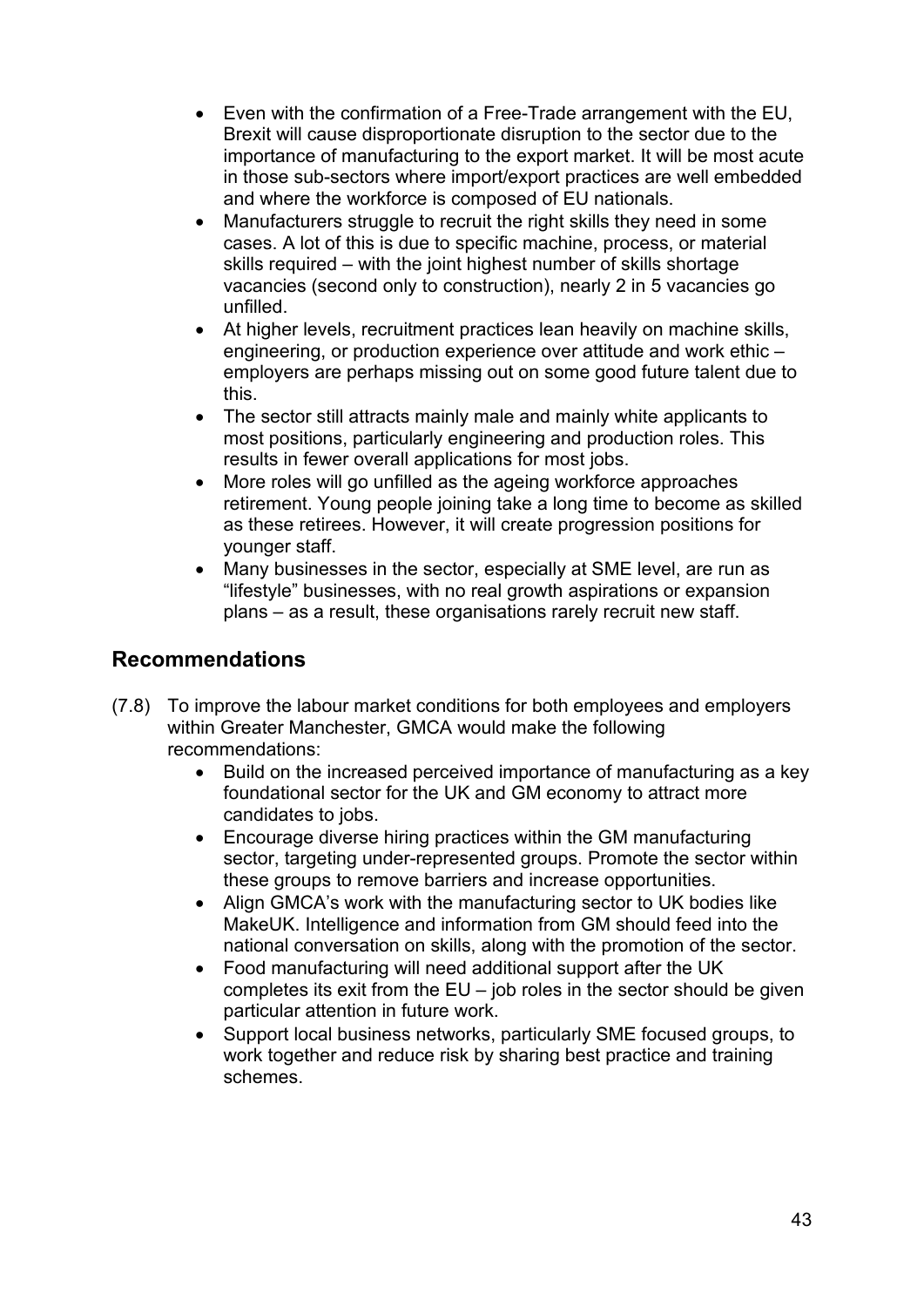#### **Manufacturing – Retention**



#### **Challenges**

- (7.9) Once staff are in position, the issue of retention and further progression becomes more important. Retention varies a lot across Engineering/Production roles. The challenges the sector faces include:
	- Low engagement in training (excluding OEM training) and ongoing CPD from many employers – more common in SME organisations.
	- Poor management structures, practices, and role definition, largely as a result of promotion practices and little training – more common in SME organisations.
	- Production roles generally poor quality (varies by sub-sector and company) – often feature repetitive tasks with little scope for creativity. Very little training or development is given to staff in these roles, resulting in poor retention.
	- Many generic management development programmes exist, but few consider the specific challenges of manufacturing environments.
	- Training that is delivered often must be tailored to be more bespoke to a particular manufacturing environment.
	- The past two decades of UK manufacturing slipping behind emerging countries and more recently the COVID19 pandemic and Brexit challenges have all impacted the perception of the sector. It is no longer seen as a sector for secure employment.

#### **Recommendations**

- (7.10) Keeping GM residents in productive and fulfilling work is a core mission for the GMCA – for the manufacturing sector, we would recommend the following:
	- Employers should work to improve the quality of production roles through increased variety, opportunity to contribute to problem-solving, and progression routes.
	- Industry bodies and employers should attempt to clarify the levels and type of qualification required to progress within certain fields.
	- Encourage the sector to share best practice and knowledge this does happen already, but at a reduced level due to COVID.
	- Support employers with the transition to digitalisation developments are a great opportunity to turn some staff into subject matter experts within their business, improving job satisfaction and productivity.